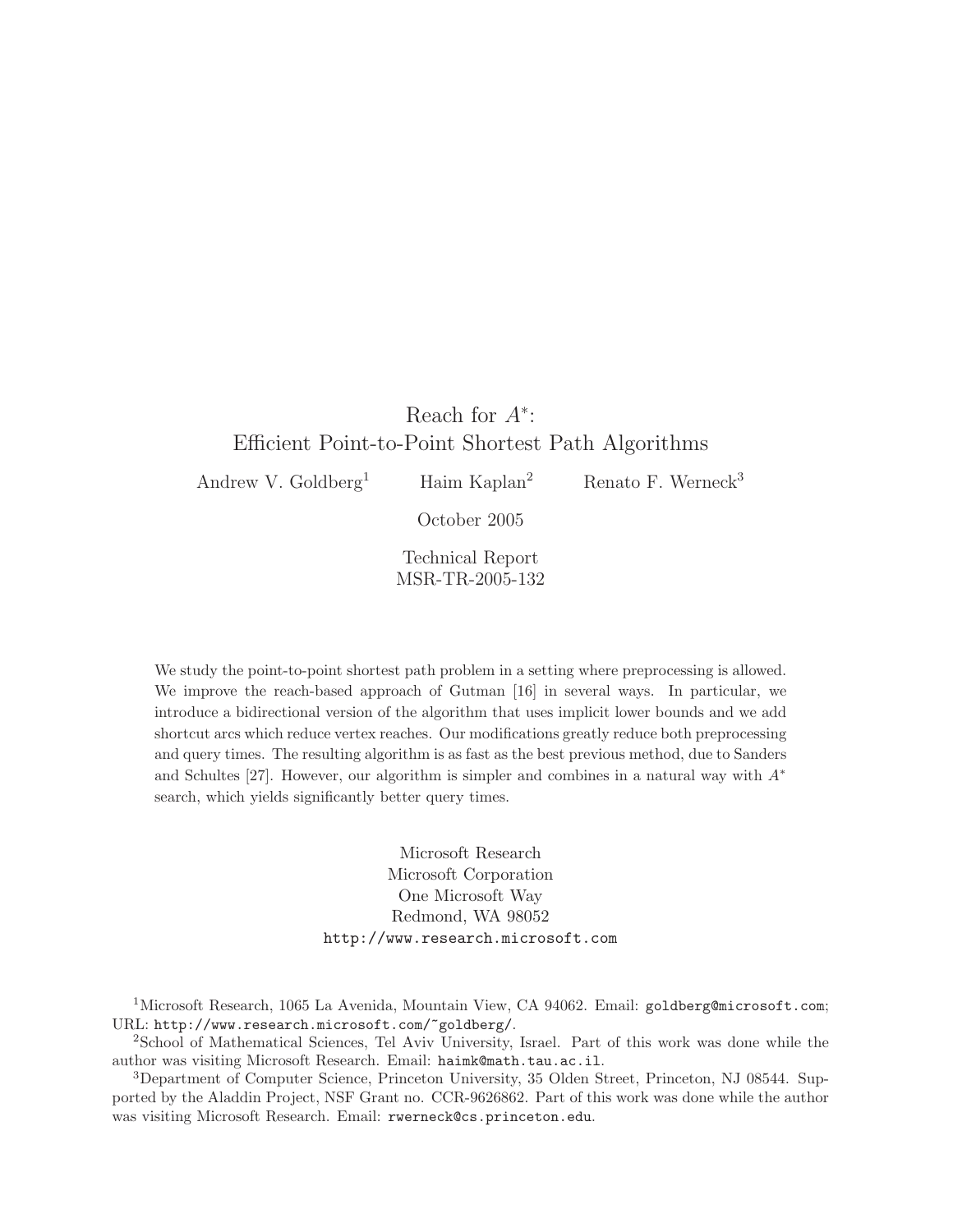## 1 Introduction

We study the following *point-to-point shortest path problem* (P2P): given a directed graph  $G =$  $(V, A)$  with nonnegative arc lengths and two vertices, the source s and the destination t, find a shortest path from  $s$  to  $t$ . We are interested in exact shortest paths. We allow preprocessing, but limit the size of the precomputed data to a (moderate) constant times the input graph size. Preprocessing time is limited by practical considerations. For example, in our motivating application, driving directions on large road networks, quadratic-time algorithms are impractical.

Finding shortest paths is a fundamental problem. The single-source problem with nonnegative arc lengths has been studied most extensively  $[1, 3, 4, 5, 9, 10, 11, 12, 14, 19, 24, 33, 37]$ . For this problem, near-optimal algorithms are known both in theory, with near-linear time bounds, and in practice, where running times are within a small constant factor of the breadth-first search time.

The P2P problem with no preprocessing has been addressed, for example, in [18, 26, 31, 38]. While no nontrivial theoretical results are known for the general P2P problem, there has been work on the special case of undirected planar graphs with slightly super-linear preprocessing space. The best bound in this context appears in [8]. Algorithms for approximate shortest paths that use preprocessing have been studied; see e.g. [2, 20, 34]. Previous work on exact algorithms with preprocessing includes those using geometric information [23, 36], hierarchical decomposition [27, 29, 30], the notion of reach [16], and A<sup>∗</sup> search combined with landmark distances [13, 15].

In this paper we focus on road networks. However, our algorithms do not use any domainspecific information, such as geographical coordinates, and therefore can be applied to any network. Their efficiency, however, needs to be verified experimentally for each particular application. In addition to road networks, we briefly discuss their performance on grid graphs.

We now discuss the most relevant recent developments in preprocessing-based algorithms for road networks. Such methods have two components: a *preprocessing algorithm* that computes auxiliary data and a query algorithm that computes an answer for a given s-t pair.

Gutman [16] defines the notion of vertex *reach*. The reach of a vertex is, informally, a number that is big if the vertex is in the middle of a long shortest path and small otherwise. Gutman shows how to prune an s-t search based on (upper bounds on) vertex reaches and (lower bounds on) vertex distances from s and to t. He uses Euclidean distances for lower bounds, and observes that the idea of reach can be combined with Euclidean-based A<sup>∗</sup> search to improve efficiency.

Goldberg and Harrelson [13] (see also [15]) have shown that the performance of  $A^*$  (without reaches) can be significantly improved if landmark-based lower bounds are used instead of Euclidean bounds. This leads to the ALT  $(A^*$  search, landmarks, and triangle inequality) algorithm for the problem. In [13], it was noted that the ALT method could be combined with reach pruning in a natural way. Not only would the improved lower bounds direct the search better, but they would also make reach pruning more effective.

Sanders and Schultes [27] (see also [29]) introduce an interesting algorithm based on highway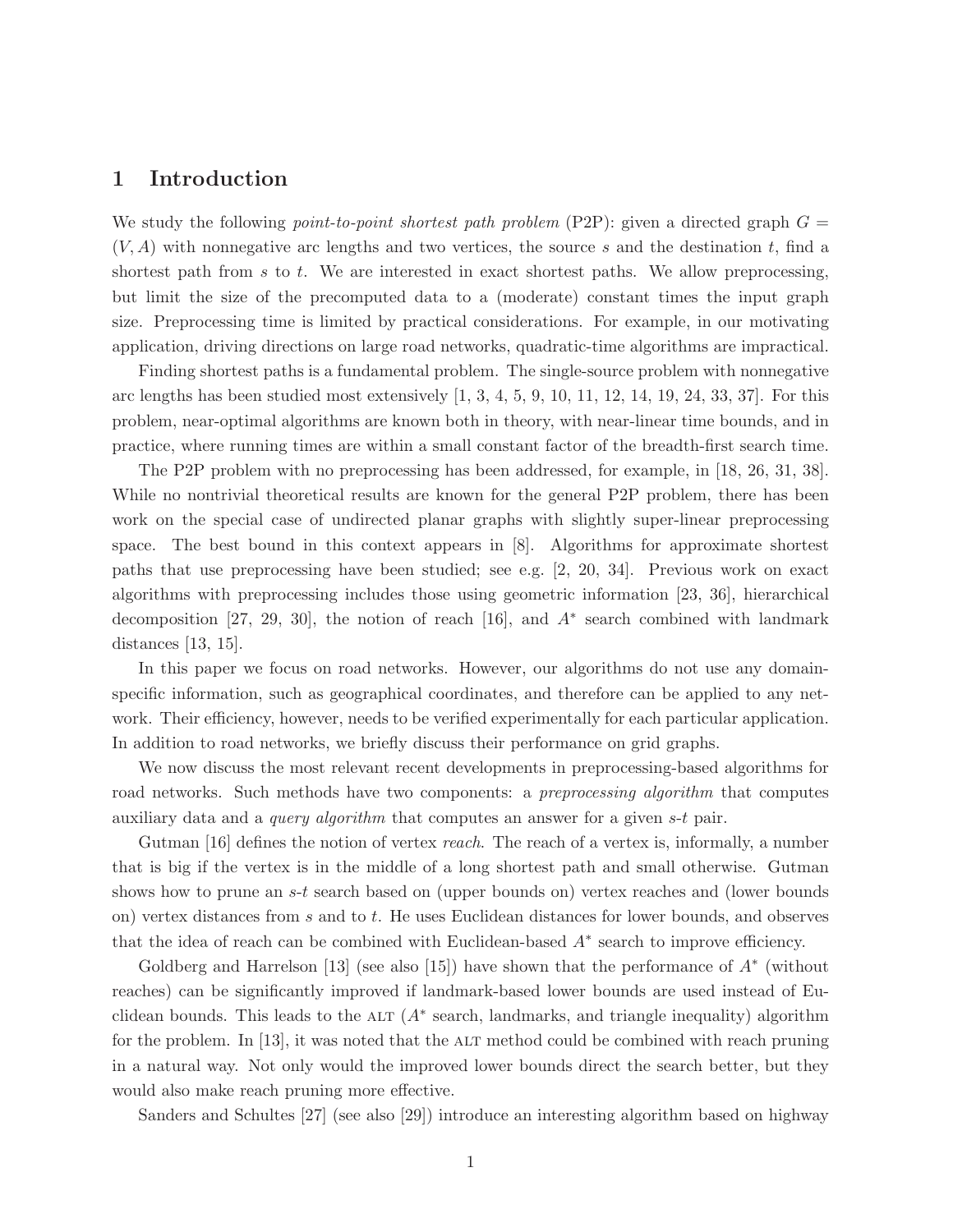hierarchy; we call it the HH algorithm. They describe the algorithm for undirected graphs. They also comment at high level on how the algorithm can be extended to directed graphs, but their implementation and experimental results are for undirected graphs only.<sup>1</sup> We think it is likely that the directed version of hh would not lose much performance. Under this assumption, hh is the most practical of the previously published P2P algorithms for road networks. It has fast query time, relatively small memory overhead, and reasonable preprocessing complexity.

The notions of reach and highway hierarchies have different motivations: The former is aimed at pruning the shortest path search, while the latter takes advantage of inherent road hierarchy to restrict the search to a smaller subgraph. However, as we shall see, the two approaches are related. Vertices pruned by reach have low reach values and as a result belong to a low level of highway hierarchy.

In this paper we study the reach method and its relationship to the hh algorithm. We develop a shortest path algorithm based on improved reach pruning that is competitive with hh. Then we combine it with ALT to make queries even faster. The main contributions of our work are as follows.

- 1. We introduce several variants of the reach algorithm, including bidirectional variants that do not need explicit lower bounds.
- 2. We introduce the idea of adding shortcut arcs to reduce vertex reaches. A small number (less than n, the number of vertices) of shortcuts drastically improves the performance of both preprocessing and query stages of the reach-based method.
- 3. The above-mentioned improvements lead to an implementation which we call re, whose performance is similar to that of hh.
- 4. We suggest an interpretation of hh in terms of reach. Our interpretation explains the similarities between the preprocessing algorithms of Gutman, HH, and RE.
- 5. We show how to combine the techniques behind re and alt to obtain a new algorithm, real. On road networks, query operation counts and running times for real are lower than those for RE and HH.
- 6. We discuss techniques for improving space and cache efficiency of our algorithms as well as ways of further improving the running time.

Note that while RE combines with ALT in a natural way, the same approach does not work for hh. We discuss the hh algorithm in more detail in Section 7.2.

In short, our results lead to a better understanding of several recent P2P algorithms, leading to simplification and improvement of the underlying techniques. This, in turn, leads to very

<sup>&</sup>lt;sup>1</sup>This is an important issue because the directed case is more general and real road networks are directed.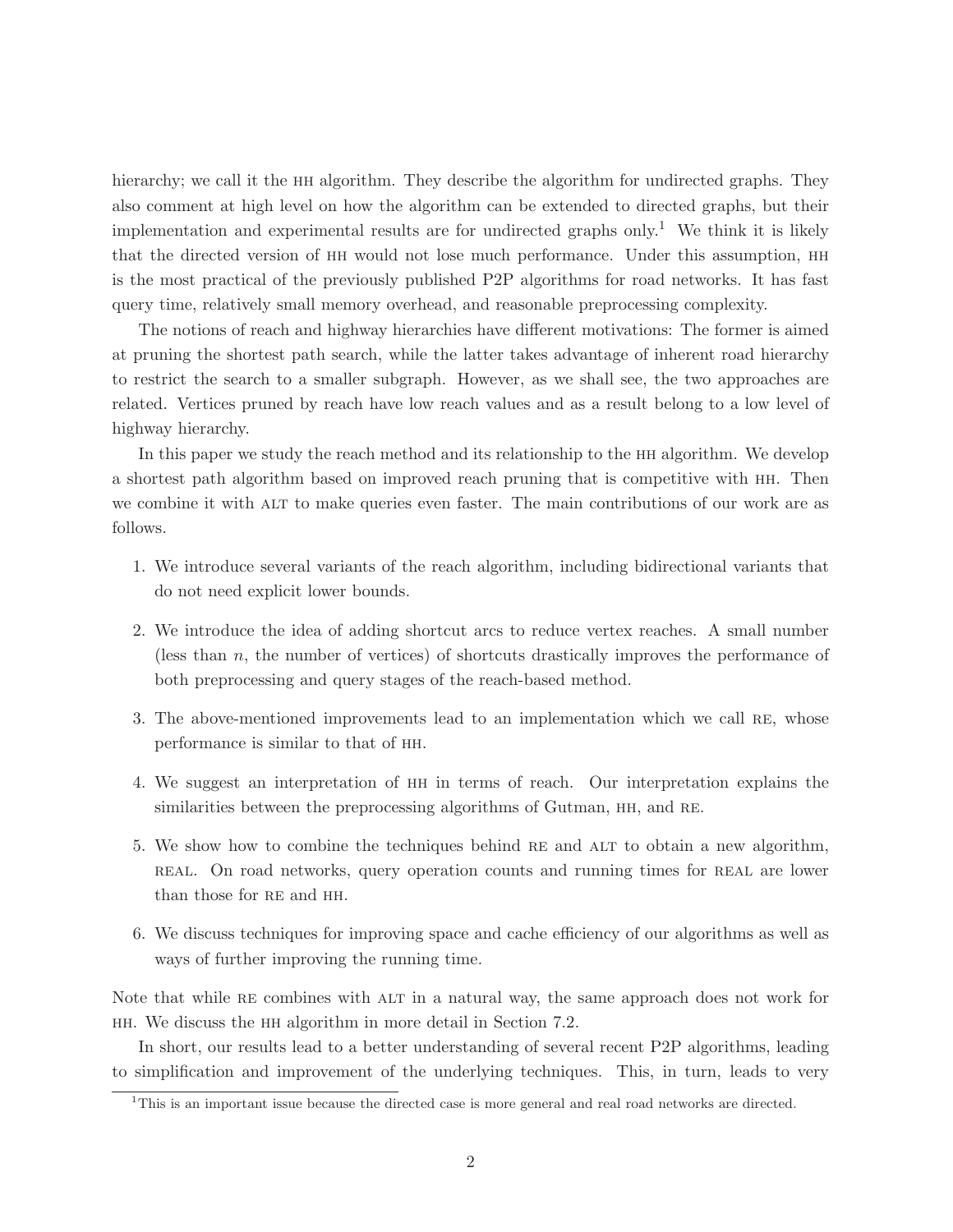practical algorithms. For the graph of North America road network (which has almost 30 million vertices), finding the fastest route between two random points takes less than four milliseconds on a workstation while scanning about fewer than 2000 of vertices on average. Local queries are even faster.

The paper is organized as follows. We give background and definitions in Section 2. Section 3 introduces the concept of reach and discusses how one can use them to speed up shortest path computations. Section 4 describes the reach-based query algorithm in more detail. The preprocessing algorithm is described in 5. In Section 6 we discuss  $A^*$  search and its implementation based on landmarks, then show how it can be combined with reaches. Section 7 compares the main aspects of our algorithm with Gutman's and with hh. An experimental evaluation of our algorithm is presented in Section 8. In Section 9 we suggest further improvements that can still be made to the algorithm, and Section 10 contains concluding remarks.

# 2 Preliminaries

The input to the preprocessing stage of the P2P algorithm is a directed graph  $G = (V, A)$  with n vertices and m arcs, and nonnegative lengths  $\ell(a)$  for every arc a. The query stage also has as inputs a source s and a sink t. The goal is to find a shortest path from s to t.

Let dist(v, w) denote the shortest-path distance from vertex v to vertex w with respect to  $\ell$ . In general,  $dist(v, w) \neq dist(w, v)$ .

The labeling method for the shortest path problem [21, 22] finds shortest paths from the source to all vertices in the graph. The method works as follows (see e.g. [32]). It maintains for every vertex v its distance label  $d(v)$ , parent  $p(v)$ , and status  $S(v) \in \{\text{unreached}, \text{labeled}, \text{scanned}\}.$ Initially  $d(v) = \infty$ ,  $p(v) = nil$ , and  $S(v) =$ **unreached** for every vertex v. The method starts by setting  $d(s) = 0$  and  $S(s) = 1$  abeled. While there are labeled vertices, the method picks a labeled vertex v, relaxes all arcs out of v, and sets  $S(v)$  = scanned. To relax an arc  $(v, w)$ , one checks if  $d(w) > d(v) + \ell(v, w)$  and, if true, sets  $d(w) = d(v) + \ell(v, w)$ ,  $p(w) = v$ , and  $S(w) =$  labeled.

If the length function is nonnegative, the labeling method terminates with correct shortest path distances and a shortest path tree. Its efficiency depends on the rule to choose a vertex to scan next. We say that  $d(v)$  is exact if it is equal to the distance from s to v. It is easy to see that if one always selects a vertex v such that, at the selection time,  $d(v)$  is exact, then each vertex is scanned at most once. Dijkstra [5] (and independently Dantzig [3]) observed that if  $\ell$ is nonnegative and v is a labeled vertex with the smallest distance label, then  $d(v)$  is exact. We refer to the labeling method with the minimum label selection rule as *Dijkstra's algorithm*. If  $\ell$ is nonnegative then Dijkstra's algorithm scans vertices in nondecreasing order of distance from s and scans each vertex at most once.

For the P2P case, note that when the algorithm is about to scan the sink t, we know that  $d(t)$ is exact and the  $s-t$  path defined by the parent pointers is a shortest path. We can terminate the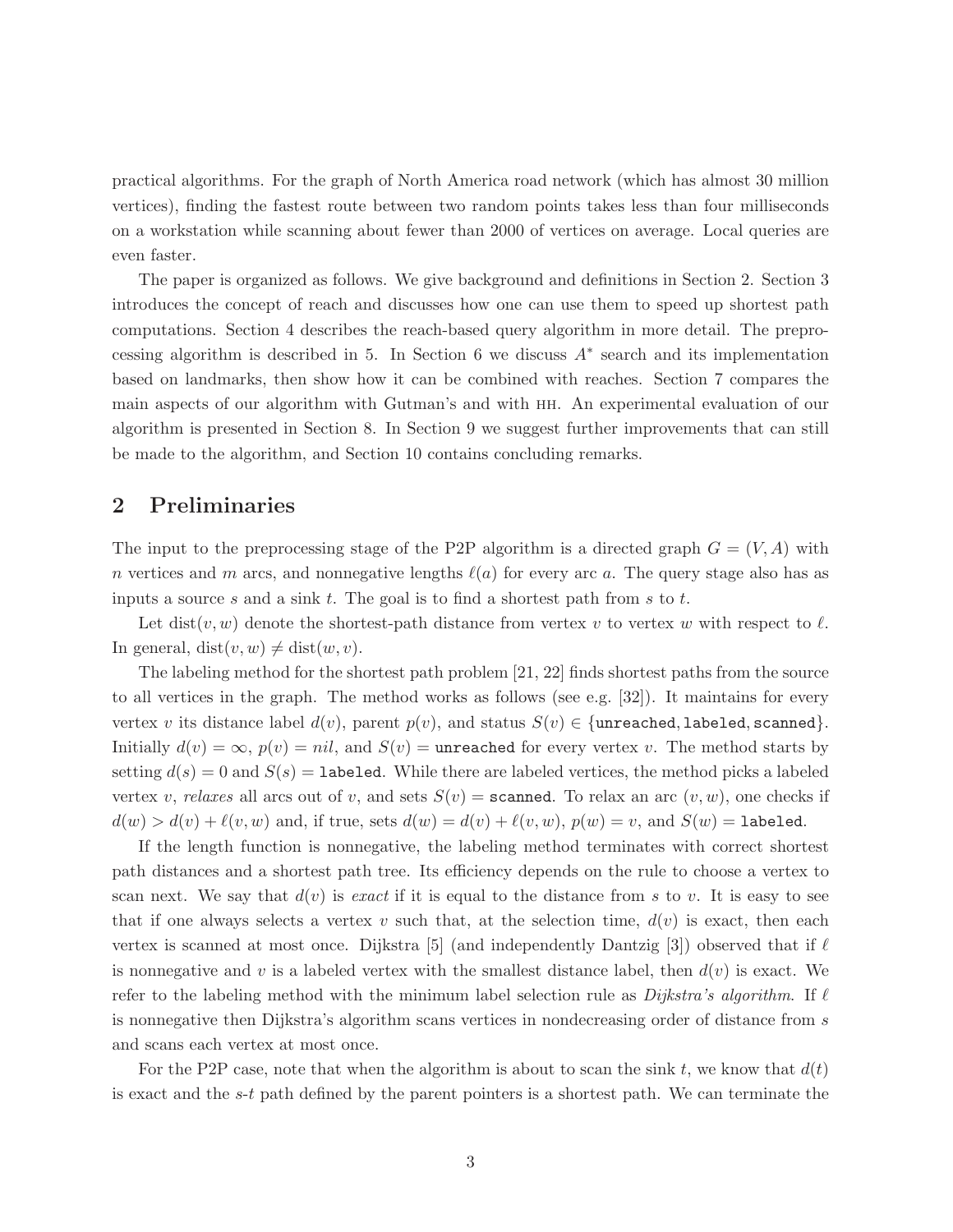algorithm at this point. Intuitively, Dijkstra's algorithm searches a ball with s in the center and t on the boundary.

One can also run Dijkstra's algorithm on the reverse graph (the graph with every arc reversed) from the sink. The reverse of the  $t-s$  path found is a shortest  $s-t$  path in the original graph.

The bidirectional algorithm [3, 7, 25] alternates between running the forward and reverse versions of Dijkstra's algorithm, each maintaining its own set of distance labels. We denote by  $d_f(v)$  the distance label of a vertex v maintained by the forward version of Dijkstra's algorithm, and by  $d_r(v)$ , the distance label of a vertex v maintained by the reverse version. (We will still use  $d(v)$  when the direction would not matter or is clear from the context.) During initialization, the forward search scans  $s$  and the reverse search scans  $t$ . The algorithm also maintains the length of the shortest path seen so far,  $\mu$ , and the corresponding path. Initially,  $\mu = \infty$ . When an arc  $(v, w)$  is relaxed by the forward search and w has already been scanned by the reverse search, we know the shortest s-v and w-t paths have lengths  $d_f(v)$  and  $d_r(w)$ , respectively. If  $\mu >$  $d_f(v)+\ell(v,w)+d_r(w)$ , we have found a path shorter than those seen before, so we update  $\mu$  and its path accordingly. We perform similar updates during the reverse search. The algorithm terminates when the search in one direction selects a vertex already scanned in the other. Intuitively, the bidirectional algorithm searches two touching balls centered at s and t.

A better stopping criterion (see [15]) is as follows:

Stop the algorithm when the sum of the minimum labels of labeled vertices for the forward and reverse searches is at least  $\mu$ , the length of the shortest path seen so far.

Note that any alternation strategy works correctly. Balancing the work of the forward and reverse searches is a strategy guaranteed to be within factor of two of the optimal off-line strategy. Also note that remembering  $\mu$  is necessary, since there is no guarantee that the shortest path will go through the vertex at which the algorithm stops.

# 3 Reach-Based Pruning

Given a path P from s to t and a vertex v on P, the reach of v with respect to P is the minimum of the length of the prefix of P (the subpath from s to v) and the length of the suffix of P (the subpath from  $v$  to  $t$ ). (For now, assume that the shortest path between any two vertices is unique; Section 5.1 discusses this issue in more detail.) The reach of v,  $r(v)$ , is the maximum, over all shortest paths  $P$  through  $v$ , of the reach of  $v$  with respect to  $P$ .

A straightforward way to compute the reaches of all vertices is to compute all shortest paths and apply the definition. Although polynomial, this is impractical for large graphs. More efficient heuristics compute an upper bound on the reach of every vertex. We denote an upper bound on  $r(v)$  by  $\overline{r}(v)$ . Let  $dist(v, w)$  denote a lower bound on the distance from v to w.

The following fact allows using reaches for pruning Dijkstra's search: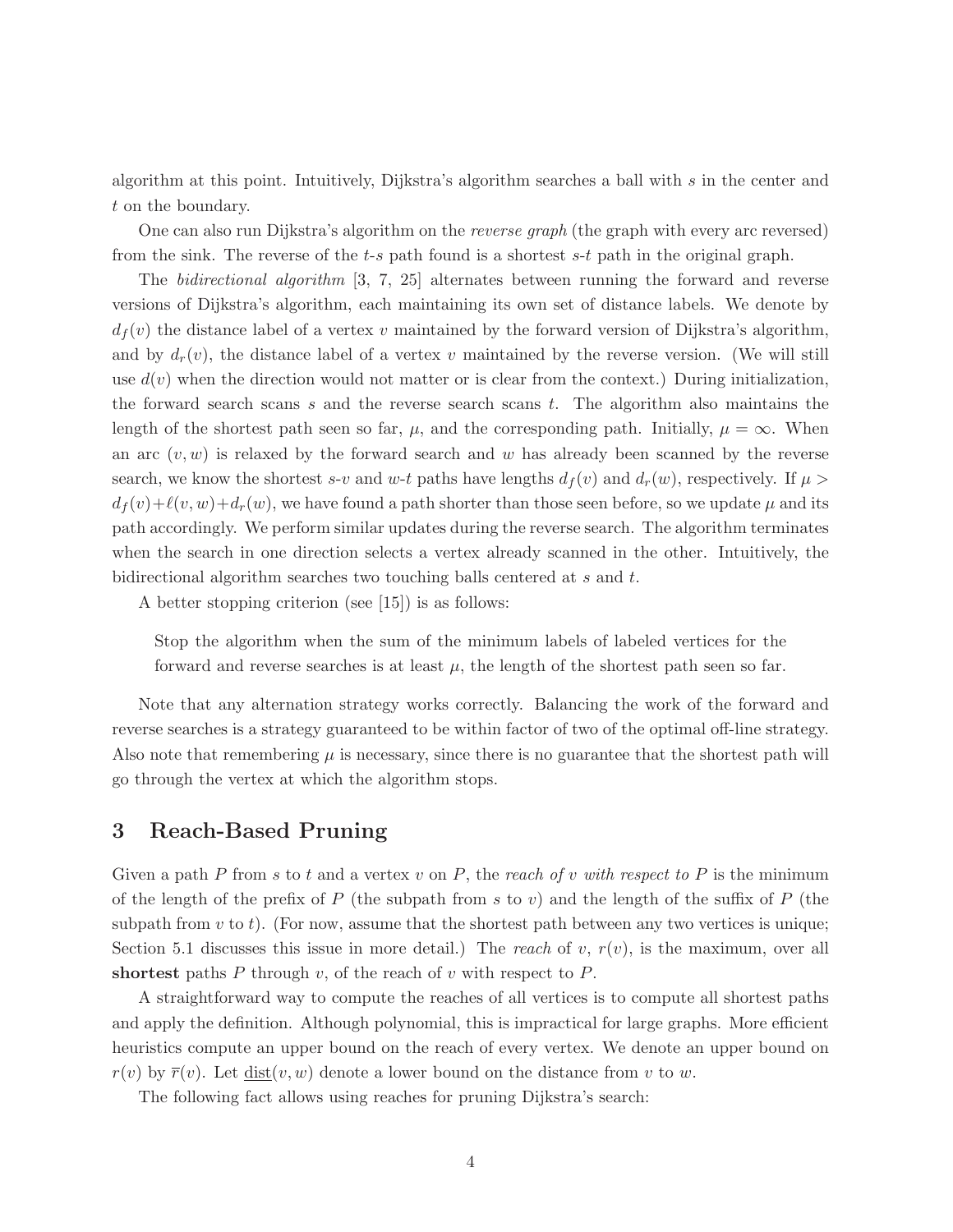

Figure 1: The reach of v with respect to the shortest path  $P$  between s and t is the minimum between the lengths of its prefix and its suffix (with respect to  $v$ ).

Suppose  $\overline{r}(v) < \underline{\text{dist}}(s, v)$  and  $\overline{r}(v) < \underline{\text{dist}}(v, t)$ . Then v is not on a shortest path from  $s$  to  $t$ , and therefore Dijkstra's algorithm does not need to label or scan  $v$ .

Note that this also holds for the bidirectional algorithm.

Exact Reaches. As already mentioned, to compute exact reaches it suffices to look at all shortest paths in the graph and apply the definition of reach to each vertex in each path. A more efficient algorithm is as follows. Initialize  $r(v) = 0$  for all vertices v. For each vertex x, grow a complete shortest path tree  $T_x$  rooted at x. For every vertex v, determine its reach  $r_x(v)$  within the tree, given by the minimum between its *depth* (the distance from the root) and its *height* (the distance to its farthest descendant). If  $r_x(v) > r(v)$ , update  $r(v)$ . This algorithm runs in  $O(nm)$ time, which is still impractical for large graphs. On the largest graph we tested, which has around 30 million vertices, this computation would take years on existing workstations.

Implicit in this algorithm is an efficiently verifiable "certificate" that proves a lower bound on reach, i.e., proves that  $r(v) > L$ . The certificate is a shortest path tree such that with respect to this tree  $r(v) > L$ . If L is in fact a lower bound on  $r(v)$ , such a certificate always exists, and we can verify the validity of a certificate in linear time (check if the tree is a shortest path tree, then compute  $v$ 's depth and height in the tree). Unfortunately, there does not seem to be a similar certificate for upper bounds on reaches.

In contrast, we found that the following approach produces good reach lower bounds, at least for vertices of high reach. Choose a moderate number of random vertices; for each chosen vertex, compute a shortest path tree rooted at it and vertex reaches with respect to this tree; take the maximum reach over all trees for each vertex.

Unfortunately, the query algorithm needs good upper bounds to work correctly, not lower bounds. Upper bound algorithms are considerably more complex, as Section 5 will show.

# 4 Queries Using Upper Bounds on Reaches

In this section, we describe how to make the bidirectional Dijkstra's algorithm more efficient assuming we have upper bounds on the reach of every vertex. As described in Section 3, to prune the search based on the reach of some vertex  $v$ , we need a lower bound on the distance of  $v$  to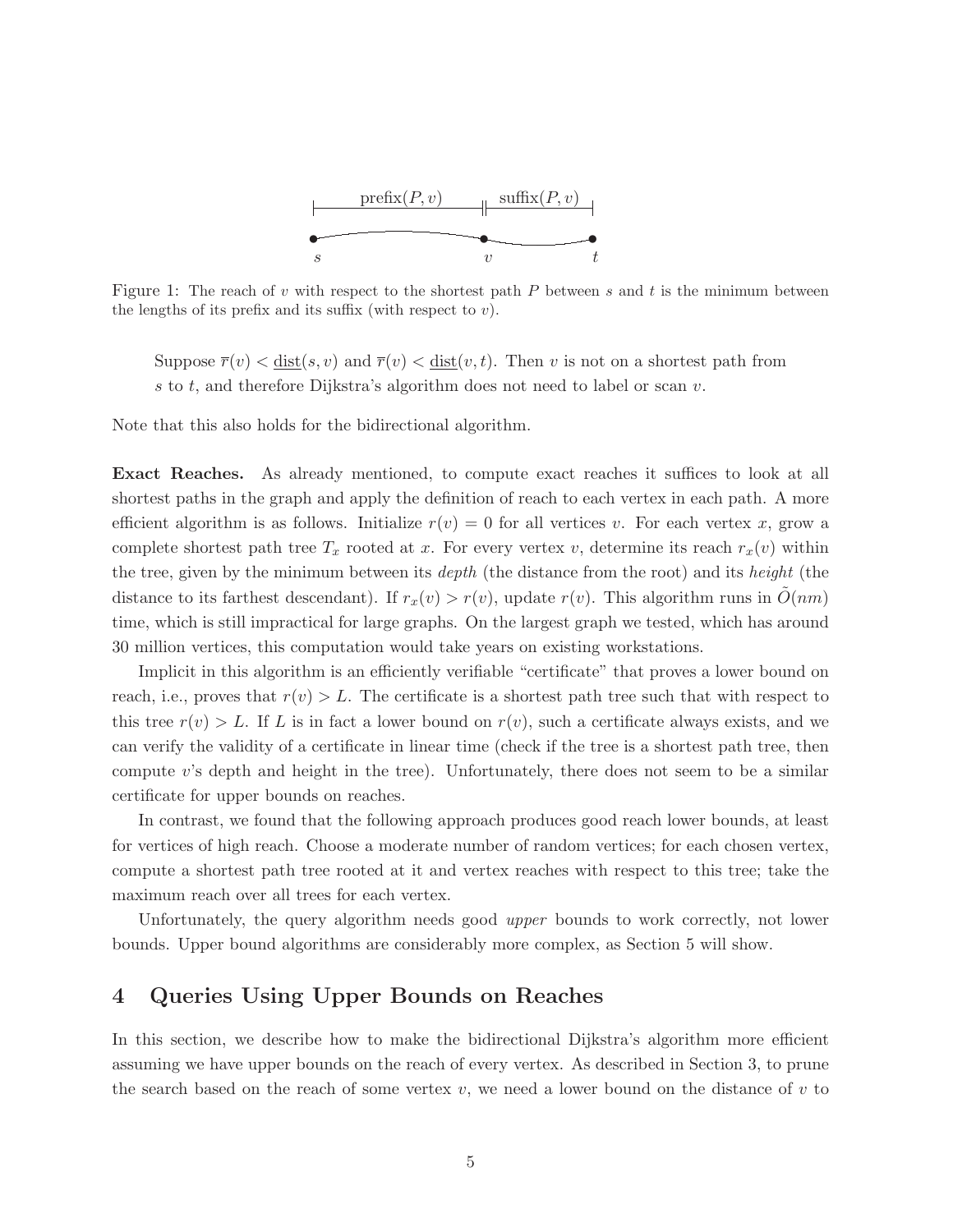the source and a lower bound on the distance of  $v$  to the sink. We show how we can use lower bounds implicit in the search itself to do the pruning, thus obtaining a new algorithm.

## 4.1 Implicit Bounds on Distances

During the bidirectional Dijkstra's algorithm, consider the search in the forward direction, and let  $\gamma$  be the smallest distance label of a labeled vertex in the reverse direction (i.e., the topmost label in the reverse heap). If a vertex v has not been scanned in the reverse direction, then  $\gamma$  is a lower bound on the distance from  $v$  to the destination  $t$ . (The same idea applies to the reverse search: we use the topmost label in the forward heap as a lower bound for unscanned vertices in the reverse direction.) When we are about to scan v we know that  $d_f(v)$  is the distance from the source to v. So we can prune the search at v if v has not been scanned in the reverse direction,  $\bar{r}(v) < d_f(v)$ , and  $\bar{r}(v) < \gamma$ . When using these bounds, the stopping condition is the same as for the standard bidirectional algorithm (without pruning). We call the resulting procedure the bidirectional bound algorithm. See Figure 2.



Figure 2: Pruning using implicit bounds. Assume  $v$  is about to be scanned in the forward direction, has not yet been scanned in the reverse direction, and that the smallest distance label of a vertex not yet scanned in the reverse direction is  $\gamma$ . Then v can be pruned if  $\bar{r}(v) < d_f(v)$  and  $\bar{r}(v) < \gamma$ .

An alternative is to use the distance label itself for pruning. Assume we are about to scan a vertex v in the forward direction (the procedure in the reverse direction is similar). If  $\bar{r}(v) < d_f(v)$ , we prune the vertex. Note that if the distance from v to t is at most  $\overline{r}(v)$ , the vertex will still be scanned in the reverse direction, given the appropriate stopping condition. It is easy to see that the following condition works.

Stop the search in a given direction when either there are no labeled vertices or the minimum distance label of labeled vertices for the corresponding search is at least half the length of the shortest path seen so far.

We call this the *self-bounding algorithm*. The reason why this algorithm can safely ignore the lower bound to the destination is that it leaves to the other search to visit vertices that are closer to it. Note, however, that when scanning an arc  $(v, w)$ , even if we end up pruning w, we must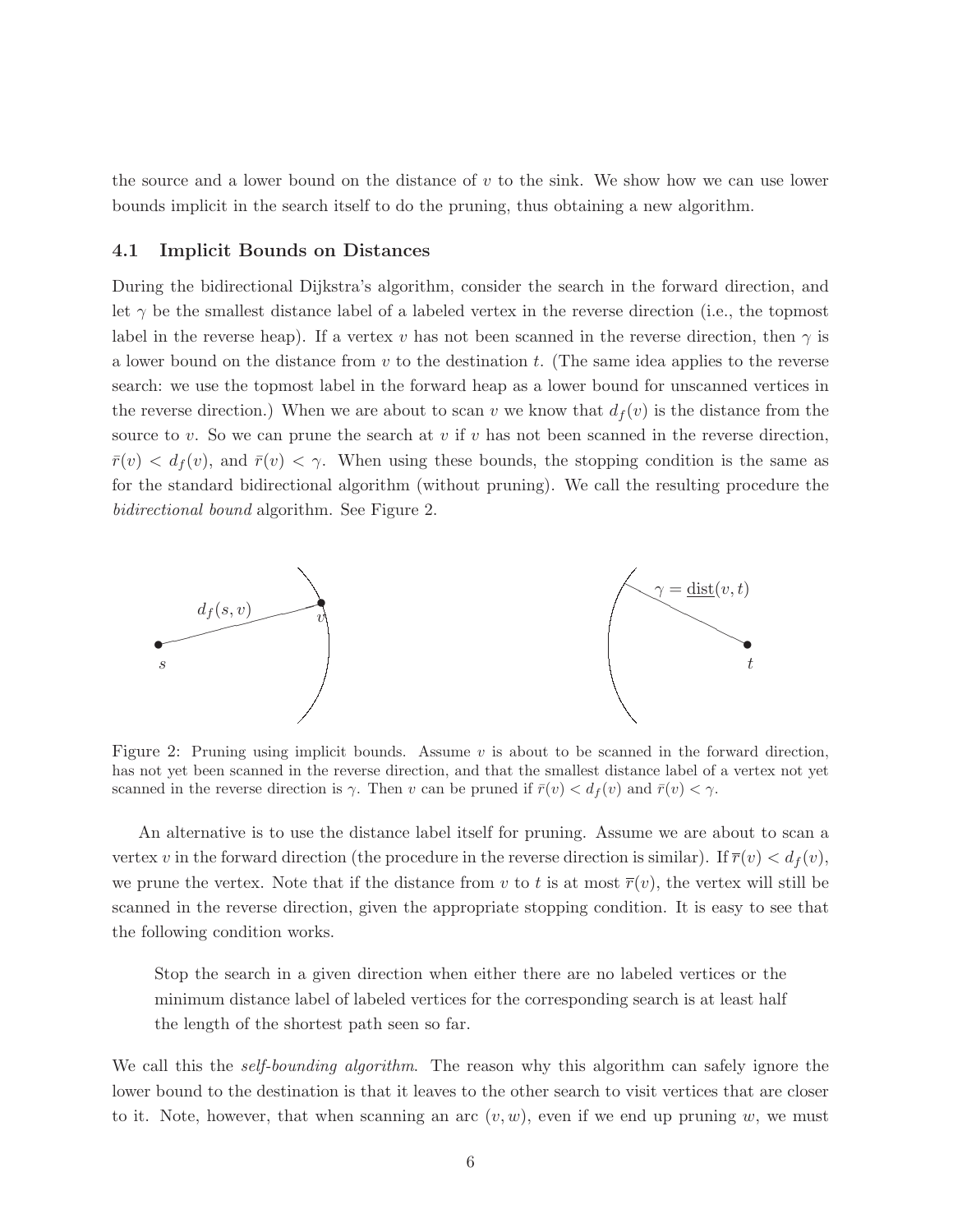check if w had been scanned in the opposite direction and, if so, check if the candidate path using  $(v, w)$  is the shortest path seen so far.

Remark. The self-bounding method has the following property. If a search in a certain direction prunes a vertex  $v$ , all vertices scanned by the search afterwards have reaches greater than  $v$ . This defines a "continuous hierarchy" of reaches: Once the search leaves a reach level, it never comes back to it.

The following natural algorithm falls into both of the above categories. It balances the radius of the forward and reverse search regions by picking the labeled vertex with minimum distance label, considering both directions. Note that the distance label of this vertex is also a lower bound on the distance to the target, as the search in the opposite direction has not selected the vertex yet. The algorithm can be implemented with only one priority queue. We refer to this algorithm as distance-balanced. Note that one could also use explicit lower bounds in combination with the implicit bounds.

## 4.2 Further Optimizations

As described earlier, reach-based pruning applies the reach test to a labeled vertex about to be scanned. In addition, we apply the test to an unreached vertex that is about to be labeled (and added to the search queue). If both  $d(v)$  and the lower bound on v's distance to the target are greater than  $\bar{r}(v)$ , we do not add v to the queue. We call this optimization *early pruning*. If at a later stage  $d(v)$  decreases to a value below  $\bar{r}(v)$ , then we will place v on the queue at that stage, maintaining correctness of the algorithm. Note that it is still useful to test the pruning condition before the vertex is scanned, because the lower bound on its distance to the target may have increased (because  $\gamma$  increased), allowing us to prune the vertex.

Another optimization, arc sorting, aims at early-pruning vertices without explicitly looking at them. We sort the arcs that leave a vertex by the reach bound of the head (in non-increasing order). Suppose we have just scanned an arc  $(v, w)$  and looked up  $\overline{r}(w)$ . Then  $\overline{r}(w)$  is an upper bound on the reaches of the neighbors of  $v$  that follow  $w$ .

Arc sorting allows us to eliminate some outgoing arcs without even looking at them. If  $\overline{r}(w) < d(v)$  and  $\overline{r}(w) < \gamma$  (where  $\gamma$  is the radius of the ball searched in the opposite direction), we do not need to look at any more neighbors of  $v$  explicitly: we know they will all be pruned. Even if only the second condition holds  $(\bar{r}(w) < \gamma)$ , we might still be able to early-prune w if  $\overline{r}(w) < d(v) + \ell(v, w)$ , but we must still look at the remaining neighbors of v.

We call our implementation of the bidirectional Dijkstra's algorithm with reach-based pruning re. The query is distance-balanced and uses early pruning and arc sorting. Note that its code is very simple, with just a few tests added to the implementation of the bidirectional Dijkstra's algorithm.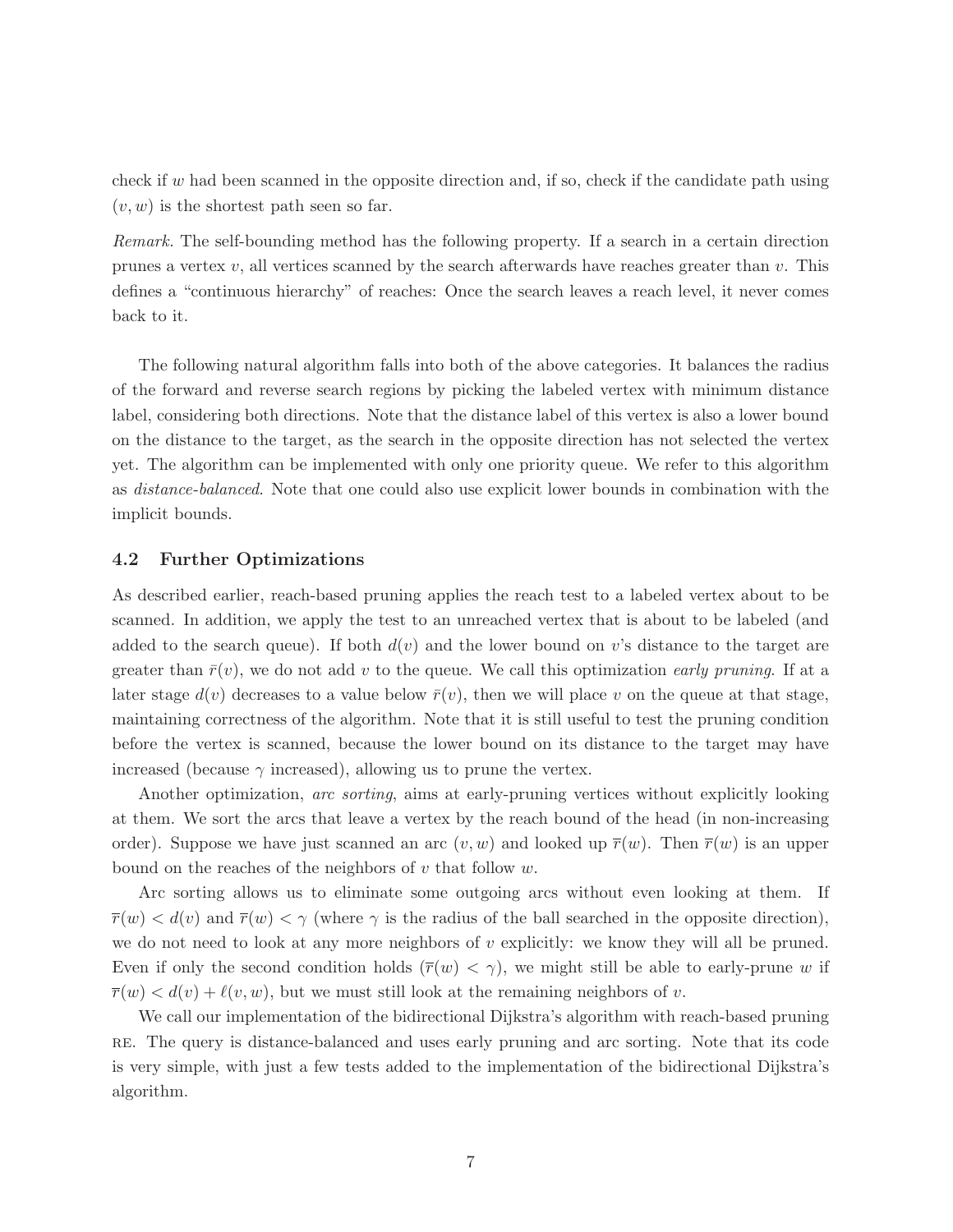# 5 Preprocessing

In this section we present an algorithm for efficiently computing upper bounds on vertex reaches. Our algorithm combines three main ideas, two introduced in [16], and the third implicit in [27].

The first idea is the use of partial trees. Instead of running a full shortest path computation from each vertex, which is expensive, we stop these computations early and use the resulting partial shortest path trees, which contain all shortest paths with length lower than a certain threshold. These trees allow us to divide vertices into two sets, those with small reaches and those with large reaches. We obtain upper bounds on the reaches of the former vertices. The second idea is to delete these low-reach vertices from the graph, replacing them by penalties used in the rest of the computation. Then we recursively bound reaches of the remaining vertices. The third idea is to introduce *shortcut arcs* to reduce the reach of some vertices. This speeds up both the preprocessing (since the graph will shrink faster) and the queries (since more vertices will be pruned).

The preprocessing algorithm works in two phases: during the *main phase*, partial trees are grown and shortcuts are added; this is followed by the refinement phase, when high-reach vertices are re-evaluated in order to improve their reach bounds.

The main phase uses two subroutines: one adds shortcuts to the graph (*shortcut step*), and the other runs the partial-trees algorithm and eliminates low-reach vertices (partial-trees step). The main phase starts by applying the shortcut step. Then it proceeds in iterations, each associated with a threshold  $\epsilon_i$  (an increasing function of i, the iteration number). By the end of the i-th iteration, the algorithm will have eliminated every vertex whose reach it can prove is less than  $\epsilon_i$ . Each iteration applies a partial-trees step followed by a shortcut step. If there are still vertices left in the graph after iteration i, we set  $\epsilon_{i+1} = \alpha \epsilon_i$  (for some  $\alpha > 1$ ) and proceed to the next iteration.

The remainder of this section describes in detail each of the main components of the algorithm: growing partial trees (Section 5.2), adding shortcuts (Section 5.3), and the refinement phase (Section 5.4). Before that, we introduce the concept of canonical paths, which are essential to our preprocessing algorithm.

## 5.1 Canonical Paths and Shortcuts

Consider the graph  $G = (\{a, b, c, d\}, \{(a, b), (b, c), (c, d)\})$  with  $\ell(a, b) = \ell(c, d) = 100$  and  $\ell(b, c) =$ 1. It is easy to see that  $r(a) = r(d) = 0$  and  $r(b) = r(c) = 100$ . Suppose we add an arc  $(a, d)$  with length  $\ell(a, d) = 201$ , equal to the distance from a to d in the original graph. No distances change. However, if we break the tie by making the path using the new arc preferable (i.e., implicitly shorter than the original path), the reaches of b and c decrease from 100 to 1. Thus, introducing "preferred" shortcuts can drastically reduce vertex reaches. See Figure 3.

Given a path P from v to w, we say that an arc  $(v, w)$  is a *shortcut arc for* P if the length of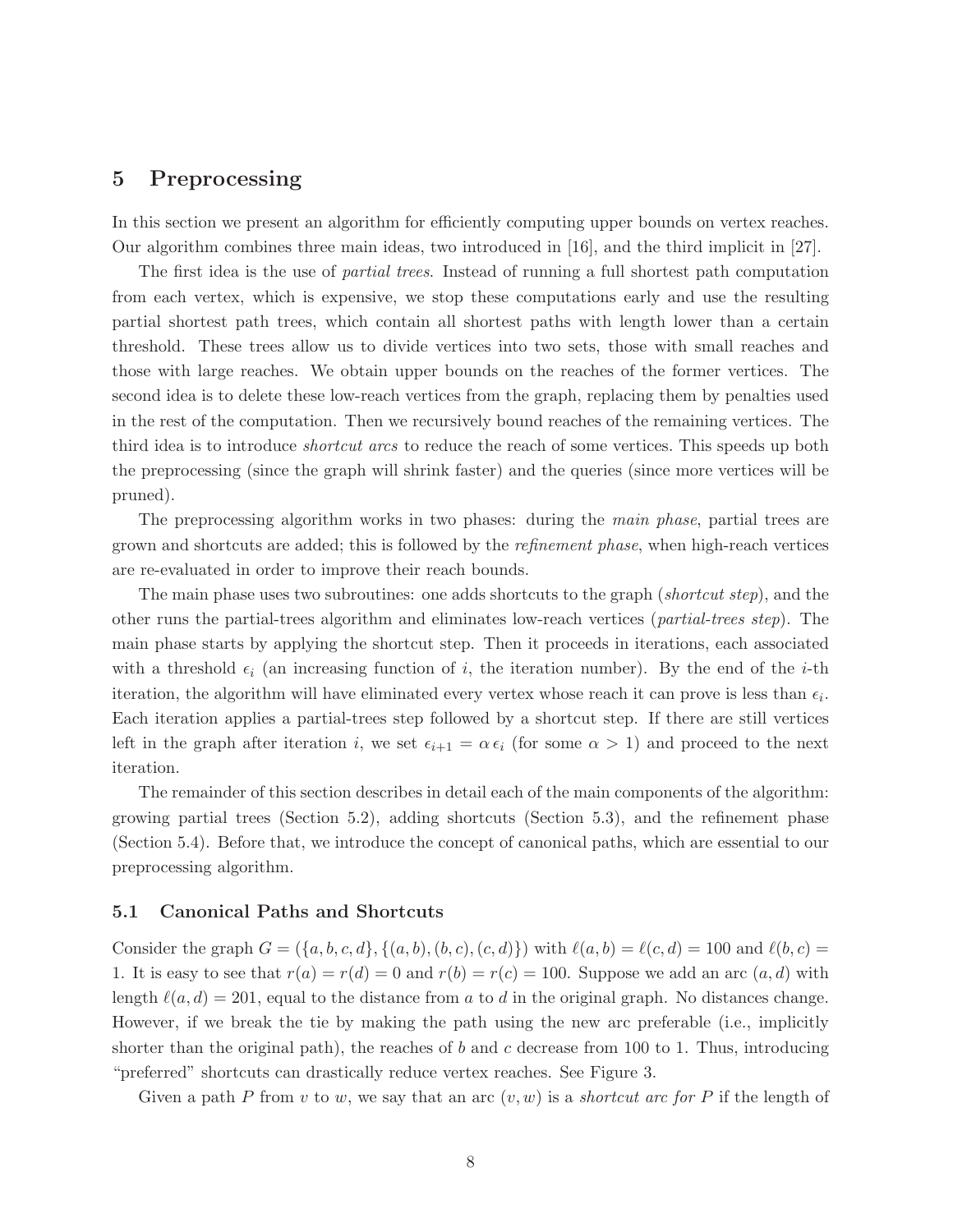

Figure 3: Without the shortcut  $(a, d)$ ,  $r(b) = r(c) = 100$ ; with the shortcut,  $r(b) = r(c) = 1$ . Both a and d have reach 0 with or without the shortcut.

the arc is equal to the length of the path.

Approximate reach algorithms, including ours, need the notion of *canonical path*, which is a shortest path with additional properties. We require the following properties, which are sufficient and easy to work with, but may not be necessary.

- 1. A canonical path is a simple shortest path.<sup>2</sup>
- 2. For every pair s, t, there is a unique canonical path between s and t.
- 3. A subpath of a canonical path is a canonical path.
- 4. There is an implementation of Dijkstra's algorithm that always finds canonical paths.
- 5. (Non-shortcut property.) A path Q is not a canonical path if Q contains a subpath P with more than one arc such that the graph contains a shortcut arc for P.
- 6. (Nesting property.) Original graph paths corresponding to shortcuts are nested: for any pair of such paths, either they do not intersect, or one is contained in the other.

We need Property 5 of canonical paths to ensure that adding shortcut arcs decreases vertex reaches. Property 6 simplifies the correctness proof and, if no parallel shortcut arcs are introduced, bounds the number of shortcut arcs by  $2n$ .

We implement canonical paths as follows. For each arc a, we generate a length perturbation  $\ell'(a)$ . When computing the length of a path, we separately sum lengths and perturbations along the path, and use the perturbation to break ties in path lengths.

First suppose there are no shortcut arcs. If the perturbations are chosen uniformly at random from a big enough range of integers, with high probability all shortest paths (with respect to length and perturbations) are canonical paths.<sup>3</sup> Shortcut arcs are added after the perturbations are introduced. The length and the perturbation of a shortcut arc are equal to the sum of the corresponding values for the arcs on the path that we shortcut. To break ties in a graph with shortcuts, we use the number of hops on the paths (fewer hops are better) in addition to perturbations. Note that Dijkstra's algorithm can maintain the number of hops of candidate paths. Because of the nesting property of shortcut paths one can see that there are no ties remaining

<sup>&</sup>lt;sup>2</sup>If the graph has no cycles of zero-length arcs, all shortest paths are simple.

<sup>&</sup>lt;sup>3</sup>In our implementation, perturbations were picked uniformly at random from the range [1,65535].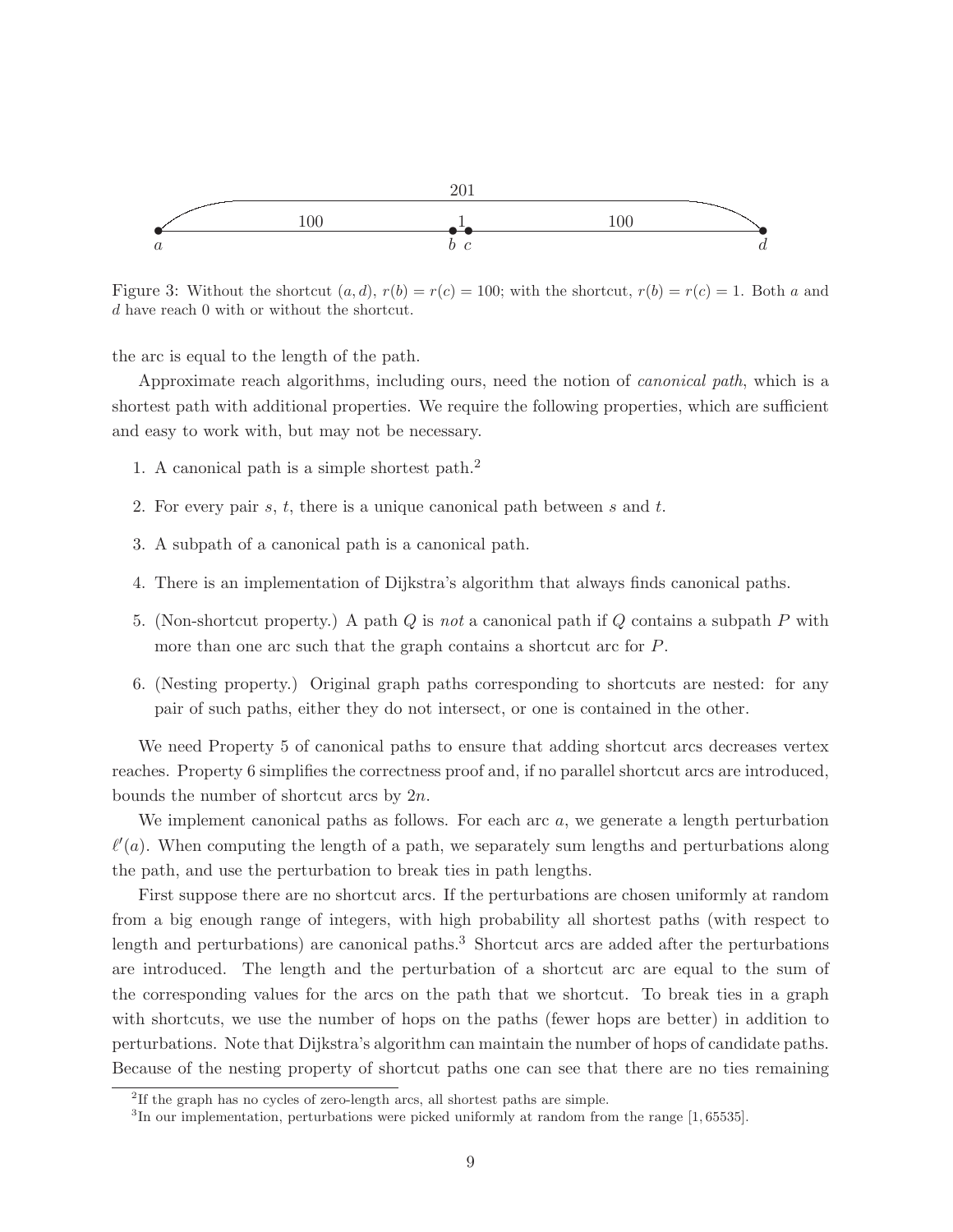after breaking ties by perturbations and hops even in the presence of shortcuts. Furthermore, it is not hard to see that the shortest paths that win the tie breaking are canonical.

Our way of dealing with canonical paths is conceptually simple but has two disadvantages: a small probability of failure due to ties in sums of perturbations and memory overhead for storing perturbations. Regarding the issue former, the algorithm worked correctly for every one of the tens of thousands instances used in our experiments. As for the latter, it is an issue in the preprocessing phase only, however. During the query phase, where memory efficiency is most important, we can completely ignore the tie-breaking rules; in fact, we do not need perturbations at all to ensure correctness.

Our preprocessing algorithm computes upper bounds on reaches with respect to the set of canonical paths as defined above using tie breaking by perturbations and hops. The following fact justifies pruning vertices based on these reaches.

Suppose  $r$  is a reach function with respect to some choice of canonical paths. Consider an implementation of Dijkstra's algorithm (unidirectional or bidirectional) that prunes vertices v such that  $r(v) < \text{dist}(s, v)$  and  $r(v) < \text{dist}(v, t)$ . Then this implementation of Dijkstra's algorithm is correct.

This observation follows from the fact that vertices on the canonical path from s to t are not pruned, and therefore the algorithm will find some shortest path.

## 5.2 Growing Partial Trees

To gain intuition on the construction and use of partial trees, we consider a graph such that all shortest paths are unique (and therefore canonical) and a parameter  $\epsilon$ . We outline an algorithm that partitions vertices into two groups, those with high reach ( $\epsilon$  or more) and those with low reach (less than  $\epsilon$ ). For each vertex x in the graph, the algorithm runs Dijkstra's shortest path algorithm from  $x$  with an early termination condition. Let  $T$  be the current tentative shortest path tree maintained by the algorithm, and let  $T'$  be the subtree of T induced by the scanned vertices. Note that any path in  $T'$  is a shortest path in the graph. The tree construction stops when for every leaf  $y$  of  $T'$ , one of the following two conditions holds:

- 1.  $y$  is a leaf of  $T$ .
- 2. if x' is the vertex adjacent to x on the x-y path in T', then the length of the x'-y path in  $T'$  is at least  $2\epsilon$ .

Let  $T_x$ , the partial tree of x, denote T' at the time the tree construction stops. The algorithm marks all vertices that have reach at least  $\epsilon$  with respect to a path in  $T_x$  as high-reach vertices.

It is clear that the algorithm will never mark a vertex whose reach is less than  $\epsilon$ , since its reach restricted to the partial trees cannot be greater than its actual reach. Therefore, to prove the correctness of the algorithm, it is enough to show that every vertex  $v$  with high reach is marked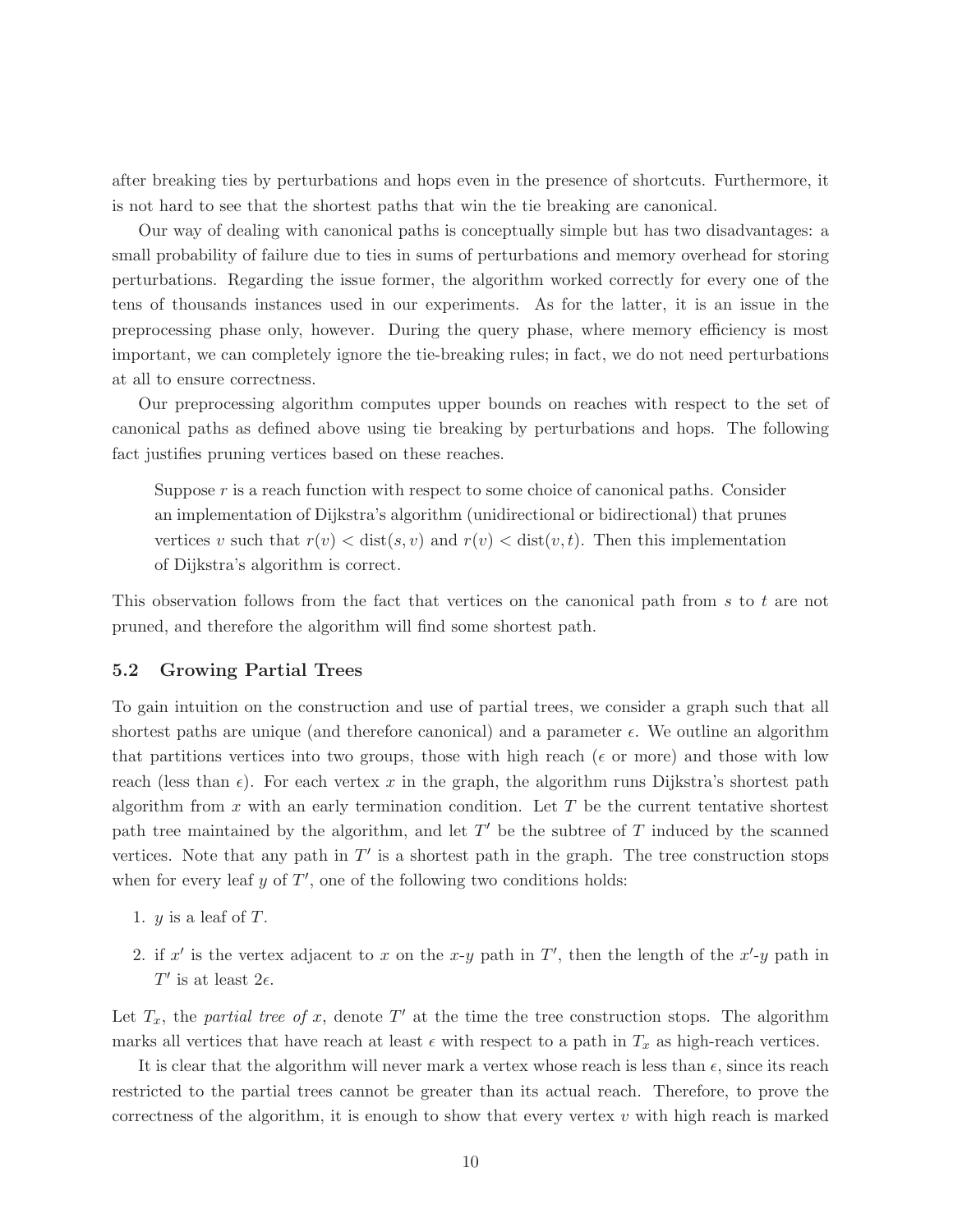at the end. Consider a minimal canonical path  $P$  such that the reach of  $v$  with respect to  $P$  is high. Let x and y be the first and the last vertices of P, respectively. Consider  $T_x$ . By uniqueness of shortest paths, either P is a path in  $T_x$ , or P contains a subpath of  $T_x$  that starts at x and ends at a leaf, z, of  $T_x$ . In the former case, v is marked. For the latter case, note that z cannot be a leaf of T as z has been scanned and the shortest path P continues past z. The distance from x to v is at least  $\epsilon$  and the distance from  $x'$ , the successor of x on P, to v is less than  $\epsilon$  (otherwise P would not be minimal). By the algorithm, the distance from  $x'$  to z is at least  $2\epsilon$  and therefore the distance from v to z is at least  $\epsilon$ . Thus in this case v is also marked.

Note that long arcs pose an efficiency problem for this approach. For example, if  $x$  has an arc with length 100 $\epsilon$  adjacent to it, the depth of  $T_x$  is at least 102 $\epsilon$ . Building  $T_x$  will be expensive. All partial-tree-based preprocessing algorithms, including ours, deal with this problem by building smaller trees in such cases and potentially classifying some low-reach vertices as having high reach. This results in weaker upper bounds on reaches and potentially slower query times, but correctness is preserved.

Our preprocessing routine runs the partial-trees algorithm in iterations, multiplying the value of  $\epsilon$  by a constant  $\alpha$  each time it starts a new iteration. In each subsequent iteration the algorithm runs the partial-trees algorithm only on the subgraph consisting of arcs whose reach bound is larger than  $\epsilon$ , incorporating penalties inherited from arcs deleted in previous iterations. Note that, to facilitate the addition of shortcuts, we use arc reaches, which are closely related to vertex reaches. After all iterations are finished, we convert these arc reaches to vertex reaches. Section 5.2.2 will describe the algorithm in more detail. Before we start, however, we need the definition of arc reach.

#### 5.2.1 Arc Reach

The notion of arc reach (implicit in  $[27]$ ) is similar to that of vertex reaches. (We shall refer to our original definition as *vertex reach* whenever there is ambiguity.) Given a path  $P$  from s to t and an arc  $(v, w)$  on P, we define the reach of  $(v, w)$  with respect to P to be the minimum of the length of the prefix of P from s to w and the length of the suffix of P from v to  $t$ .<sup>4</sup> The reach of  $(v, w)$ , denoted by  $r(v, w)$ , is the maximum, over all *shortest* paths P containing  $(v, w)$ , of the reach of  $(v, w)$  with respect to P. We denote an upper bound on  $r(v, w)$  by  $\overline{r}(v, w)$ . Pruning based on arc reaches is similar to pruning based on vertex reaches. The following fact allows using arc reaches for pruning:

Suppose  $\overline{r}(v, w) < \text{dist}(s, v) + \ell(v, w)$  and  $\overline{r}(v, w) < \text{dist}(w, t) + \ell(v, w)$ . Then  $(v, w)$  is not on a shortest path from s to t, and therefore Dijkstra's algorithm does not need to scan  $(v, w)$ .

<sup>&</sup>lt;sup>4</sup>Note that arc  $(v, w)$  is included in both the prefix and the suffix. A natural alternative definition would be to exclude the arc from both. These two definitions are equivalent, since it suffices to add or subtract  $\ell(v, w)$  to get from one to the other.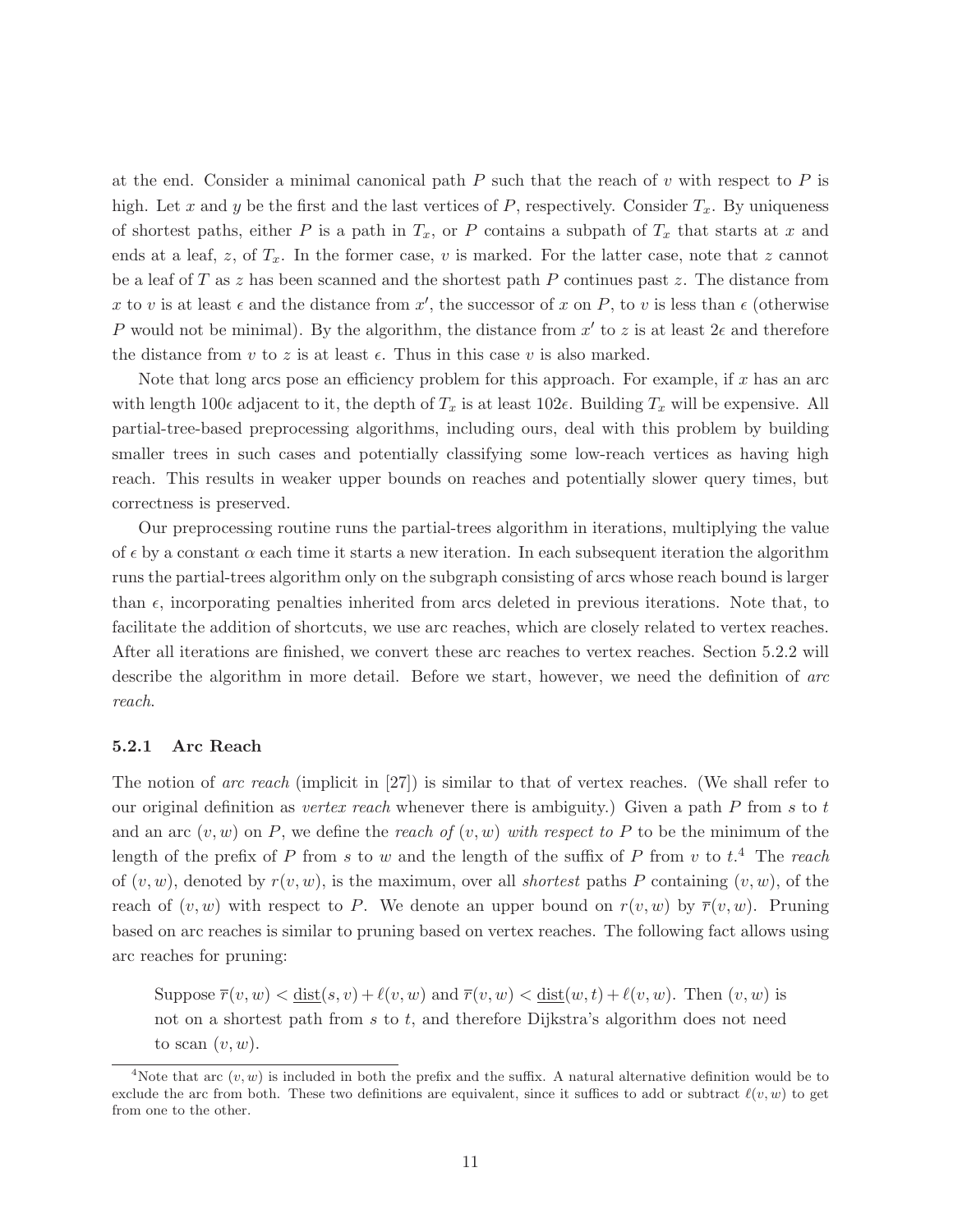Arc reaches are more powerful than vertex reaches. If  $r(v, w) = R$ , then  $r(w) \ge R - \ell(v, w)$ . This implies that, if one of the reach pruning conditions fails, then the corresponding arc-reach pruning condition also fails. Thus if a search that uses arc reaches scans  $(v, w)$ , the search that uses vertex reaches will not early-prune  $w$  from  $v$ . However, one can construct a graph where  $r(v, w)$  is much smaller than  $r(v)$  and  $r(w)$ , so the search based on arc reaches will prune an arc  $(v, w)$  but the search based on vertex reaches will prune neither v nor w.

Although arc reaches are more effective, they are more expensive to store, for two reasons. First, the number of arcs is bigger than the number of vertices. Second, since each arc appears twice (in the forward graph and in the reverse graph), we must either replicate the reach value in two locations or assign identifiers to the arcs (and store them somewhere). We use arc reaches in preprocessing, where memory is less of an issue and the performance improvement is more significant. For queries, we use vertex reaches.

To do that, we must convert the upper bounds we obtain on arc reaches into upper bounds on vertex reaches. Consider a vertex v, an arc  $(v, w)$ , and a path P that determines  $r(v)$ . Assume that  $r(v) > 0$  and therefore that v is not an endpoint of P. Let  $(u, v)$  and  $(v, w)$  be the arcs of P entering and leaving v. Clearly, the reach of these arcs with respect to P is at least  $r(v)$ ; conversely,  $r(v) \leq \min\{r(u, v), r(v, w)\}\$ . Unfortunately, we do not know which neighbors of v are the ones that determine the reach (i.e., which ones are u and w). But a straightforward bound on  $r(u, v)$  and  $r(v, w)$  yields  $r(v) \le \min{\max_x\{r(x, v)\}\}\text{max}_y\{r(v, y)\}\}.$  In other words, a valid bound for  $r(v)$  is the minimum over the highest incoming arc reach and the highest outgoing arc reach.

Often, however, the two maximums are achieved for  $x = y$ . Although the upper bound in this case is still valid, it may be much higher than necessary. Since we know that  $u \neq w$ , we can exclude this case as follows. First, we find the maximum of  $r(x, v)$  over all x. Let x' be the neighbor of v such that this maximum is  $r(x', v)$ . Then we find the maximum of  $r(v, y)$  over all  $y \neq x'$ . Let y' be the outgoing neighbor of v such that  $r(v, y')$  is this maximum. Let  $\delta_1$  be the minimum of  $r(x', v)$  and  $r(v, y')$ . Second, we find the maximum of  $r(v, y)$  over all y, and the vertex y' such that  $r(v, y')$  is this maximum. Then we find the maximum of  $r(x, v)$  over all  $x \neq y'$ , and the vertex x' such that  $r(x', v)$  is this maximum. Let  $\delta_2$  be the minimum of  $r(x', v)$  and  $r(v, y')$ . Note that  $\delta_1$  and  $\delta_2$  may be different from each other in a directed graph. It is not hard to see that a valid upper bound on  $r(v)$  is the maximum of  $\delta_1$  and  $\delta_2$ .

#### 5.2.2 Partial Trees for Arc Reaches

We now describe how one can use partial trees to find arcs whose reaches are smaller than a threshold  $\epsilon$ . Let  $G' = (V', A')$  be the graph we are working with. We initialize the reach estimates of all arcs in  $A'$  to zero. We then grow the partial trees from each vertex in  $V'$ , compute the reaches of the appropriate arcs within these trees, and update the reach estimates accordingly. For each arc, the reach will end up being the maximum reach observed within all relevant partial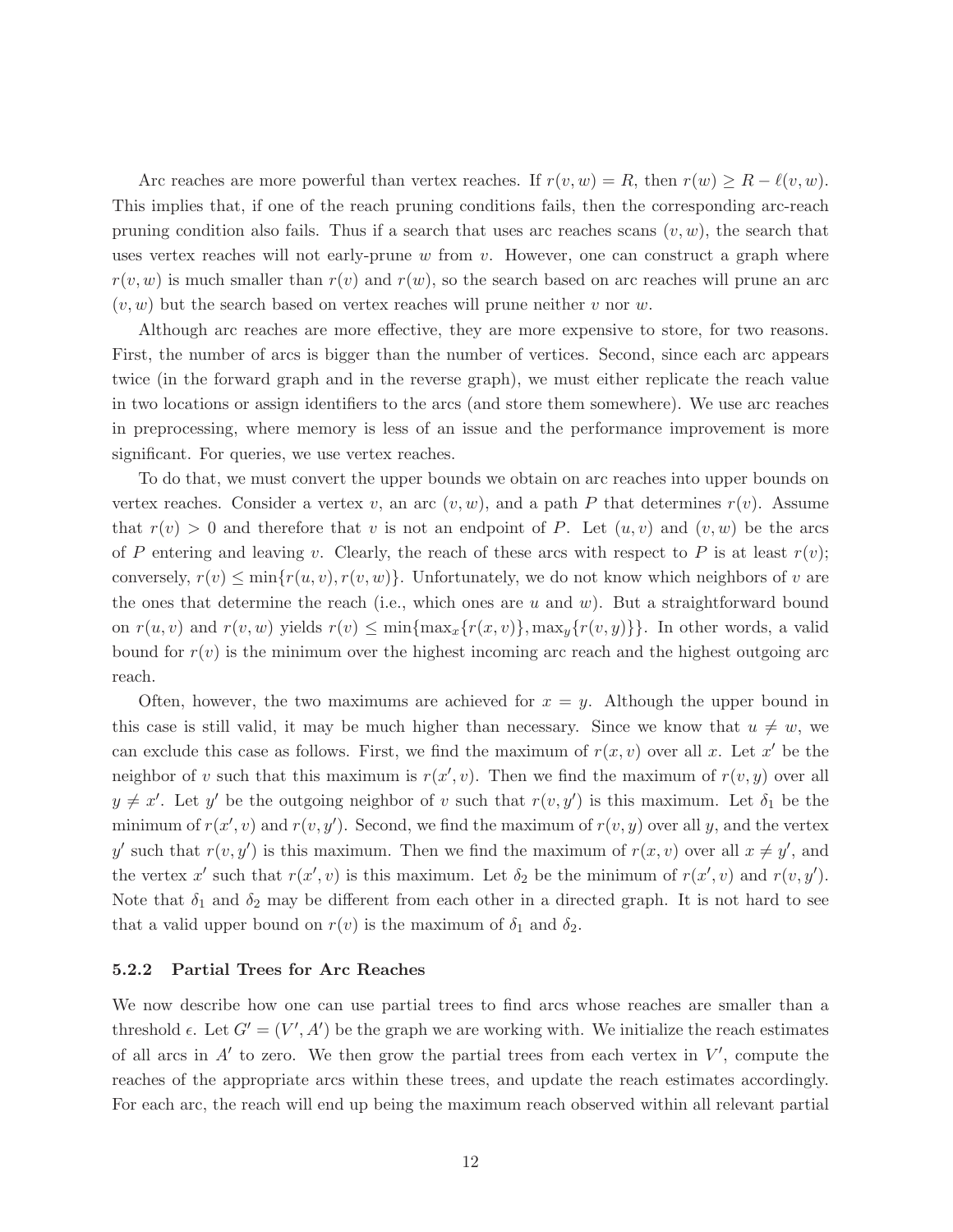trees.

Consider a partial shortest path tree  $T_x$  rooted at a vertex x, and let  $v \neq x$  be a vertex in this tree. Let  $f(v)$  be the vertex adjacent to v on the shortest path from x to v. The *inner circle* of  $T_x$  is the set containing the root x and all vertices  $v \in T_x$  such that  $d(v) - \ell(x, f(v)) \leq \epsilon$ . We call vertices in the inner circle *inner vertices*; all other vertices in  $T_x$  are *outer vertices*. The *distance* from an outer vertex  $w$  to the inner circle is defined in the obvious way, as the length of the path  $(in T<sub>x</sub>)$  between the closest (to w) inner vertex and w itself. The partial tree stops growing when all labeled vertices are outer vertices and have distance to the inner circle greater than  $\epsilon$ .

Remark. Note that the criterion we use to stop growing the tree is heuristic. To guarantee that all short paths are considered, we must grow the tree until the parent of every labeled vertex is within distance greater than  $\epsilon$  from the inner circle. Our stopping criterion makes the search faster, but it may cause the reach estimates of some vertices to be higher than the actual value.

Once the partial tree is built, we compute the reach (within the tree) of all arcs whose heads belong to the inner circle. For that, we define the *depth* of v, denoted by  $depth(v)$ , as the distance from the root x to v within the tree. The height of v, denoted by height $(v)$ , is defined as the distance from v to its farthest descendant, as long as no descendant is labeled (i.e., if they are all scanned). If v does have a labeled descendant, then  $height(v) = \infty$ . The reach of an arc  $(u, v)$ with respect to the tree is defined as  $r((u, v), T_x) = \min\{depth(v), height(v) + \ell(u, v)\}.$  One can compute the reach of all inner arcs (arcs whose endpoints are both inner vertices) in  $O(|T_x|)$  total time. For each such arc, we verify if the reach within the tree is greater than the current estimate; if it is, the estimate is updated.

After all partial trees are grown, every reach estimate with value at most  $\epsilon$  will be valid. We then eliminate all arcs with reach estimate below  $\epsilon$  from the graph. The remaining arcs, i.e., those with estimate greater than  $\epsilon$  (including  $\infty$ ), are kept in the graph for the next iteration.

In general, iteration i applies the partial-trees algorithm to a graph  $G_i = (V_i, A_i)$ . This is the graph induced by all arcs that have not been eliminated yet (considering not only the original arcs, but also shortcuts added in previous iterations). All arcs in  $A_i$  have reach estimates above  $\epsilon_{i-1}$  (for  $i > 1$ ). To compute valid upper bounds for these arcs, the partial-trees algorithm must take into account the deleted arcs. It does so using penalties, which we define next.

#### 5.2.3 Penalties

Let  $G_i = (V_i, A_i)$  be the subgraph processed by the partial-trees algorithm at iteration *i*. We define the *in-penalty* of a vertex  $v \in V_i$  as

$$
in\text{-}penalty(v) = \max_{(u,v)\in A\setminus A_i} \{\bar{r}(u,v)\},\,
$$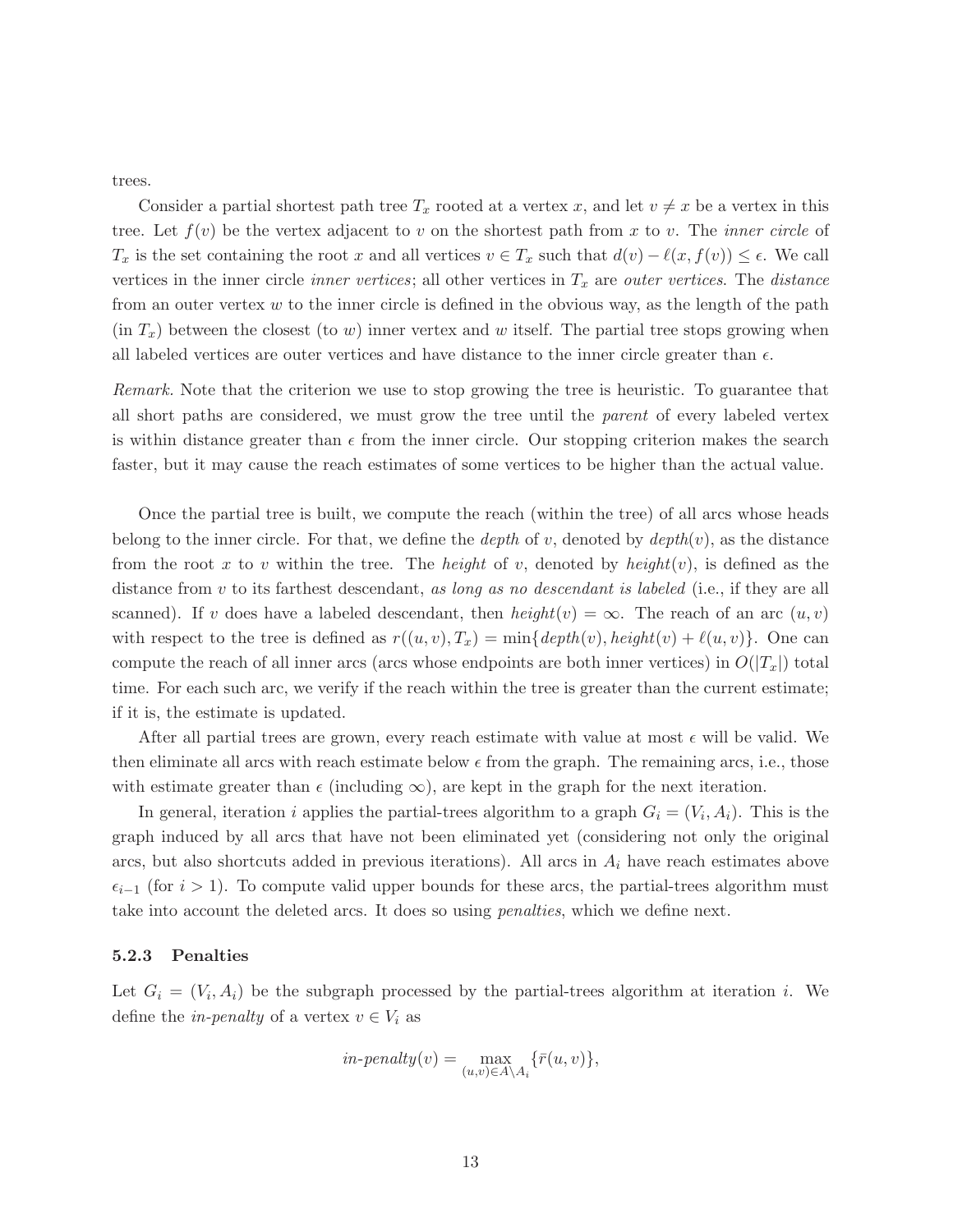if v has at least one eliminated incoming arc, and zero otherwise. The *out-penalty* of v is defined similarly, considering outgoing arcs instead of incoming arcs:

$$
out-penalty(v) = \max_{(v,w)\in A\backslash A_i} \{\bar{r}(v,w)\}.
$$

If there is no outgoing arc, the out-penalty is zero.

The partial-trees algorithm will work as before, but *depth* and *height* must be redefined. Given a partial tree  $T_x$  rooted at x, the depth of a vertex  $v \in T_x$  is now defined as

$$
depth(v) = d(v) + in-penalty(x),
$$

where  $d(v)$  is the distance between x and v in the tree.

To define the height of a vertex, we need the concept of *pseudo-leaves*. For each vertex  $v$  in the partial tree, create a new child  $v'$  (the pseudo-leaf) and an arc  $(v, v')$  with length equal to *out-penalty*(*v*). Intuitively,  $v'$  acts as a representative of all original arcs incident to *v* that are not present in the current subgraph. We conservatively assume that the shortest path from  $x$  to  $v$  could actually be extended to  $v'$ . As this is not always true, we end up computing only upper bounds on reaches.

The height of a vertex  $v$  is now defined as the distance between  $v$  and the farthest pseudo-leaf. We stress that pseudo-leaves need to be added only implicitly, and only after the partial tree has been built. When growing a partial tree, we do not need to worry about pseudo-leaves at all.

*Remark.* At the end of iteration i, an arc  $(u, v)$  may end up with a reach estimate that is greater than  $\epsilon_i$ , but finite. This arc *cannot* be eliminated, since its actual reach may be higher than this estimate. The algorithm might miss the path  $x-y$  that proves this is the case because v may not belong to the inner circle of  $x$ .

## 5.3 Shortcuts

The shortcut step looks for bypassable vertices. We call a vertex v bypassable if one of the following conditions holds:

- v has exactly one incoming arc  $(u, v)$  and one outgoing arc  $(v, w)$ ;
- v has exactly two outgoing arcs,  $(v, u)$  and  $(v, w)$ , and exactly two incoming arcs,  $(u, v)$  and  $(w, v);$

In both cases, we assume that  $u \neq w$ , which means that v has exactly two neighbors. In the first case, we say v is a candidate for a *one-way bypass*; in the second, v is a candidate for a *two-way* bypass. Shortcuts will be used to go around bypassable vertices.

A line is a path in the graph containing at least three vertices such that all vertices, except the first and the last, are bypassable. Every bypassable vertex belongs to exactly one line. Lines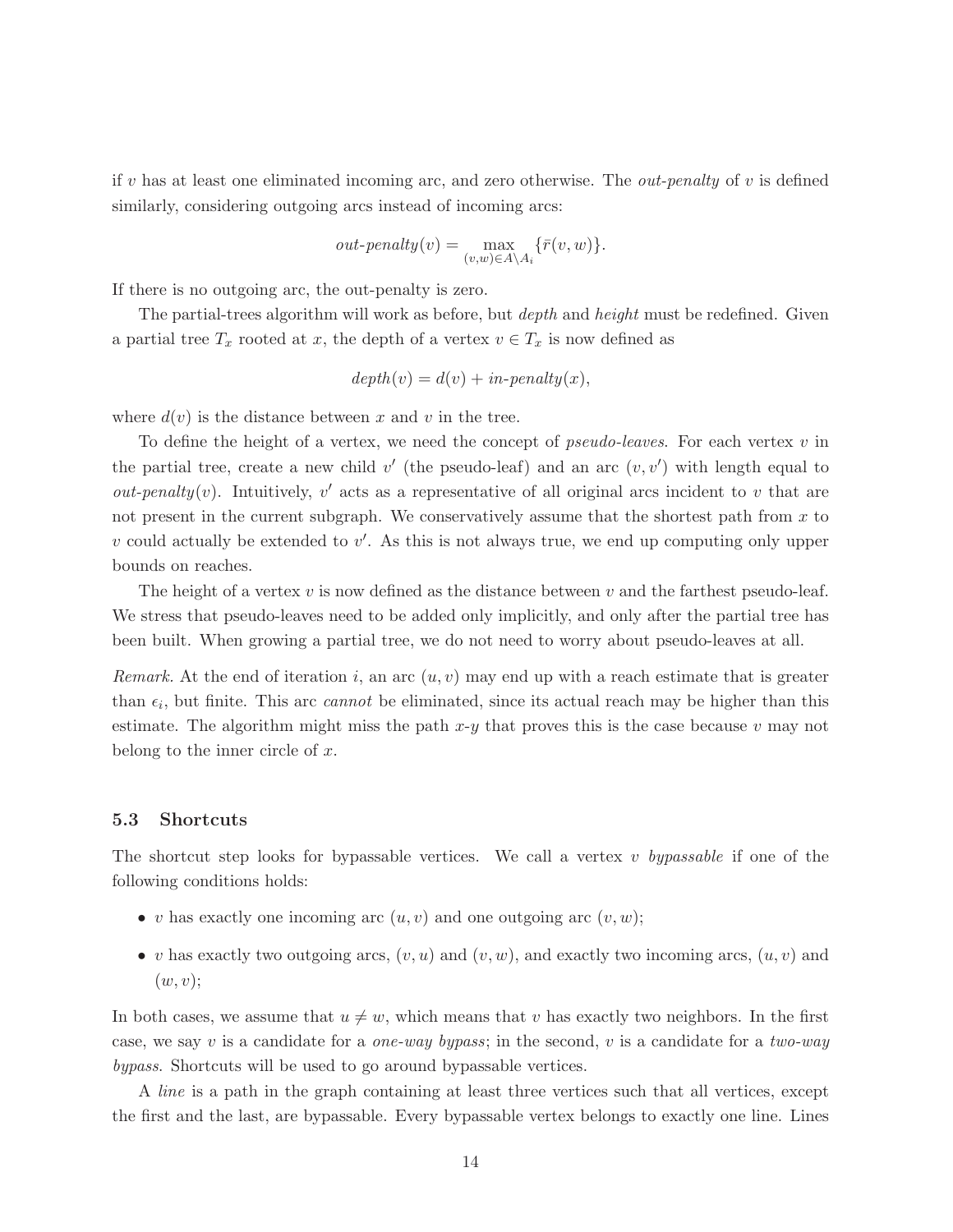can be either one-way or two-way, depending on the type of bypassable vertices it contains (it is easy to see that there can be only one vertex type in a line).

Once a line is identified, we may bypass it. The simplest approach would be to do it in a single step: if its first vertex is u and the last one is w, we could simply add a shortcut  $(u, w)$ (and  $(w, u)$ , in case it is a two-way line). However, if the line has several arcs, it is a good idea to shortcut "sub-lines" as well. This will reduce the reaches even further, as the example in Figure 4 shows.



Figure 4: In this graph,  $(s, u)$ ,  $(u, x)$ ,  $(x, v)$ ,  $(v, y)$ ,  $(y, w)$ , and  $(w, t)$  are the original edges (for simplicity, the graph is undirected). Without shortcuts, their reaches are  $r(s) = 0$ ,  $r(u) = 20$ ,  $r(x) = 30$ ,  $r(v) = 36$ ,  $r(y) = 29, r(w) = 18$ , and  $r(t) = 0$ . If we add just shortcut  $(u, w)$ , the reaches of three vertices are reduced:  $r(x) = 19, r(v) = 12$ , and  $r(y) = 19$ . If we also add shortcuts  $(u, v)$  and  $(v, w)$ , the reaches of x and y are reduced even further, to  $r(x) = r(y) = 0$ .

More precisely, we proceed as follows. Let  $\Lambda = (u \cdots w)$  be a line with  $k \geq 2$  segments  $(k+1)$ vertices). If  $k = 2$ , we bypass the only internal vertex by adding a new arc  $(u, w)$ . If  $k > 2$ , we find the internal vertex v that is closest to the median of path  $u \cdots w$  (with respect to arc lengths, not number of vertices).<sup>5</sup> Then we recursively process subpaths  $(u \cdots v)$  and  $(v \cdots w)$ , causing shortcuts  $(u, v)$  and  $(v, w)$  to be added to the graph (unless the corresponding arcs already belong to the graph). Finally, we create the shortcut  $(u, w)$ .

#### 5.3.1 Avoiding Long Arcs

The method above tends to create long shortcuts, since there are often lines with dozens of arcs. This may cause the partial-trees algorithm to be less effective in future iterations. To prevent this from happening, for each iteration i we define a maximum length  $\lambda_i$  that new arcs may have. In our experiments, we set  $\lambda_i = \epsilon_{i+1}/2$  for  $i \geq 0$  (note that  $\lambda_0$  is the value used by the shortcut step that precedes the first iteration).

To take this bound into account, we modify the procedure above in the obvious way. Consider a line  $\Lambda = (u \cdots w)$  with k segments. If  $k = 2$ , we only create a shortcut if the length of the line is smaller than  $\lambda_i$ ; if it is longer, we do nothing. If  $k > 3$ , we make the recursive calls regardless of the length of the line; however, the final shortcut (linking u and w) is only added if its length is less than  $\lambda_i$ .

<sup>&</sup>lt;sup>5</sup>When finding v on a two-way line, we consider the length of a segment  $(x, y)$  to be  $\max{\{\ell(x, y), \ell(y, x)\}}$ ; on road networks, these two lengths are usually the same or very close to each other.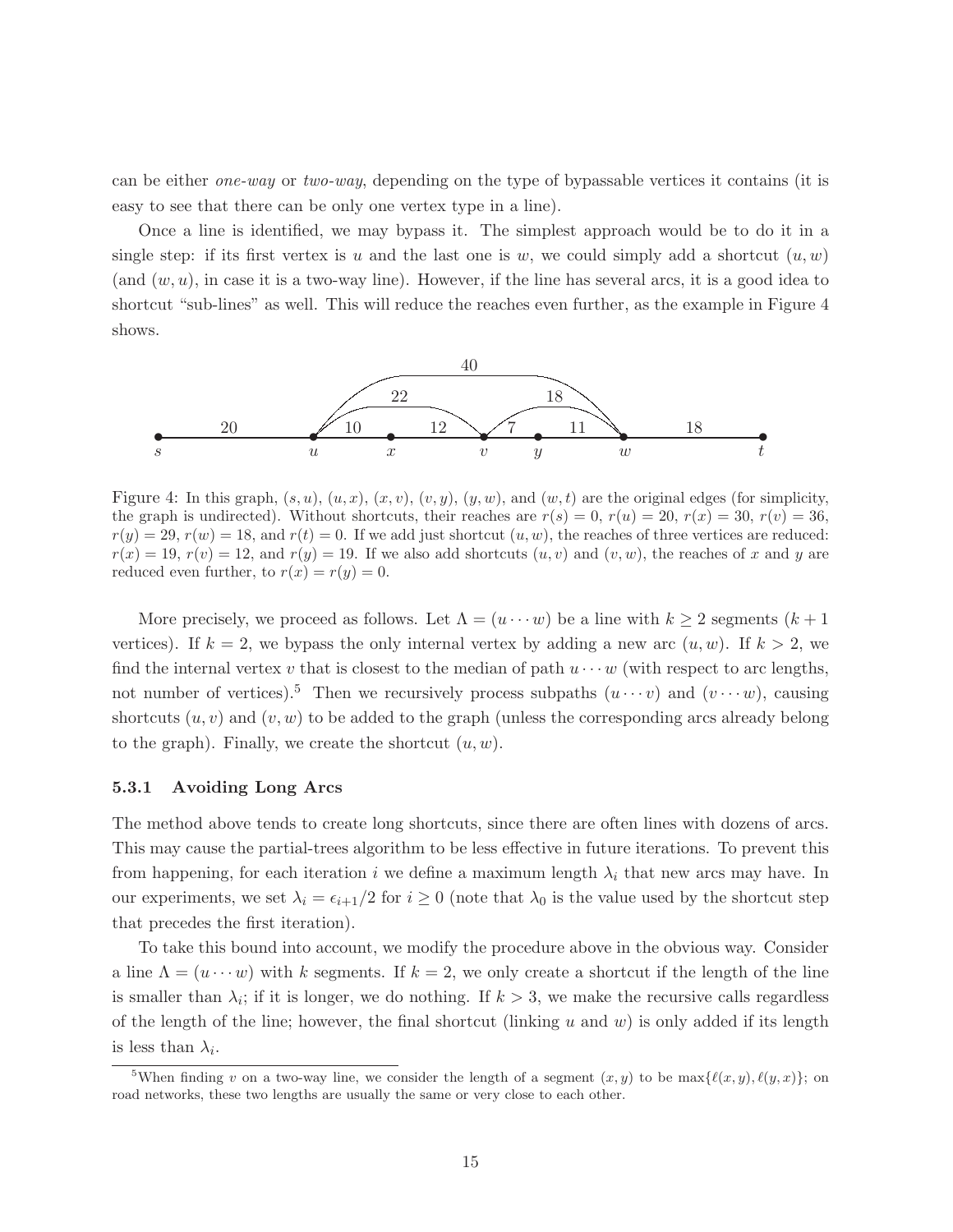To decide whether to add shortcuts or not, we compute the length of a bidirectional line by taking the maximum length of the two arcs in each segment and adding them all. As a result, if the algorithm decides to create a shortcut in one direction, it will also create one in the other.

#### 5.3.2 Eliminating Bypassed Vertices

Consider a one-way line composed of three vertices,  $u, v$ , and  $w$ . When we add a shortcut from u to w, we know that arc  $(u, v)$  will never be used on a shortest path that goes through u to w anymore. Any path that uses  $(u, v)$  will end either in v or in some low-reach area neighboring v. Therefore, a valid upper bound for the reach of  $(u, v)$  is  $\overline{r}(u, v) = \ell(u, v) + out-penalty(v)$ . Similarly, a valid upper bound for the reach of  $(v, w)$  will be  $\overline{r}(v, w) = \ell(v, w) + in-penalty(v)$ . Once we have these bounds, we can immediately remove v, as well as  $(u, v)$  and  $(v, w)$ , from the graph and update the appropriate penalties. A similar procedure can be adopted for a two-way line. The two bounds above remain valid, and we can also say that  $\overline{r}(w, v) = \ell(w, v) + out-penalty(v)$  and  $\overline{r}(v, u) = \ell(v, u) + in-penalty(v).$ 

Although we could generalize this for lines with more than three vertices, there is no need to. Our algorithm never creates a shortcut that bypasses more than one vertex; whenever it encounters a longer line, it finds a vertex  $v$  close to the median, divides the line into two parts, and recursively replaces each part by a single segment. When the recursive call is finished, the neighbors of  $v$  will be the extremes of the original line.

## 5.4 The Refinement Phase

The fact that penalties are used to help compute valid upper bounds tends to make the bounds less tight (in absolute terms) as the algorithm progresses, since penalties become higher. Therefore, additive errors tend to be larger for vertices that remain in the graph after several iterations. This is unfortunate because these are arguably the most important vertices in the graph. Since they have high reach, they are visited by more queries than other vertices. If we could make these reaches more precise, the query would be able to prune more vertices.

This is the goal of the *refinement phase* of our algorithm. After finding valid upper bounds using the partial-trees algorithm, the refinement step will recompute the reach of the  $\delta$  vertices with highest (upper bounds on) reaches, where  $\delta$  is a user-defined parameter.

Let  $V_{\delta}$  be this set of high-reach vertices of G. To recompute the reaches, we first compute the subgraph  $G_{\delta} = (V_{\delta}, A_{\delta})$  induced by  $V_{\delta}$ . This graph contains not only original arcs, but also the shortcuts between vertices in  $V_{\delta}$  added during the main phase. We then run an exact reach computation on  $G_{\delta}$  by growing a complete shortest path tree from each vertex in  $V_{\delta}$ . Because these shortest path trees include vertices in  $G_{\delta}$  only, we still have to use in- and out-penalties to account for the remaining vertices. But these penalties tend to be smaller, since the arcs with highest reaches will be inside  $G_{\delta}$ .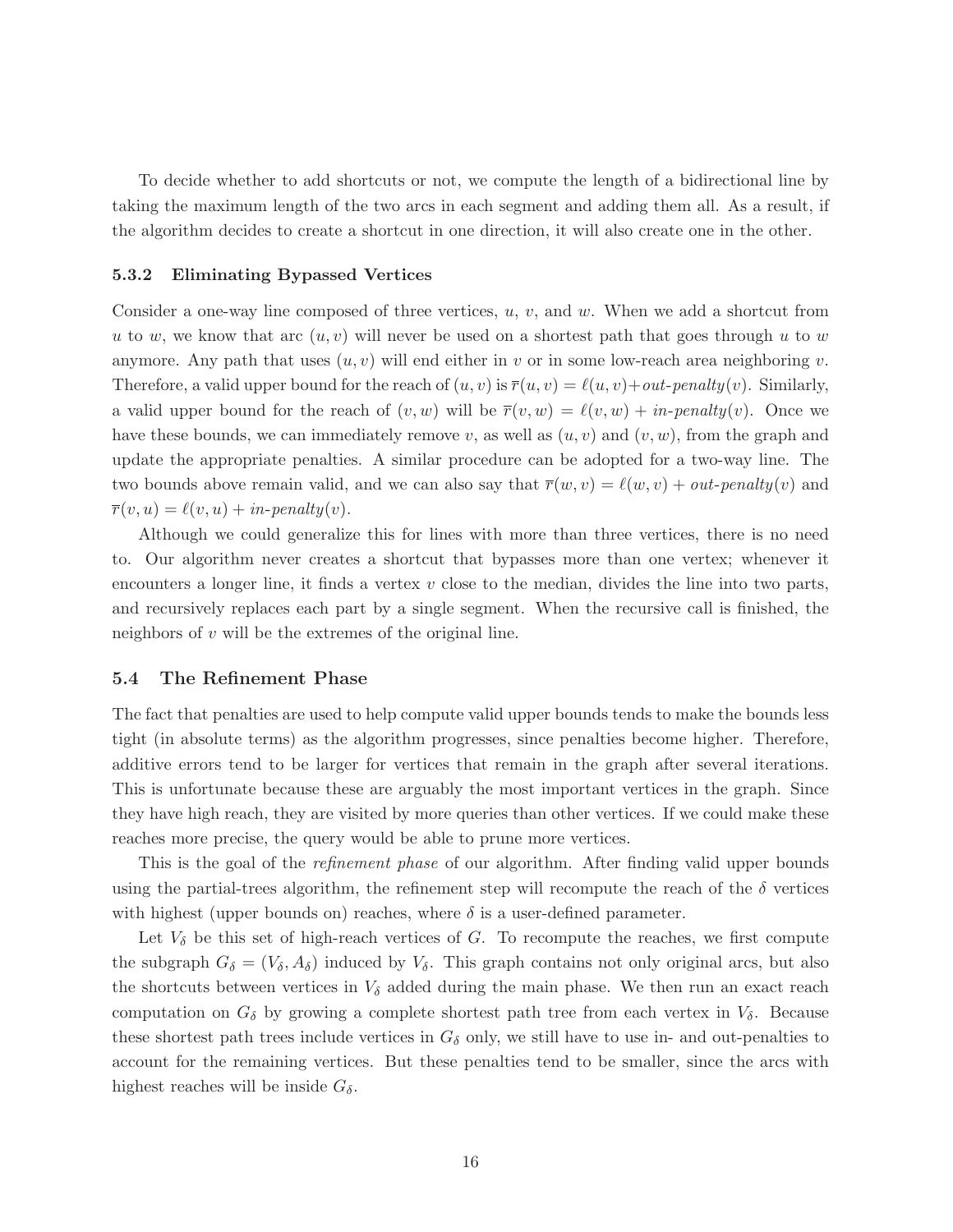During the refinement phase, we compute vertex reaches directly (instead of arc reaches), since we need not worry about making the graph shrink faster at this point. No new shortcuts are added (even though they could be). Since the refinement phase grows a shortest path tree from every vertex in  $V_{\delta}$ , its running time is at least  $\Omega(\delta^2)$ . For our experiments, we chose  $\delta = \lceil 10\sqrt{n} \rceil$ , which made the refinement phase take a fraction of the time taken by the main phase of the preprocessing algorithm (usually around 30% for road networks with travel times, less for other graphs).

## 5.5 Correctness

By now we have completely described our preprocessing algorithm. We start with a shortcut step, and then proceed in iterations. Each iteration applies a partial-trees step to compute upper bounds on arc reaches, followed by a shortcut step that adds shortcuts and deletes bypassed arcs (while bounding their reach). We then convert arc reaches to vertex reaches as described in Section 5.2.1, and, finally, compute better upper bounds for high-reach vertices in the refinement phase. The following theorem establishes the correctness of our preprocessing algorithm.

For the proof we need the notion of penalty reaches. We define *penalty reaches* with respect to a set of canonical paths, in a graph where each vertex v has an in-penalty $(v)$ , and an outpenalty(v) associated with it as follows. Let P be a canonical path from vertex y to vertex z containing arc  $(v, w)$ . The *penalty reach of*  $(v, w)$  with respect to P is the minimum between the length of the prefix of P from y to w plus in-penalty(y), and the length of the suffix of P from v to z plus out-penalty(z). The penalty reach of an arc  $(v, w)$  is the maximum over all canonical paths P containing  $(v, w)$  of the *penalty reach* of  $(v, w)$  with respect to P. Analogously we define a penalty reach for each vertex in G.

**Theorem 5.1** Let  $G' = (V, A')$  be the original graph  $G = (V, A)$  with all shortcuts added. The reach bounds computed by our preprocessing algorithm are valid with respect to canonical paths in  $G^{\prime}$ .

**Proof.** We start by proving that upper bounds on arc reaches computed by the main phase of the algorithm are correct with respect to canonical paths in  $G'$ .

We break the iterations of the algorithm into steps and prove the theorem by induction on number of steps. We define a *step* to be either  $(1)$  a partial trees computation followed by elimination of all arcs with reach smaller than the appropriate threshold, or (2) an addition of a single shortcut and the elimination of the bypassed arcs.

We denote by  $G_t$  the graph on which we perform step t:  $G_t$  includes all original arcs and shortcuts that have been added up to step t and have not been eliminated by step t. Let  $G'_{t}$  be the original graph along with all shortcuts added up to step t. Note that  $G_t$  is a subgraph of  $G'_t$ . We prove by induction on the number of steps that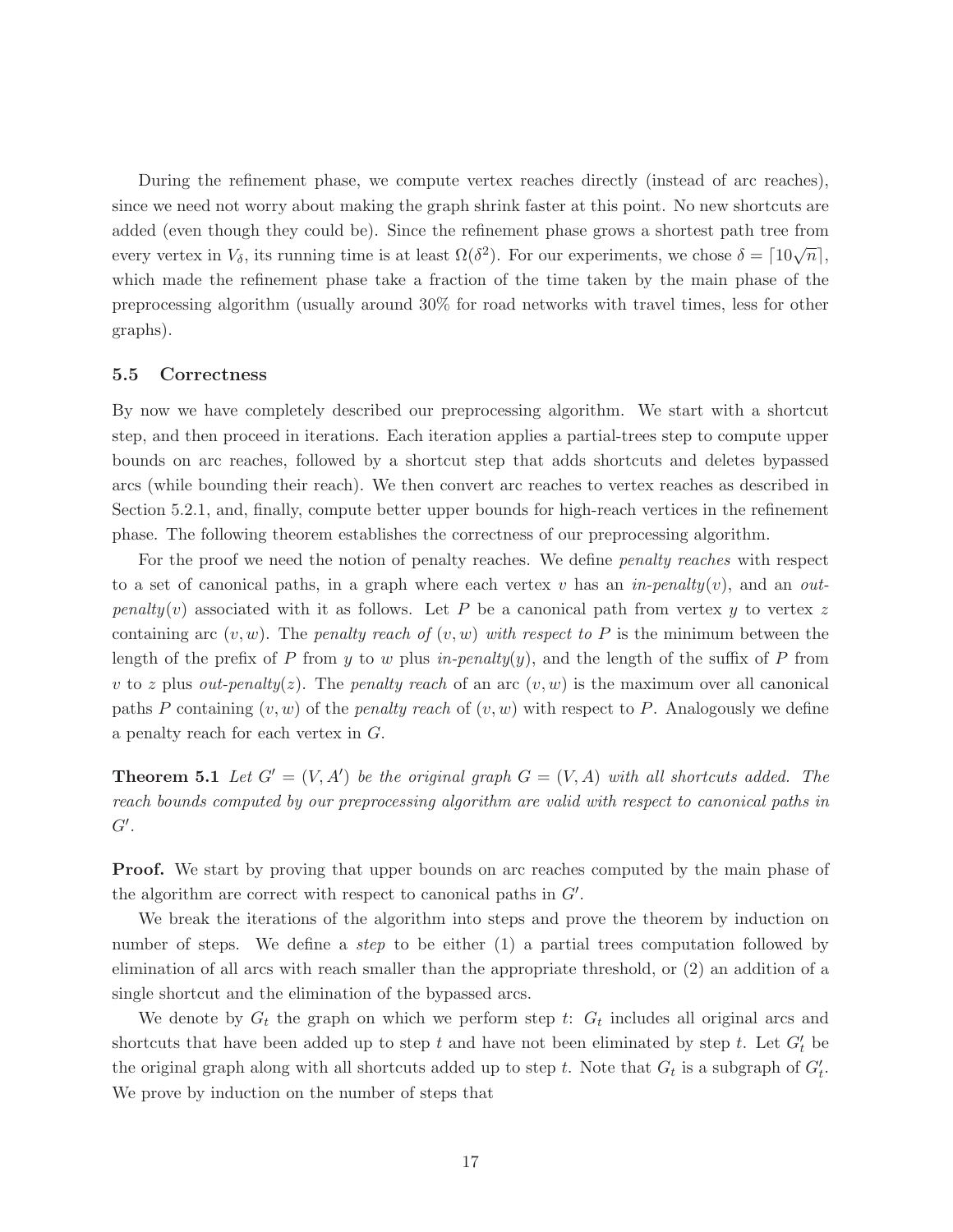- 1. Upper bounds on reaches computed for arcs eliminated up to (but not including) step  $t$  are valid with respect to canonical paths in  $G'_{t}$ , and
- 2. Suppose  $(v, w)$  is present in  $G_t$ . Let P' be a canonical path in  $G'_t$  through  $(v, w)$ . Let P be the maximal subpath of  $P'$  in  $G_t$  containing  $(v, w)$ . Then the penalty reach of  $(v, w)$  in  $G_t$ with respect to P is no smaller than the reach of  $(v, w)$  with respect to P' in  $G'_{t}$ .

In the following we assume that the induction hypothesis holds before step  $t$  (for  $G_t$  and  $G'_t$ ), and show that it holds after step  $t$  (for  $G_{t+1}$  and  $G'_{t+1}$ ).

Partial tree step, first part. Assume first that step t is a partial tree computation at the beginning of iteration  $i$ . It is straightforward to verify that our partial tree algorithm computes upper bounds on penalty reaches in  $G_t$  for every arc whose penalty reach is at most  $\epsilon_i$ . Since by our induction hypothesis these penalty reaches are upper bounds on the reaches of the corresponding arcs in  $G'_t$ , and  $G'_t = G'_{t+1}$  (no shortcuts are added in this step), we establish the first part of the induction hypothesis for  $G'_{t+1}$ .

**Partial tree step, second part.** To prove the second part of the induction hypothesis, consider a canonical path P in  $G_t$  that goes through  $(v, w)$ . Let P<sup>-</sup> be the maximal subpath of P in  $G_{t+1}$ that contains  $(v, w)$ . We claim that the penalty reach of  $(v, w)$  in  $G_{t+1}$  with respect to  $P^-$  is at least as large as the penalty reach of  $(v, w)$  in  $G_t$  with respect to P. The second part of the induction hypothesis holds for  $G'_{t+1}$  because of this claim and because it holds for  $G'_{t}$ . Let x be the first vertex on  $P^-$  and let y be the last vertex on  $P^-$ . The correctness of the claim follows from the following observations.

- 1. The in-penalty of x in  $G_{t+1}$  is at least as large as the in-penalty of x in  $G_t$ , and at least as large as the penalty reach in  $G_t$  of every incoming arc into x that has been eliminated in step t.
- 2. The out-penalty of y in  $G_{t+1}$  is at least as large as the out-penalty of y in  $G_t$  and at least as large as the penalty reach in  $G_t$  of every arc outgoing from y that has been eliminated in step t.
- 3. Suppose x is not the first vertex of P and let  $x'$  be the predecessor of x on P. Then (i) the arc  $(x',x)$  has been eliminated in step t, and (ii) the penalty reach of  $(x',x)$  in  $G_t$  plus the length of the subpath of P from x to w is at least as large as the penalty reach of  $(v, w)$ in  $G_t$ . Therefore from item 1 above we obtain that *in-penalty(x)* plus the length of the subpath of P from x to w is at least as large as the penalty reach of  $(v, w)$  in  $G_t$ .
- 4. Suppose y is not the last vertex of  $P$  and let  $y'$  be the successor of  $y$  on  $P$ . Then (i) the arc  $(y, y')$  has been eliminated in step t, and (ii) the penalty reach of  $(y, y')$  in  $G_t$  plus the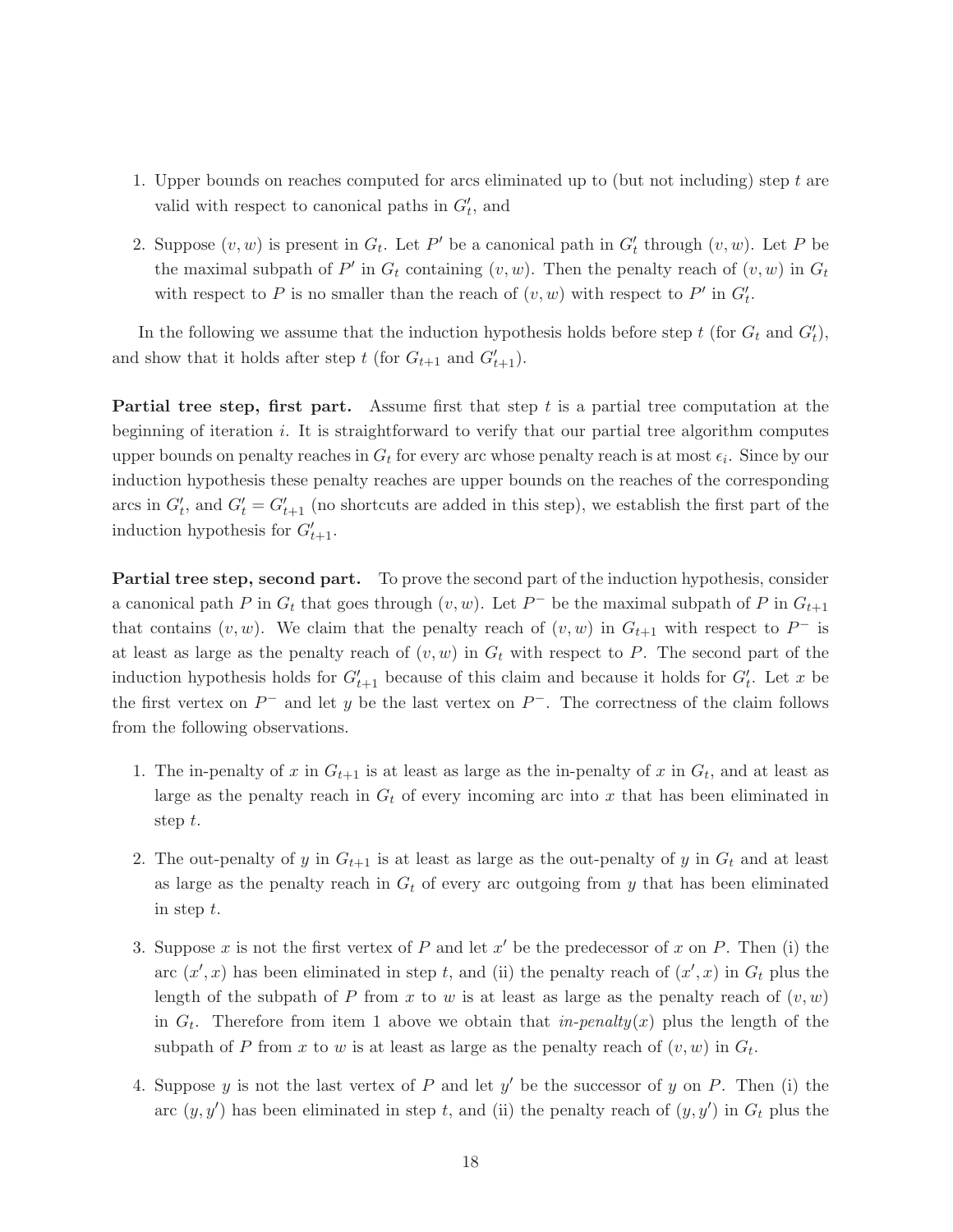length of the subpath of P from v to y is at least as large as the penalty reach of  $(v, w)$ in  $G_t$ . Therefore from item 2 above we obtain that *out-penalty(y)* plus the length of the subpath of P from v to y is at least as large as the penalty reach of  $(v, w)$  in  $G_t$ .

Shortcut step, first part. Next we establish the first part of the induction claim for the case where step t is an addition of a shortcut  $(u, w)$  bypassing a vertex v. Assume that  $(u, w)$  is a one-way shortcut (the proof for a two-way shortcut is analogous). In this case  $G'_{t+1}$  is obtained from  $G'_{t}$  by adding  $(u, w)$ . Consider an arc  $(x, y)$  eliminated before step t and let P' be a canonical path in  $G'_{t+1}$  through  $(x, y)$ . Then either P' is a canonical path in  $G'_{t}$  or P' contains  $(u, w)$ . In the latter case, the path obtained from  $P'$  by replacing  $(u, w)$  by the concatenation of  $(u, v)$  and  $(v, w)$  is a canonical path in  $G'_{t}$ . Therefore the reach of  $(x, y)$  in  $G'_{t+1}$  is no greater than its reach in  $G'_{t}$ , and the upper bound remains valid.

To completely establish the first part of the induction hypothesis we also have to prove that the upper bounds on the reaches of the bypassed (and eliminated) arcs,  $(u, v)$  and  $(v, w)$ , are correct in  $G'_{t+1}$ . Consider one such arc, say  $(v, w)$ . (The proof for  $(u, v)$  is analogous.) Every canonical path  $P'$  going through  $(v, w)$  in  $G'_{t+1}$  does not go through  $(u, w)$ , and therefore  $P'$  is also a canonical path in  $G'_{t}$ . (Note that P' cannot contain  $(u, v)$  either.) Let P be the maximal subpath of P' in  $G_t$  containing  $(v, w)$ . By the induction hypothesis the penalty reach of  $(v, w)$ with respect to P in  $G_t$  upper bounds the reach of  $(v, w)$  with respect to P' in  $G'_t$ . Since  $(u, v)$ is the only incoming arc into v in  $G_t$ , and P' does not contain  $(u, v)$ , the penalty reach of  $(v, w)$ with respect to P in  $G_t$  is bounded by in-penalty $(v)+\ell(v,w)$ .

Shortcut step, second part. To prove the second part of the induction hypothesis, consider a shortcut  $(u, w)$  added at step t, an arc  $(g, h)$  in  $G_{t+1}$ , and a canonical path  $P'$  in  $G'_{t+1}$  containing  $(g, h)$ . If P' does not contain  $(u, w)$ ,  $(u, v)$ , or  $(v, w)$ , then P' is also a canonical path in  $G'_{t}$ . Furthermore, the maximal subpath P of P' that contains  $(g,h)$  in  $G_{t+1}$  is the same as the maximal subpath containing  $(g, h)$  in  $G_t$ . The penalty reach of  $(g, h)$  with respect to P is also the same in  $G_t$  and in  $G_{t+1}$ . So the penalty reach of  $(g, h)$  with respect to P in  $G_{t+1}$  upper bounds the reach of  $(g, h)$  with respect to P' in  $G'_{t+1}$  by the induction hypothesis.

Suppose that P' contains  $(v, w)$ . (The proof in the case that P' contains  $(u, v)$  is analogous.) Then P' cannot contain  $(u, w)$  or  $(u, v)$ . The subpath P of P' containing  $(g, h)$  in  $G_t$  starts at v, and the subpath P of P' containing  $(g, h)$  in  $G_{t+1}$  starts at w. Our upper bound on the reach of  $(v, w)$  plus the length of the subpath of P from w to h is at least as large as the penalty reach of  $(g, h)$  with respect to P in  $G_t$ . Since the in-penalty of w in  $G_{t+1}$  is not smaller than our upper bound on the reach of  $(v, w)$ , the induction statement holds with respect to P' and  $(g, h)$  in  $G'_{t+1}$ .

Now suppose that  $P'$  contains  $(u, w)$ . Such a path was not a canonical path in  $G'_{t}$ . However there was a canonical path  $\overline{P}'$  in  $G'_{t}$  identical to P' except that it had the arcs  $(u, v)$  and  $(v, w)$  in place of the arc  $(u, w)$  in P'. Let P be the maximal subpath of P' containing  $(g, h)$  in  $G_{t+1}$  and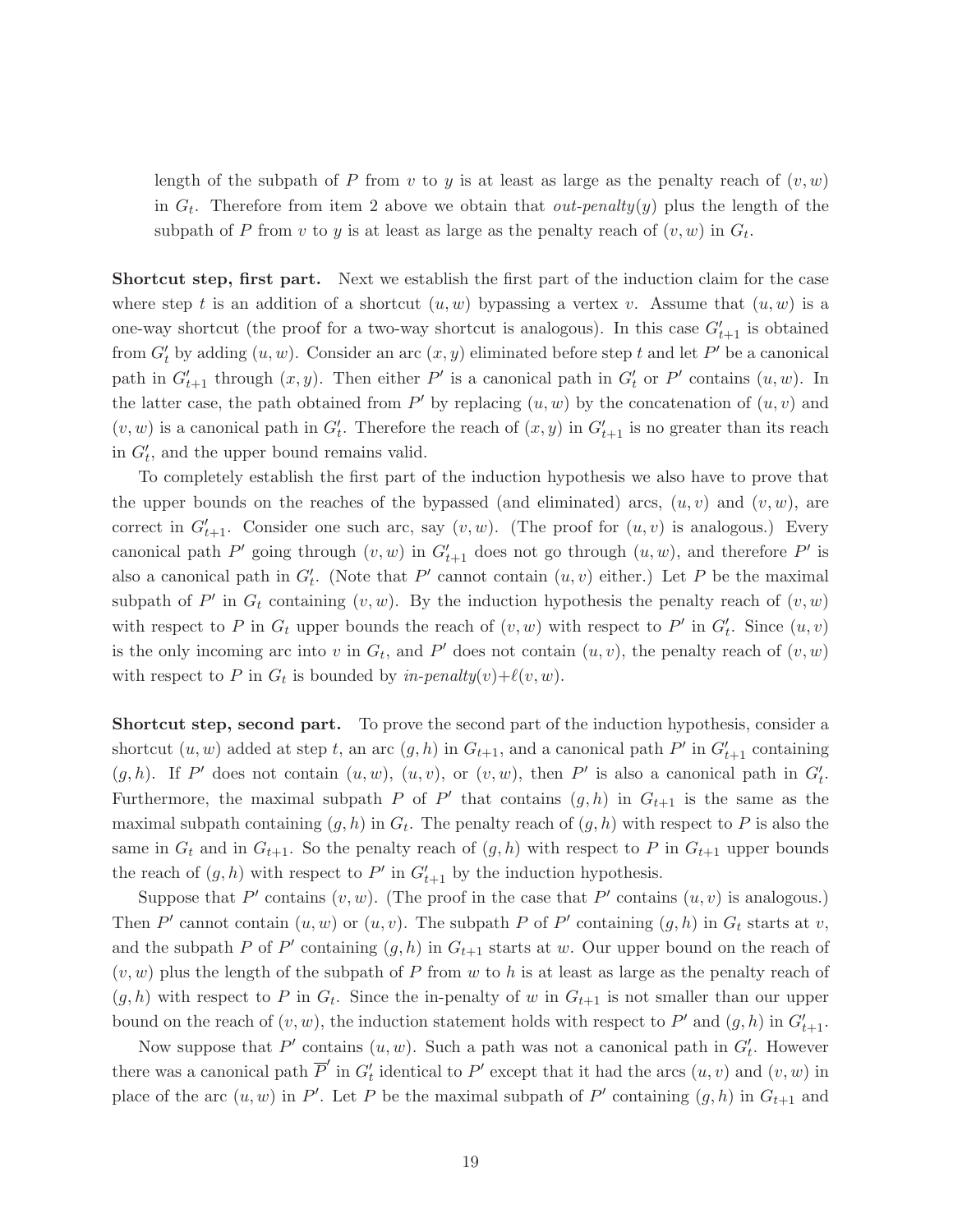let  $\overline{P}$  be maximal subpath of  $\overline{P}'$  containing  $(g,h)$  in  $G_t$ . Again P and  $\overline{P}$  are identical except that if P contains  $(u, w)$  then  $\overline{P}$  contains  $(u, v)$  and  $(v, w)$  instead. If  $(g, h) \neq (u, w)$ , then the reach of  $(g, h)$  in  $G'_{t+1}$  with respect to P' is the same as the reach of  $(g, h)$  in  $G'_{t}$  with respect to  $\overline{P}'$ . Similarly the penalty reach of  $(g, h)$  in  $G_{t+1}$  with respect to P is the same as the penalty reach of  $(g, h)$  in  $G_t$  with respect to  $\overline{P}$ , and the inductive claim for P' and P follows from the induction hypothesis applied to  $\overline{P}'$  and  $\overline{P}$ .

The last case to consider is when  $(q, h) = (u, w)$ . Assume that the reach of  $(u, w)$  with respect to  $P'$  is the length of the suffix of  $P'$  from u. (The other case is analogous.) Then the reach of  $(v, w)$  with respect to  $\overline{P}'$  in  $G'_t$  is the length of the suffix of  $\overline{P}'$  from v. Since by the induction hypothesis the penalty reach of  $(v, w)$  with respect to P in  $G_t$  is as large as the reach of  $(v, w)$ with respect to  $\overline{P}'$  in  $G'_t$ , we have

- 1. The length of the suffix of  $\overline{P}$  from v plus the out-penalty of the last vertex on  $\overline{P}$  is at least as large as the length of the suffix of  $\overline{P}'$  from v.
- 2. The length of the prefix of  $\overline{P}$  until w plus the in-penalty of the first vertex on  $\overline{P}$  is at least as large as the length of the the suffix of  $\overline{P}'$  from v.

It is easy to see that these two facts imply that the reach of  $(u, w)$  with respect to  $P'$  in  $G'_{t+1}$ is upper bounded by the penalty reach of  $(u, w)$  with respect to P in  $G_{t+1}$ .

To complete the proof we argue that the procedure that converts arc reaches into vertex reaches is correct and that the refinement algorithm is correct. The former is straight-forward to verify. One can prove the latter by showing that penalty reaches of the vertices in the graph to which we apply the refinement step are upper bounds on their reaches in  $G'$ . . — Пример, на пример, на пример, на пример, на пример, на пример, на пример, на пример, на пример, на пример,<br>В село на пример, на пример, на пример, на пример, на пример, на пример, на пример, на пример, на пример, на п

We stress that the preprocessing phase of the algorithm is completely independent of the query phase: the only information passed from the former to the latter is the graph with shortcuts and the reach values. For example, the preprocessing algorithm does not pass on perturbations introduced to make shortest paths unique. Correctness of our query algorithm follows from Theorem 5.1.

## 5.6 Parameters

**Choosing**  $\epsilon_1$ **.** Our goal in choosing  $\epsilon_1$  is to make the first iteration take roughly as much time as the iterations that follow. A large value will make the first iteration comparatively slow and will not give the algorithm the chance to add shortcuts when needed. On the other hand, a very small  $\epsilon_1$  will introduce penalties too early, which will make reaches computed in subsequent iterations more inaccurate.

The choice of  $\epsilon_1$  is made as follows. Pick k vertices at random, for some parameter k. For each vertex, grow a partial shortest path tree with exactly  $\lfloor n/k \rfloor$  scanned vertices and take note of its radius (given by the distance label of the last scanned vertex). Set  $\epsilon_1$  to be twice the minimum of all k radii. We used  $k = \min\{500, \lfloor\lceil \sqrt{n} \rceil/3 \rfloor\}.$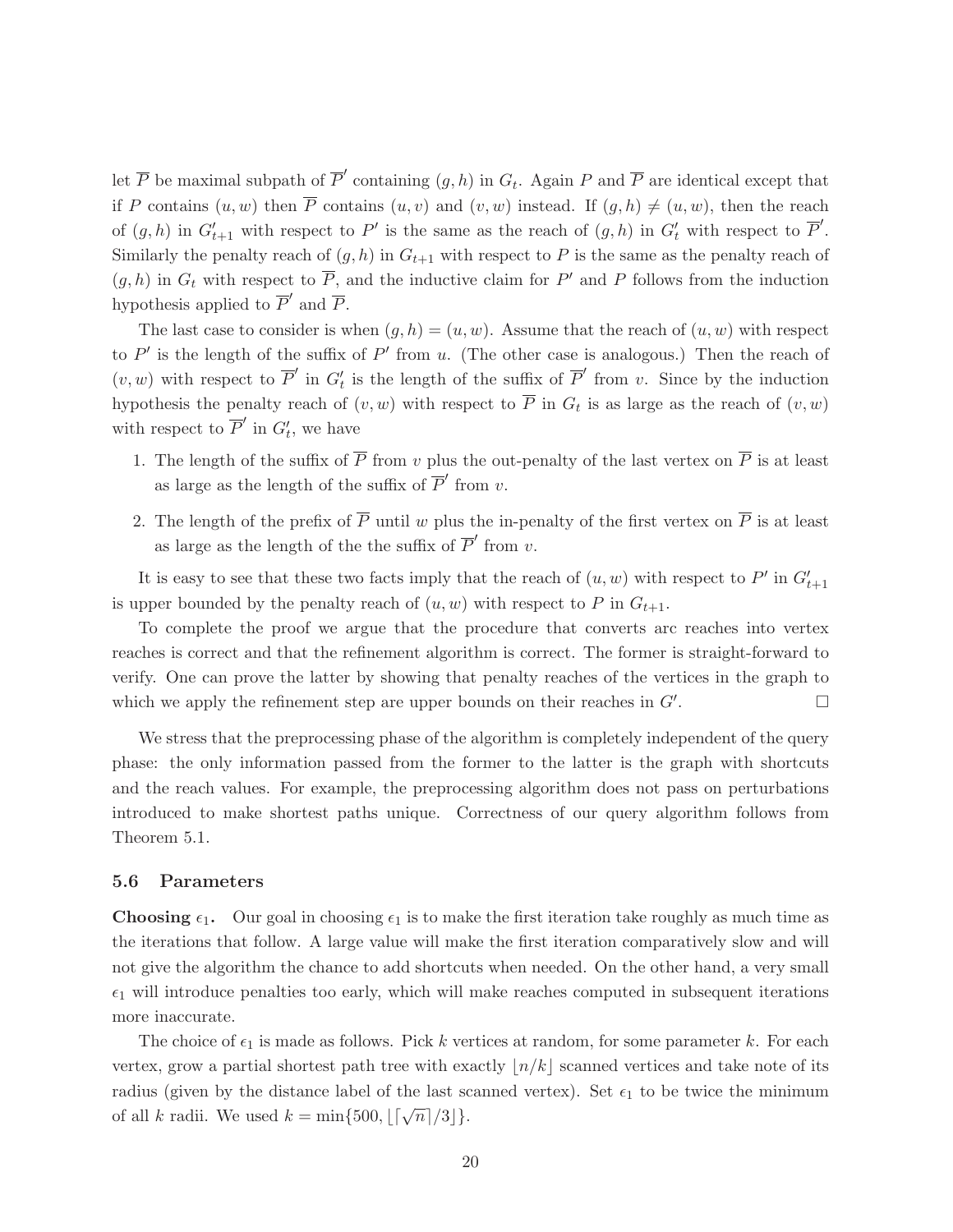Note that the density of road networks tends to vary a lot: a ball with radius  $R$  in New York City will have many more vertices than one in rural North Dakota. The above heuristic identifies dense regions of the graph and chooses  $\epsilon_1$  so that growing partial shortest path trees in dense areas is not too expensive.

**Choosing**  $\alpha$ . Once we pick the appropriate value of  $\epsilon_1$ , we also have to choose a multiplier  $\alpha$ to determine the thresholds to be used in the remaining iterations (recall that  $\epsilon_i = \alpha^{i-1} \epsilon_1$ ). The choice of  $\alpha$  is related to three important aspects of the algorithm. First, it affects the running time: the smaller  $\alpha$  is, the more iterations will be performed by the algorithm; on the other hand, if  $\alpha$  is too large, iterations will typically take longer (since vertices are eliminated less frequently). Second, the choice of  $\alpha$  helps determine how many shortcuts are added: if  $\alpha$  is relatively small, the algorithm will have a better chance of shortcutting vertices before they are eliminated. Finally, and most importantly, the choice of  $\alpha$  determines how good the upper bounds will be. The error in an arc reach estimated during iteration  $i$  depends on the penalties, which in turn depend on the maximum reaches of arcs eliminated in previous iterations. The larger  $\alpha$  is, the smaller the summation  $\sum_{j will be with respect to  $\epsilon_i$ .$ 

Empirically, we have determined that using  $\alpha = 3.0$  provides a good balance between these conflicting factors. However, as soon as we reach an iteration in the main phase where the number of vertices is smaller than  $\delta$  (the parameter defined in Section 5.4), we reduce the multiplier from 3.0 to 1.5. This gives the algorithm the opportunity to add more shortcuts. Although this increases the running time, it does so by a small factor (assuming  $\delta \ll n$ ). Note that the reaches obtained during the main phase for the last  $\delta$  vertices may not be as good as if the multiplier were higher; since those reaches will be recomputed during the refinement phase, this is not a problem.

# 6 Reach and the ALT Algorithm

## 6.1  $A^*$  Search and ALT Algorithms

Suppose we need to find shortest paths on a graph G with distance function  $\ell$ . A potential function is a function from vertices to reals. Given a potential function  $\pi$ , the reduced cost of an arc is defined as  $\ell_{\pi}(v, w) = \ell(v, w) - \pi(v) + \pi(w)$ . Suppose we replace  $\ell$  by  $\ell_{\pi}$ . Then for any two vertices x and y, the length of every  $x-y$  path (including the shortest) changes by the same amount,  $\pi(y)-\pi(x)$ . Thus the problem of finding shortest paths in G is equivalent to the problem of finding shortest paths in the transformed graph.

Now suppose we are interested in finding the shortest path from s to t. Let  $\pi_f$  be a (perhaps domain-specific) potential function such that  $\pi_f(v)$  gives an estimate on the distance from v to t. In the context of this paper,  $A^*$  search [6, 17] is an algorithm that works like Dijkstra's algorithm, except that at each step it selects a labeled vertex  $v$  with the smallest key, defined as  $k_f(v) = d_f(v) + \pi_f(v)$ , to scan next. It is easy to see that  $A^*$  search is equivalent to Dijkstra's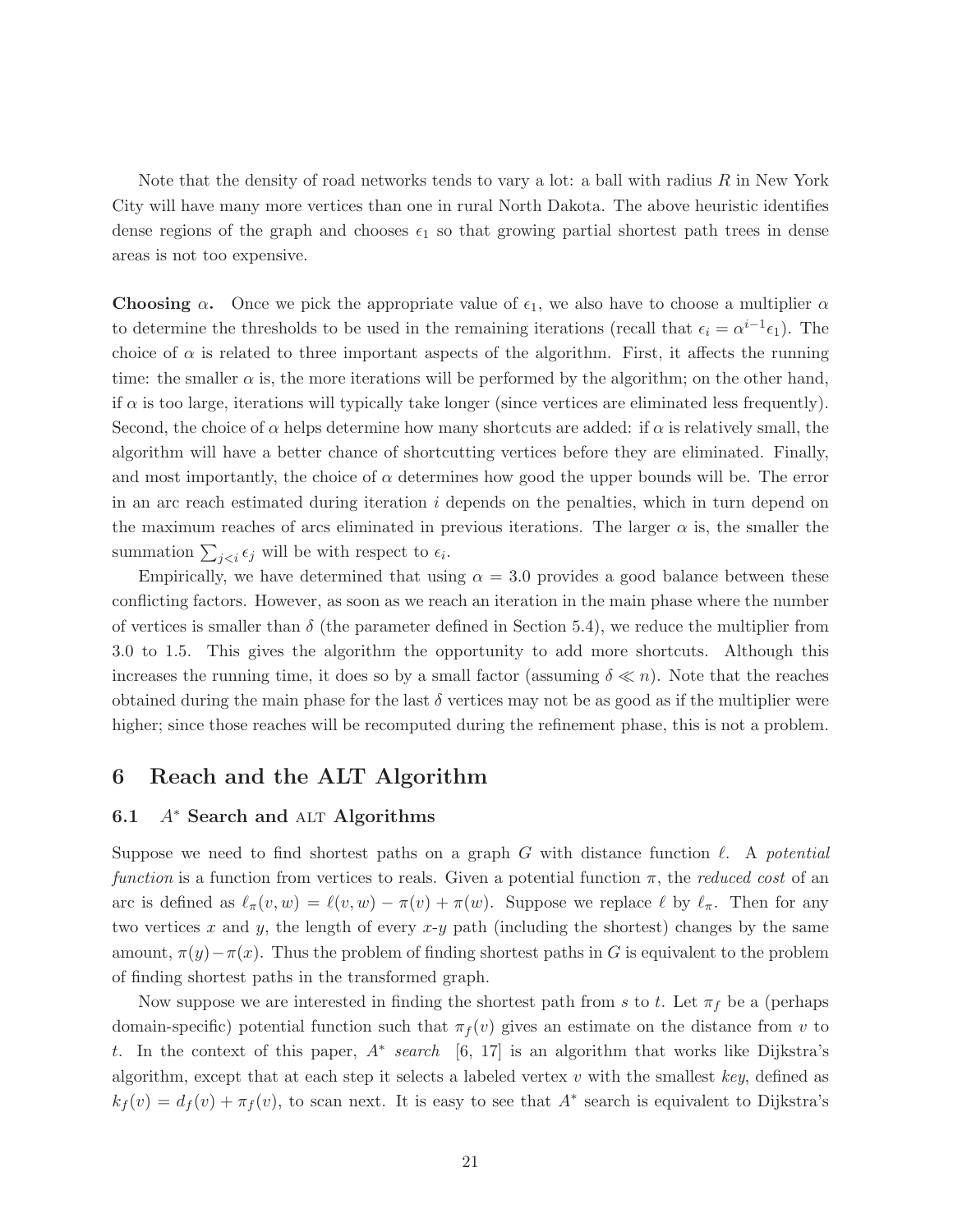algorithm on the graph with length function  $\ell_{\pi_f}$ . If  $\pi_f$  is such that  $\ell_{\pi}$  is nonnegative for all arcs (i.e., if  $\pi_f$  is *feasible*), the algorithm will find the correct shortest paths. We refer to the class of A<sup>\*</sup> search algorithms that use a feasible function  $\pi_f$  with  $\pi_f(t) = 0$  as lower-bounding algorithms.

Intuitively, better estimates lead to fewer vertices being scanned. More precisely, consider an instance of the P2P problem and let  $\pi_f$  and  $\pi'_f$  be two feasible potential functions such that  $\pi_f(t) = \pi'_f(t) = 0$  and, for any vertex  $v, \pi'_f(v) \ge \pi_f(v)$  (i.e.,  $\pi'_f$  dominates  $\pi_f$ ). If ties are broken consistently when selecting the next vertex to scan, the following holds.

**Theorem 6.1** [13] The set of vertices scanned by  $A^*$  search using  $\pi'_f$  is contained in the set of vertices scanned by  $A^*$  search using  $\pi_f$ .

Note that the theorem implies that any lower-bounding algorithm with a nonnegative potential function visits no more vertices than Dijkstra's algorithm, which is equivalent to the lower-bounding algorithm with the zero potential function.

We combine  $A^*$  search and bidirectional search as follows. Let  $\pi_f$  be the potential function used in the forward search and let  $\pi_r$  be the one used in the reverse search. Since the latter works in the reverse graph, each original arc  $(v, w)$  appears as  $(w, v)$ , and its reduced cost w.r.t.  $\pi_r$  is  $\ell_{\pi_r}(w, v) = \ell(v, w) - \pi_r(w) + \pi_r(v)$ , where  $\ell(v, w)$  is in the original graph. We say that  $\pi_f$  and  $\pi_r$  are consistent if, for all arcs  $(v, w)$ ,  $\ell_{\pi_f}(v, w)$  in the original graph is equal to  $\ell_{\pi_r}(w, v)$  in the reverse graph. This is equivalent to  $\pi_f + \pi_r = \text{const.}$ 

If  $\pi_f$  and  $\pi_r$  are not consistent, the forward and reverse searches use different length functions. When the searches meet, we have no guarantee that the shortest path has been found. Assume  $\pi_f$  and  $\pi_r$  give lower bounds to the sink and from the source, respectively. We use the *average* function suggested by Ikeda et al. [18], defined as  $p_f(v) = \frac{\pi_f(v) - \pi_r(v)}{2}$  for the forward computation and  $p_r(v) = \frac{\pi_r(v) - \pi_f(v)}{2} = -p_f(v)$  for the reverse one. Although  $p_f$  and  $p_r$  usually do not give lower bounds as good as the original ones, they are feasible and consistent.

The ALT algorithm is an  $A^*$ -based algorithm that uses landmarks and triangle inequality to compute feasible lower bounds We select a small subset of vertices as *landmarks* and, for each vertex in the graph, precompute distances to and from every landmark. Consider a landmark L: if  $d(\cdot)$  is the distance to L, then, by the triangle inequality,  $d(v) - d(w) \leq \text{dist}(v, w)$ ; if  $d(\cdot)$  is the distance from L,  $d(w) - d(v) \leq \text{dist}(v, w)$ . To get the tightest lower bound, one can take the maximum of these bounds, over all landmarks. Intuitively, the best lower bounds on  $dist(v, w)$  are given by landmarks that appear "before" v or "after"  $w$ . The version of ALT algorithm that we use balances the work of the forward search and the reverse search (see Section 2). This version had better performance than other variants.

Finding good landmarks is important for the overall performance of ALT algorithms. Our implementation uses the maxcover heuristic discussed in [15]. In our tests, we always picked 16 landmarks in total, unless mentioned otherwise.

For a given s-t pair, some of the landmarks give good lower bounds on distances while others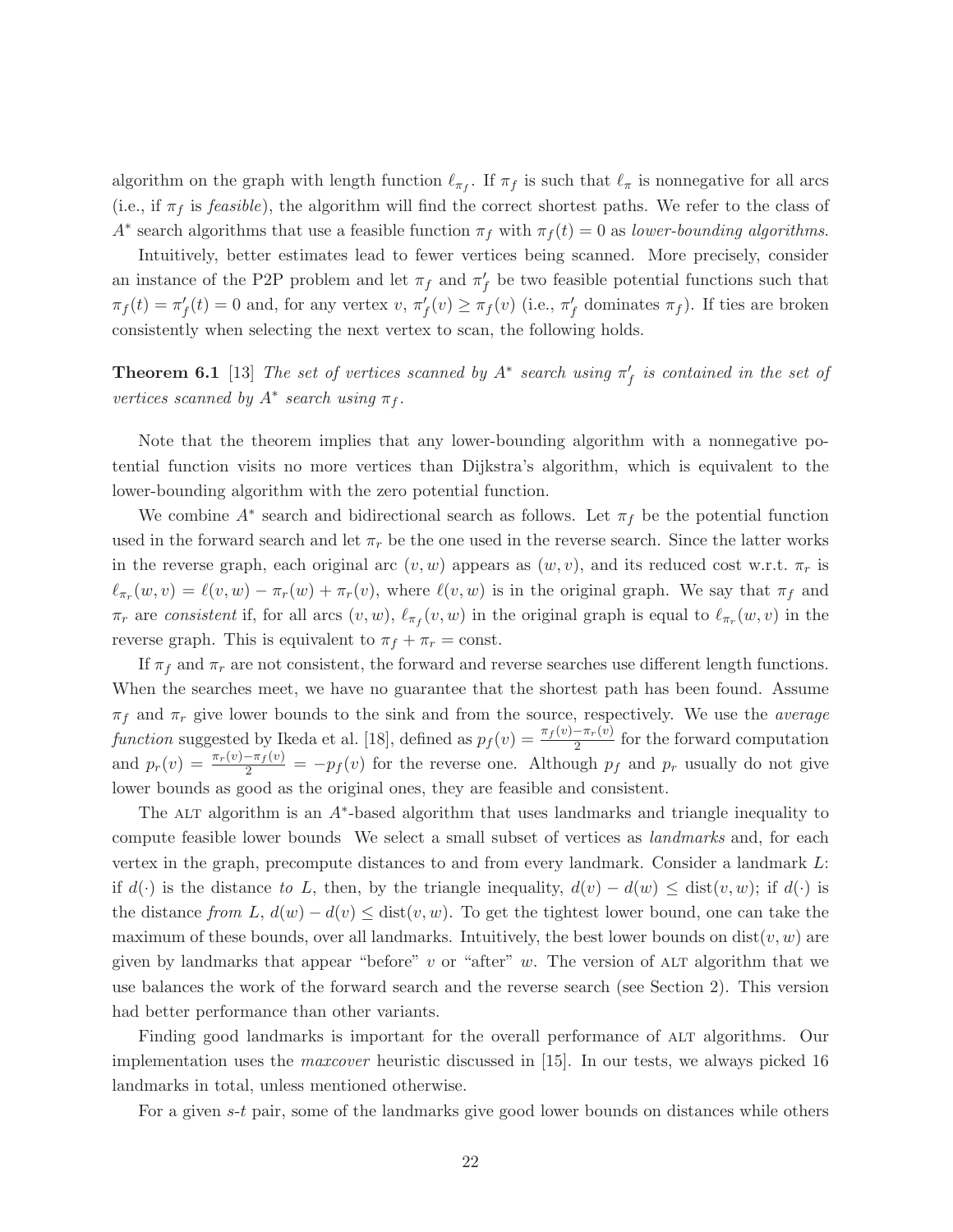do not. Our alt implementation uses dynamic selection of active landmarks, i.e., it picks a only a subset of the landmarks to be used during each specific  $s-t$  search (initially two, but up to six if necessary). See [15] for details.

# 6.2 Reach and  $A^*$  search

Reach-based pruning can be easily combined with  $A^*$  search. Gutman [16] noticed this in the context of unidirectional search. The general approach is to run  $A^*$  search and prune vertices (or arcs) based on reach conditions. Specifically, when  $A^*$  is about to scan a vertex v we extract the length of the shortest path from the source to  $v$  from the key of  $v$  (recall that for the unidirectional algorithm,  $k_f(v) = d_f(v) + p_f(v)$ . Furthermore,  $\pi_f(v)$  is a lower bound on the distance from v to the destination. If the reach of v is smaller than both  $d_f(v)$  and  $\pi_f(v)$ , we prune the search at v.

The reason why reach-based pruning works is that, although  $A^*$  search uses transformed lengths, the shortest paths remain invariant. This applies to bidirectional search as well. In this case, we use  $d_f(v)$  and  $\pi_f(v)$  to prune in the forward direction, and  $d_r(v)$  and  $\pi_r(v)$  to prune in the reverse direction. Using pruning by reach does not affect the stopping condition of the algorithm. We still use the usual condition for  $A^*$  search, which is similar to that of the standard bidirectional Dijkstra, but with respect to reduced costs (see [15]). We call our implementation of the bidirectional  $A^*$  search algorithm with landmarks and reach-based pruning REAL. As for ALT, we used a version of real that balances the work of the forward search and the reverse search.

Note that we cannot use implicit bounds with  $A^*$  search. The implicit bound based on the radius of the ball searched in the opposite direction does not apply because the ball is in the transformed space. The self-bounding algorithm cannot be combined with A<sup>∗</sup> search in a useful way, because it assumes that the two searches will process balls of radius equal to half of the s-t distance. However, processing these balls defeats the purpose of A<sup>∗</sup> search, which aims at processing a smaller set.

The main gain in the performance of  $A^*$  search comes from the fact that it directs the two searches towards their goals, reducing the search space. Reach-based pruning sparsifies search regions, and this sparsification is effective for regions searched by both Dijkstra's algorithm and A∗ search.

Note that REAL has two preprocessing algorithms: the one used by RE (which computes shortcuts and reaches) and the one used by ALT (which chooses landmarks and computes distances from all vertices to it). These two procedures are independent from each other: since shortcuts do not change distances, landmarks can be generated regardless of what shortcuts are added. Furthermore, the query is still independent of the preprocessing algorithm: the query only takes as input the graph with shortcuts, the reach values, and the distances to and from landmarks.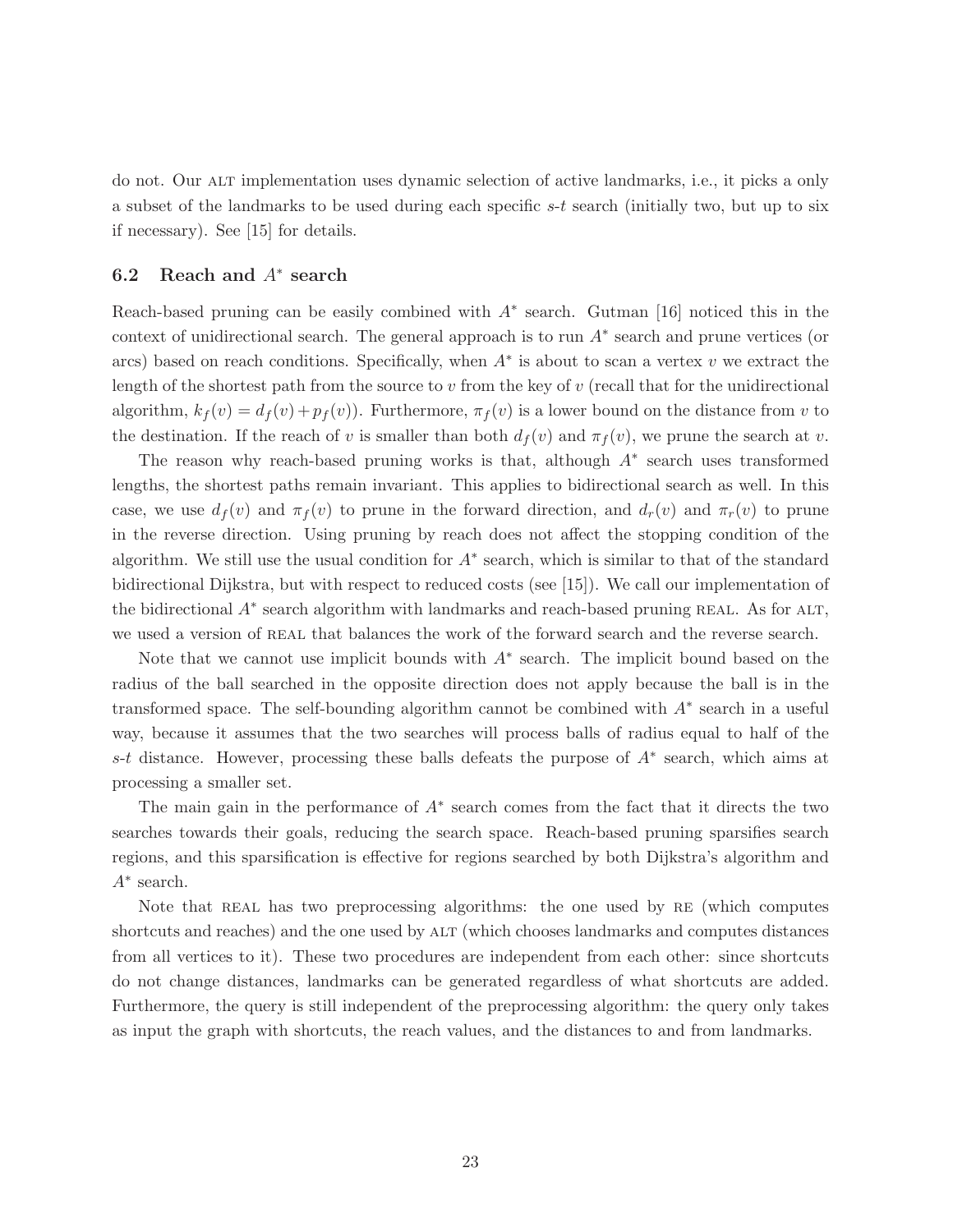## 6.3 Further Optimizations

Our implementation of REAL uses early pruning: when scanning an arc  $(v, w)$ , we try to prune w by reach before actually inserting it into the queue (see Section 4.2). Note that the test will require a lower bound  $L(w)$  on the distance from w to the destination. Since obtaining this value is relatively expensive (it requires retrieving several distances to and from landmarks), we first use  $L(v) - \ell(v, w)$  as the lower bound. More precisely, we test if (1)  $d(v) + \ell(v, w) > \overline{r}(w)$  and (2)  $L(v) - \ell(v, w) > \overline{r}(w)$ . If so, we prune. This test is weaker, but cheaper (since at this point we know  $L(v)$ . We compute  $L(w)$  only if the test fails to prune the vertex.

Our implementation also uses arc sorting. However, we must use a more sophisticated (and somewhat weaker) version of the algorithm presented in Section 4.2. Instead of sorting the outgoing arcs of  $(v, w)$  by  $\overline{r}(w)$ , we sort by  $\overline{r}(w) + \ell(v, w)$  (in non-increasing order). Suppose that, while scanning v, we find an arc  $(v, w)$  such that  $(1') \bar{r}(w) + \ell(v, w) < d(v)$  and  $(2')$  $\overline{r}(w) + \ell(v, w) < L(v)$ . This implies that conditions (1) and (2) above are true for w, and therefore  $(v, w)$ —and all arcs that succeed it—can be pruned. Note that conditions (2) and (2') are equivalent, but condition (1) may succeed while (1′ ) fails. In this case we still prune the arc, but keep traversing the adjacency list.

We also try to prune a vertex after we remove it from the heap (and before scanning it). This is still useful because the lower bound on the distance to the target may have changed since the vertex was inserted, due to the possibility of new landmarks being activated.

# 7 Alternative Reach Definitions and Related Work

## 7.1 Gutman's Algorithm

In [16] Gutman computes shortest routes with respect to travel times. However, his algorithm, which is unidirectional, uses Euclidean bounds on travel *distances*, not times. This requires a more general definition of reach, which involves, in addition to the metric induced by graph distances (*native metric*), another metric  $M$ , which can be different. To define reach, one considers native shortest paths, but takes subpath lengths and computes reach values for M-distances. It is easy to see how these reaches can be used for pruning. Note that Gutman's algorithm can benefit from shortcuts, although he does not use them. All our algorithms have natural distance bounds for the native metric, so we use this metric as M.

Other major differences between re and Gutman's algorithm are as follows. First, re is bidirectional, and bidirectional shortest path algorithms tend to scan fewer vertices than unidirectional ones. Second, RE uses implicit lower bounds and thus does not need the vertex coordinates required by Gutman's algorithm. Finally, re preprocessing creates shortcuts, which Gutman's algorithm does not. There are also minor differences in the preprocessing algorithm, which have less effect on performance. In particular, we do not grow partial trees from eliminated vertices, which requires a slightly different interpretation of penalties.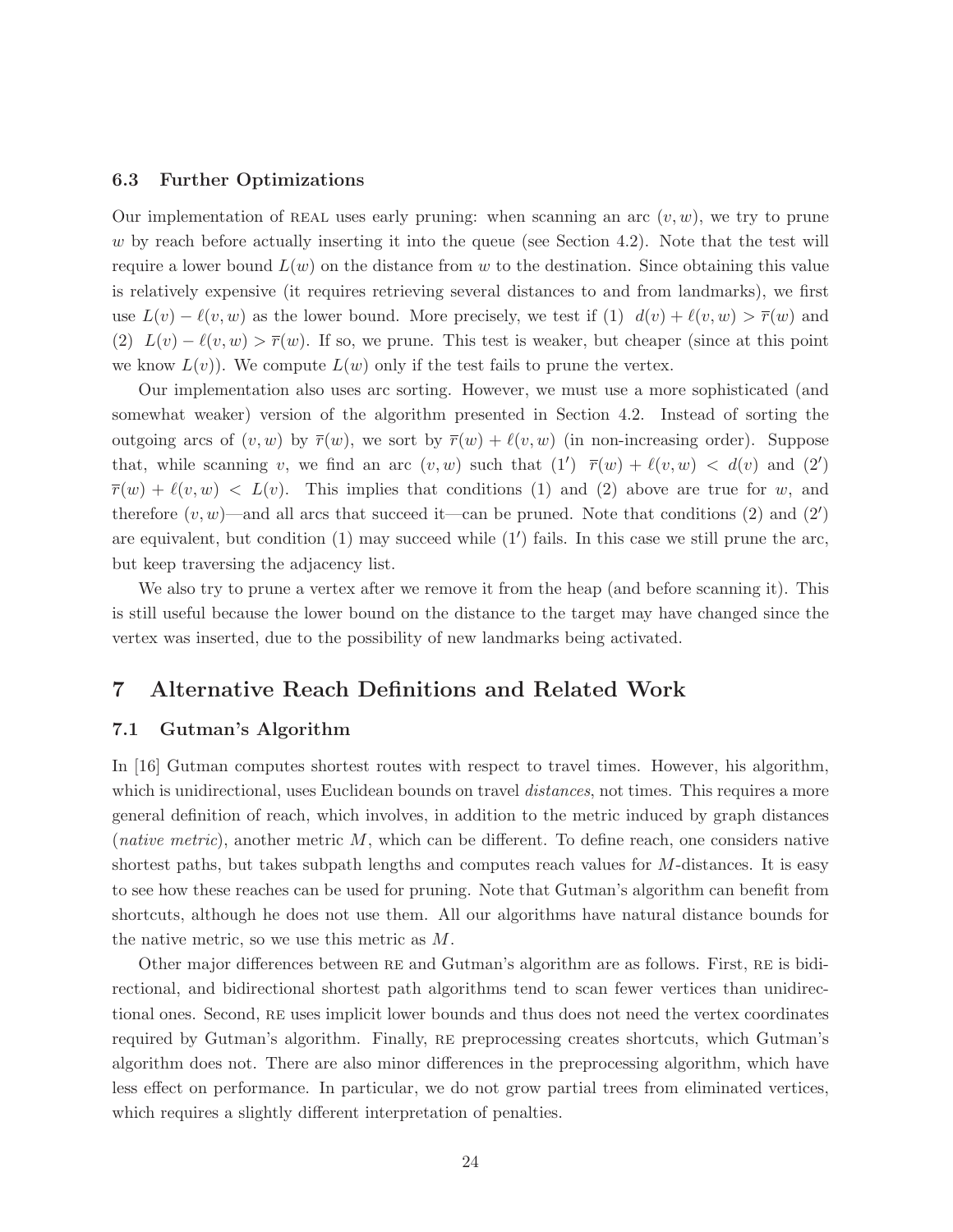A variant of Gutman's algorithm uses  $A^*$  search with Euclidean lower bounds. In addition to the differences mentioned in the previous paragraph, real differs in using tighter landmark-based lower bounds.

## 7.2 Cardinality Reach and Highway Hierarchies

We now discuss the relationship between our reach-based algorithm (RE) and the HH algorithm of Sanders and Schultes. Although the hh algorithm is stated in terms of arc pruning, we outline a vertex-pruning variant, which is simpler, and refer the reader to [29] for the original version. Since hh is described for undirected graphs, we restrict the discussion to them. Most of what we say applies to the directed case as well.

We introduce the variant of reach,  $c$ -reach (cardinality reach). Given a vertex  $v$  on a shortest path  $P$ , grow equal-cardinality balls centered at its endpoints until  $v$  belongs to one of the balls. Let  $c_P$  be the cardinality of each of the balls. The c-reach of v,  $c(v)$ , is the maximum, over all shortest paths  $P$ , of  $c_P$ . Note that if we replace cardinality with radius, we get the definition of reach.

To use c-reach for pruning the search, we need the following values. For a vertex  $v$  and a nonnegative integer i, let  $\rho(v, i)$  be the radius of the smallest ball centered at v that contains i vertices. Consider a search for the shortest path from  $s$  to  $t$  and a vertex  $v$ . We do not need to scan v if  $\rho(s, c(v)) < \text{dist}(s, v)$  and  $\rho(t, c(v)) < \text{dist}(v, t)$ . Intuitively, if v has low c-reach, it must be visited very early in any  $s-t$  search; if the search grows past a certain radius and  $v$  has not been visited yet, we know for sure  $v$  will not be on the shortest path. Implementation of this pruning method would require maintaining  $n-1$  values of  $\rho$  for every vertex.

The main idea behind HH preprocessing is to use the partial-trees algorithm for c-reaches instead of reaches. Given a threshold  $h$ , the algorithm identifies vertices that have c-reach below h (local vertices). The remaining ones are highway vertices. Consider a bidirectional search. During the search from s, once the search radius advances past  $\rho(s, h)$ , one can prune local vertices in this search. One can do similar pruning for the reverse search. In other words, after an initial local search, we can restrict ourselves to the subgraph induced by the highway vertices.

This idea is applied recursively to the graph with low-reach vertices deleted. This gives a hierarchy of vertices, in which each vertex needs to store a  $\rho$ -value for each level of the hierarchy it is present at. The hh algorithm preprocessing phase also shortcuts lines and uses other heuristics to reduce the graph size at each iteration. On road networks, the graph shrinks substantially at each level, and the total number of levels is very small.

An important property of the hh query algorithm, which makes it similar to the self-bounding algorithm discussed in Section 4.1, is that the search in a given direction never goes to a lower level of the hierarchy. The intuition is that if the actual shortest path does go through the lower level, the remaining portion of the path will be found by the search in the opposite direction.

Our partial description of hh brings out its similarity to the reach-based algorithms. We have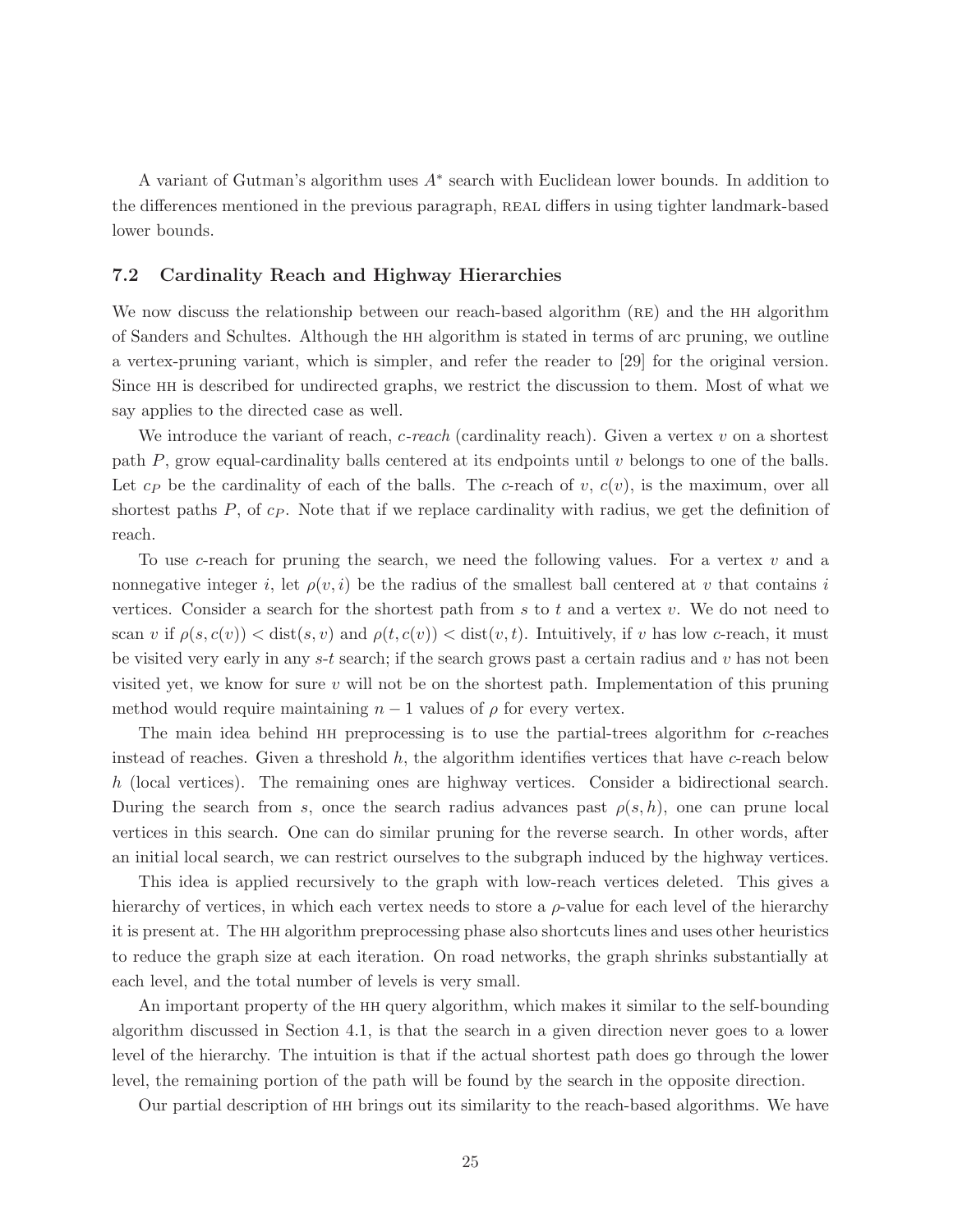omitted the details of hh which have no equivalent in re, which has a simpler query algorithm. For example, if a search from s advances to the level of hierarchy where s is not present, then at this level  $\rho(s, h)$  is not defined. The query algorithm needs to deal with such cases, making it more complex. See [27, 29] for details.

Note that, like the self-bounding algorithm,  $HH$  cannot be combined with  $A^*$  search in the usual way.

The biggest difference between HH and our approach is the use of c-reach instead of reach. This requires HH to use  $\rho$  values. An efficient way to maintain these values is implicitly, with the help of the highway hierarchy. A potential advantage of c-reaches is that the size of a ball to be searched before advancing to the next level of the hierarchy is explicitly bounded. The disadvantage is the added complexity and the loss of flexibility, which in particular prevents a natural combination with  $A^*$  search.

## 8 Experimental Results

Our computational experiments have several goals. First, we study the relative performance of two previous algorithms (ALT and B) and our new algorithms (RE and REAL) in the context of road networks. Note that B, the bidirectional Dijkstra's algorithm, is a natural candidate for comparison as it is simple to implement and the most robust algorithm for general graphs with no preprocessing. This comparison also shows how much  $A^*$  search and landmarks improve the performance of re. We also make a comparison with hh, the best previous algorithm.

Then we study how much shortcuts help improve the performance of both preprocessing and queries, and also how the use of upper bounds on reaches (instead of exact values) affects the algorithms. Next, we assess how the number of landmarks affects the performance of real. Finally, we briefly study how the algorithms fare on grid graphs, which have no natural hierarchy.

## 8.1 Experimental Setup

We implemented our algorithms in  $C++$  and compiled them with Microsoft Visual  $C++$  7.0. All tests were performed on an AMD Opteron with 16 GB of RAM running Microsoft Windows Server 2003 at 2.4 GHz.

We conduct most of our tests on road networks. We test our algorithm on the 13 graphs described in Table 1. The first graph in the table, North America (NA), was extracted from Mappoint.NET data and represents Canada, the United States (including Alaska), and the main roads of Mexico. The other 12 instances are representative subgraphs of NA. All graphs are directed and biconnected. For each of these graphs, we use one of two types of length function: travel times and travel distances.

For a direct comparison with hh, we use the graph of the United States built by Sanders and Schultes [27] based on Tiger-Line data [35]. Because our implementations of ALT and REAL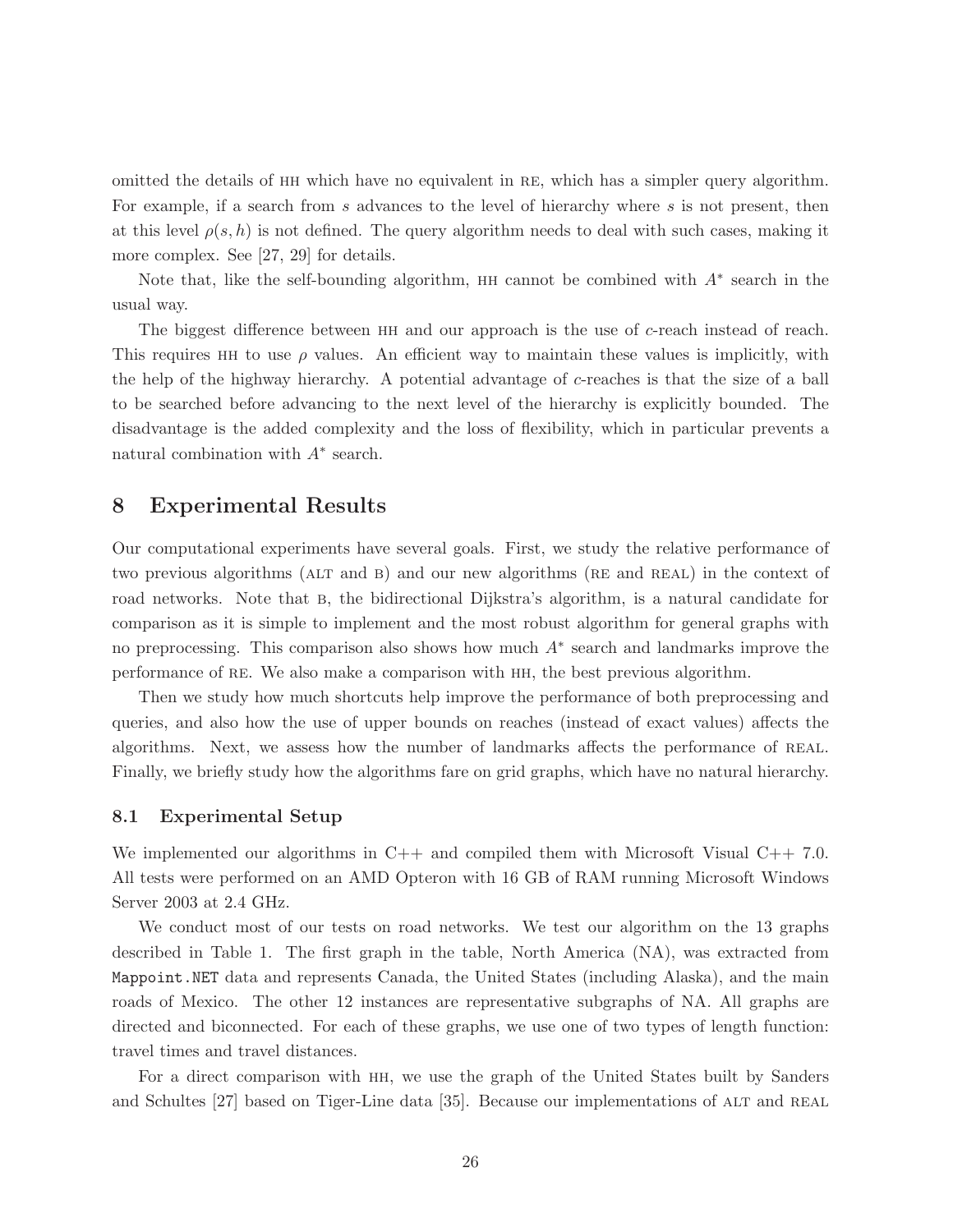| <b>NAME</b> | <b>DESCRIPTION</b>    | <b>VERTICES</b> | ARCS          | LATITUDE (N)       | LONGITUDE $(W)$    |
|-------------|-----------------------|-----------------|---------------|--------------------|--------------------|
| <b>NA</b>   | North America         | 29 883 886      | 70 297 895    | $-\infty, +\infty$ | $-\infty, +\infty$ |
| <b>CTR</b>  | Central USA           | 16797663        | 39 499 505    | [25.0; 50.0]       | [79.0; 100.0]      |
| W           | Western USA           | 8434514         | 19730764      | [27.0; 50.0]       | [100.0; 130.0]     |
| E           | Eastern USA           | 4 256 990       | 10 088 732    | [24.0; 50.0]       | $[-\infty; 79.0]$  |
| <b>LKS</b>  | Great Lakes           | 3499752         | 8439615       | [41.0; 50.0]       | [74.0; 93.0]       |
| <b>CAL</b>  | California and Nevada | 2 1 3 4 8 2 8   | 5 0 3 1 0 7 2 | [32.5; 42.0]       | [114.0; 125.0]     |
| <b>NW</b>   | Northwest USA         | 1649045         | 3778225       | [42.0; 50.0]       | [116.0; 126.0]     |
| NE          | Northeast USA         | 1575447         | 3841303       | [39.5, 43.0]       | $[-\infty; 76.0]$  |
| <b>FLA</b>  | Florida               | 1 2 2 3 1 1 6   | 2999092       | [24.0; 31.0]       | [79; 87.5]         |
| COL.        | Colorado              | 585950          | 1 396 345     | [37.0; 41.0]       | [102.0; 109.0]     |
| CAN         | Western Canada        | 513914          | 1 288 194     | $[49.0; +\infty]$  | $[39; +\infty]$    |
| <b>BAY</b>  | Bay Area              | 330024          | 793681        | [37.0; 39.0]       | [121; 123]         |
| <b>NYC</b>  | New York City         | 277863          | 697641        | [40.3; 41.3]       | [73.5; 74.5]       |

Table 1: Road Networks

assume the graph to be connected,<sup>6</sup> we only take the largest connected component of this graph, which contains more than  $98.6\%$  of the vertices. The graph is undirected, and we replace each edge  $\{v, w\}$  by arcs  $(v, w)$  and  $(w, v)$ . Our version of the graph (which we call USA) has 23 947 347 vertices and 57 708 624 arcs.

We also do limited experiments with grid graphs. Vertices of an  $x \times y$  grid graph correspond to points on a two-dimensional grid with coordinates  $i, j$  for  $0 \leq i < x$  and  $0 \leq j < y$ . Each vertex has arcs to the vertices to its left, right, up, and down neighbors, if present. Arc lengths are integers chosen uniformly at random from [1, 1024]. We use square grids (i.e.,  $x = y$ ).

Choice of parameters. Unless otherwise noted, in each experiment we run the algorithms with a fixed set of parameters.

For each graph, we generated one set of 16 maxcover landmarks (as described in [15]). The same set was used both by ALT and REAL. Upper bounds on reaches were generated with the algorithm described in Section 5. The reaches thus obtained (alongside with the corresponding shortcuts) were used by both RE and REAL.

At query time, both ALT and REAL use dynamic selection of active landmarks, with up to six landmarks used in any particular search (again, as suggested in  $|15|$ ). RE and REAL use both early pruning and arc sorting.

 $6$ We assume the graphs are connected only to simplify implementation.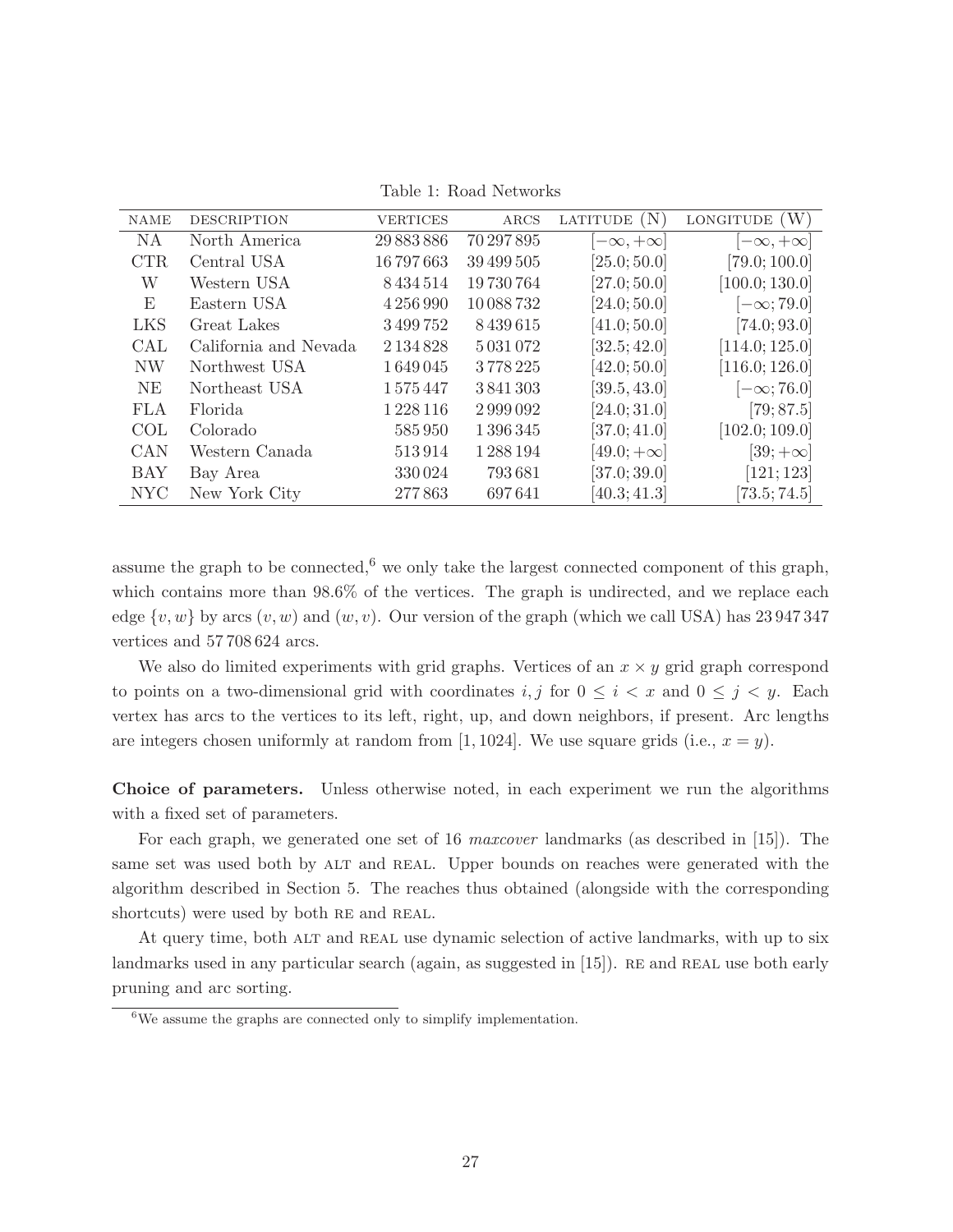## 8.2 Random Queries on Road Networks

Table 2 presents the results obtained by our algorithms when applied to the Mappoint.NET graphs with the travel-time metric. For each graph and each algorithm, we show performance information related to preprocessing and to random queries.

First, we show the total time (in minutes) required by the preprocessing procedure; for ALT, this corresponds to landmark generation; for RE, reach computation; and for REAL, both.

Then we present the total space required by the preprocessed data (in megabytes). That includes the graph itself (for all three algorithms), the reach information (for RE and REAL), and the landmark information (for ALT and REAL). Recall that ALT uses the original graph, whereas the other algorithms use a version of the graph containing shortcuts, which is larger. The total space also accounts for the size of the *translation map* used to convert shortcuts into their constituent arcs. As in [27], our query times do not include the time to actually perform this conversion, since this step may not be necessary in some applications.

The last six columns present query data. For each graph, we picked 1000 pairs of vertices uniformly at random and ran each algorithm on them. We show the average number of vertices scanned, the maximum number of vertices scanned (among the 1000 searches), and the average running time per search. In all cases, we show both the absolute values (times are in milliseconds) and the speedup with respect to our implementation of the standard bidirectional Dijkstra's algorithm (b). The speedup is the ratio between the result for b and the result for the algorithm being tested.

Comparing our algorithms with B is important to provide a baseline and because B is relatively stable: on these graphs, B visits between  $31\%$  and  $43\%$  of the vertices on average, and between 69% and 96% in the worst case. The lower bounds in both ranges are achieved on NYC, and the upper bounds on LKS.

We start the analysis of the results by considering the average behavior of our query algorithms, in terms of both running time and number of vertices scanned. The table suggests that ALT has worse asymptotic performance than the other algorithms. Although competitive with re on smaller graphs, ALT is roughly 20 times worse on the largest one according to both measures. In [15], it was observed that, on road networks, ALT visits a constant fraction of the vertices on average, regardless of graph size. This is indeed what we observe here: roughly 1% of the vertices are visited in all cases. Since the performance of B is largely independent of graph size, so is the speedup.

Contrast this with RE: the average fraction of vertices it scans tends to decrease with graph size. On the largest graph, RE scans about  $6\%$  as many vertices as ALT. REAL is consistently faster than RE on average, but the two algorithms seem to be asymptotically very close to each other: on all graphs, RE scanned 5 to 7 times as many vertices as REAL, and the average time it takes is larger by a factor of 3 to 4 on most graphs. This indicates that REAL does more work per vertex than RE.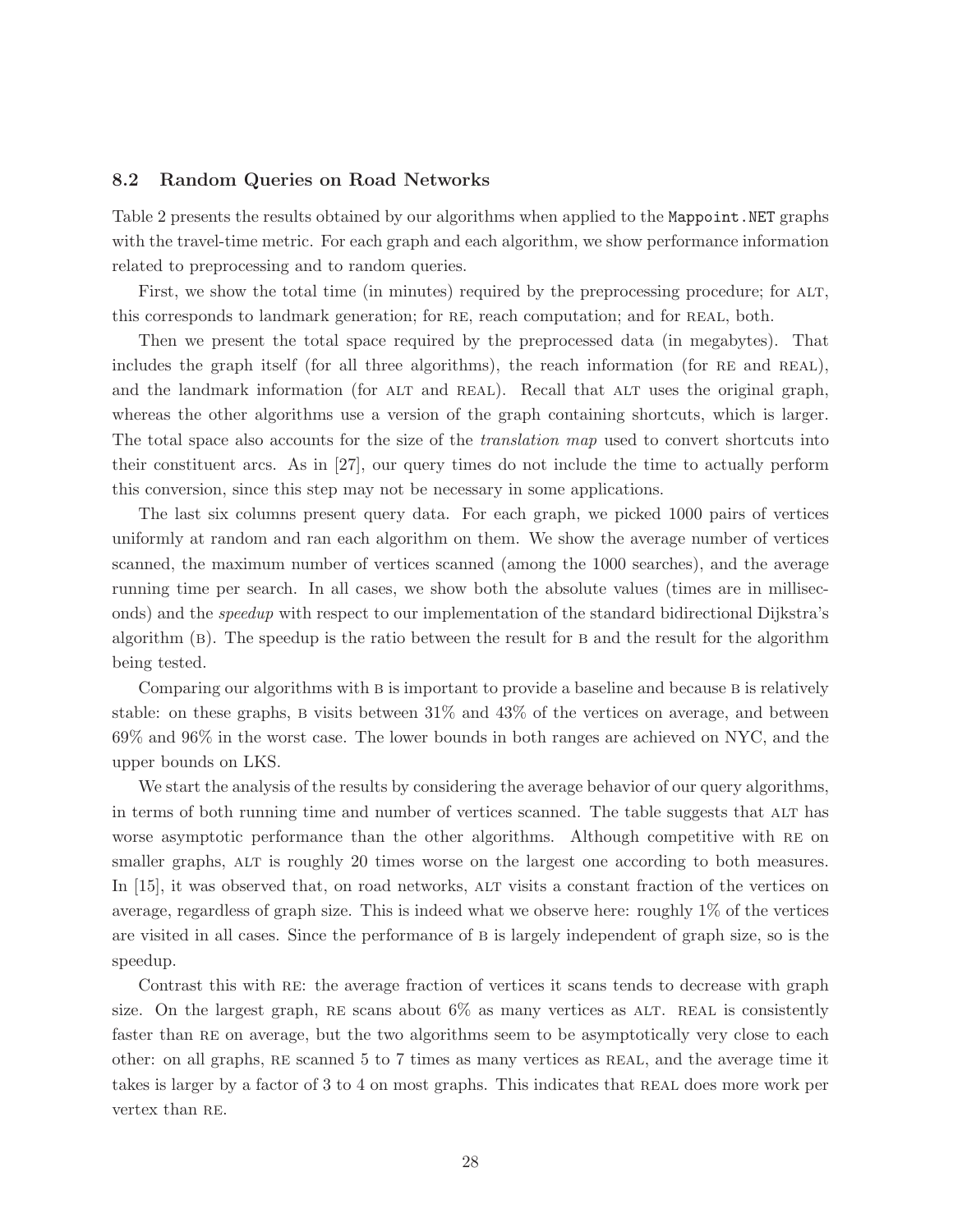Table 2: Algorithm performance on road networks with travel times as arc lengths: total preprocessing time, total space in disk required by the preprocessed data (in megabytes), average number of vertices scanned per query (over 1000 random queries), maximum number of vertices scanned (over the same queries), and average running times. Query data shown as both absolute values and as speedups with respect to the bidirectional Dijkstra algorithm.

|                         |                | PREP.            | DISK             | QUERY              |                 |              |                 |                   |                 |  |
|-------------------------|----------------|------------------|------------------|--------------------|-----------------|--------------|-----------------|-------------------|-----------------|--|
|                         |                | <b>TIME</b>      | SPACE            | AVG SCANS          |                 | MAX SCANS    |                 | AVG TIME          |                 |  |
| <b>GRAPH</b>            | <b>METHOD</b>  | (min)            | (MB)             | $_{\rm COUNT}$     | <b>SPD</b>      | <b>COUNT</b> | <b>SPD</b>      | msec              | <b>SPD</b>      |  |
| $\overline{\text{NYC}}$ | <b>ALT</b>     | 0.7              | 22               | $2\,557$           | 32              | 28 279       | 7               | 2.77              | 14              |  |
|                         | RE             | $6.3\,$          | 16               | $2\,588$           | $32\,$          | 4977         | $39\,$          | 2.03              | 19              |  |
|                         | REAL           | $7.0\,$          | $34\,$           | $316\,$            | 263             | 1411         | 136             | 0.48              | 82              |  |
| BAY                     | <b>ALT</b>     | 0.7              | $\overline{26}$  | 4052               | $\overline{29}$ | 54818        | $\bf 5$         | $\overline{3.39}$ | $\overline{16}$ |  |
|                         | RE             | $3.2\,$          | 19               | $1\,590$           | 74              | 3438         | 85              | 1.17              | 48              |  |
|                         | REAL           | $3.9\,$          | 40               | 290                | 404             | 1691         | 172             | 0.45              | 123             |  |
| $\overline{\text{CAN}}$ | $\mathbf{ALT}$ | $\overline{1.3}$ | $\overline{42}$  | 5975               | $\overline{36}$ | 61367        | $\overline{8}$  | $\overline{4.28}$ | 21              |  |
|                         | $\mathbf{RE}$  | $4.8\,$          | 32               | $2\,457$           | 88              | 6306         | $74\,$          | $1.91\,$          | 47              |  |
|                         | <b>REAL</b>    | 6.1              | 64               | 281                | 768             | 1850         | 253             | 0.50              | 177             |  |
| $\overline{\text{COL}}$ | ALT            | 1.6              | 47               | 7373               | $\overline{26}$ | 85246        | $\,6$           | 5.84              | 15              |  |
|                         | $\mathbf{RE}$  | $5.2\,$          | 36               | $2\,181$           | 88              | 5074         | 103             | 1.80              | 49              |  |
|                         | REAL           | $6.9\,$          | 73               | $306\,$            | 624             | 1612         | 324             | $0.59\,$          | 149             |  |
| <b>FLA</b>              | <b>ALT</b>     | $\overline{3.4}$ | 99               | 15565              | $\overline{30}$ | 200818       | $\,6$           | 15.52             | $\overline{16}$ |  |
|                         | RE             | 11.0             | 73               | $2\,158$           | 215             | 4389         | 253             | 1.81              | 134             |  |
|                         | REAL           | 14.4             | $151\,$          | $392\,$            | $1\,183$        | 2 2 0 7      | 504             | 0.72              | 337             |  |
| $\overline{\text{NE}}$  | $\mathbf{ALT}$ | $\overline{4.2}$ | $\overline{127}$ | 14699              | $\overline{39}$ | 158867       | $\overline{9}$  | 17.39             | $\overline{20}$ |  |
|                         | $\mathbf{RE}$  | 32.9             | 95               | $5\,372$           | 108             | 10610        | $135\,$         | 4.80              | $71\,$          |  |
|                         | <b>REAL</b>    | 37.1             | 193              | 648                | 895             | 3735         | 384             | 1.20              | 283             |  |
| $\overline{\text{NW}}$  | ALT            | $\overline{3.9}$ | 132              | 14178              | $\overline{36}$ | 144082       | 8               | 12.52             | $\overline{21}$ |  |
|                         | $\mathbf{RE}$  | $17.5\,$         | 100              | 2804               | 184             | 5877         | 203             | 2.39              | 112             |  |
|                         | REAL           | 21.4             | $204\,$          | $367\,$            | 1408            | $1\,513$     | 789             | $0.73\,$          | 365             |  |
| $\overline{\text{CAL}}$ | ALT            | $\overline{5.2}$ | 171              | 24603              | $\overline{34}$ | 307596       | $\,6$           | 24.19             | $\overline{20}$ |  |
|                         | RE             | $23.3\,$         | 129              | $3\,159$           | 268             | 6960         | 283             | 3.03              | 158             |  |
|                         | REAL           | $28.5\,$         | $263\,$          | $518\,$            | $1\,632$        | 3677         | 536             | 0.83              | 577             |  |
| LKS                     | $\mathbf{ALT}$ | 10.9             | $\overline{282}$ | 46 130             | $\overline{33}$ | 551193       | $\,6\,$         | 52.74             | $\overline{14}$ |  |
|                         | $\mathbf{RE}$  | $61.1\,$         | $217\,$          | $5\,991$           | 252             | 9714         | 346             | 5.83              | 130             |  |
|                         | <b>REAL</b>    | 72.0             | 437              | 791                | 1911            | 3800         | 885             | 1.52              | 501             |  |
| Е                       | ALT            | 15.2             | $\overline{342}$ | 35044              | $\overline{42}$ | 487194       | $8\,$           | 44.47             | 18              |  |
|                         | $\mathbf{RE}$  | 84.7             | $255\,$          | $6\,925$           | 212             | 13857        | 277             | 7.06              | 116             |  |
|                         | <b>REAL</b>    | $99.9\,$         | 523              | 795                | 1843            | $4\,543$     | 844             | $1.61\,$          | 510             |  |
| $\overline{W}$          | ALT            | 26.7             | 677              | 97073              | $\overline{31}$ | 1196364      | $6\phantom{.}6$ | 111.27            | $\overline{15}$ |  |
|                         | RE             | 124.7            | 526              | $6\,222$           | 480             | $12\,112$    | 586             | 6.75              | 252             |  |
|                         | REAL           | $151.5\,$        | $1\,058$         | $\boldsymbol{915}$ | $3\,262$        | $5\,382$     | $1\,318$        | 1.84              | 922             |  |
| $\overline{\text{CTR}}$ | ALT            | 55.5             | 1346             | 147040             | $\overline{37}$ | 2376017      | $\bf 5$         | 224.65            | $\overline{16}$ |  |
|                         | $\mathbf{RE}$  | 400.9            | 1038             | 11721              | 464             | 20319        | 630             | 13.27             | 274             |  |
|                         | REAL           | 456.4            | $2\,094$         | $1\,275$           | 4263            | 6594         | 1940            | 2.84              | 1276            |  |
| $\overline{\text{NA}}$  | ALT            | 95.3             | 2398             | 250381             | $41$            | 3584377      | 8               | 393.41            | 19              |  |
|                         | $\mathbf{RE}$  | 678.8            | 1844             | 14684              | 698             | 24618        | $1\,104$        | 17.38             | 439             |  |
|                         | REAL           | 774.2            | 3726             | 1595               | 6430            | 7450         | 3647            | 3.67              | $2\,080$        |  |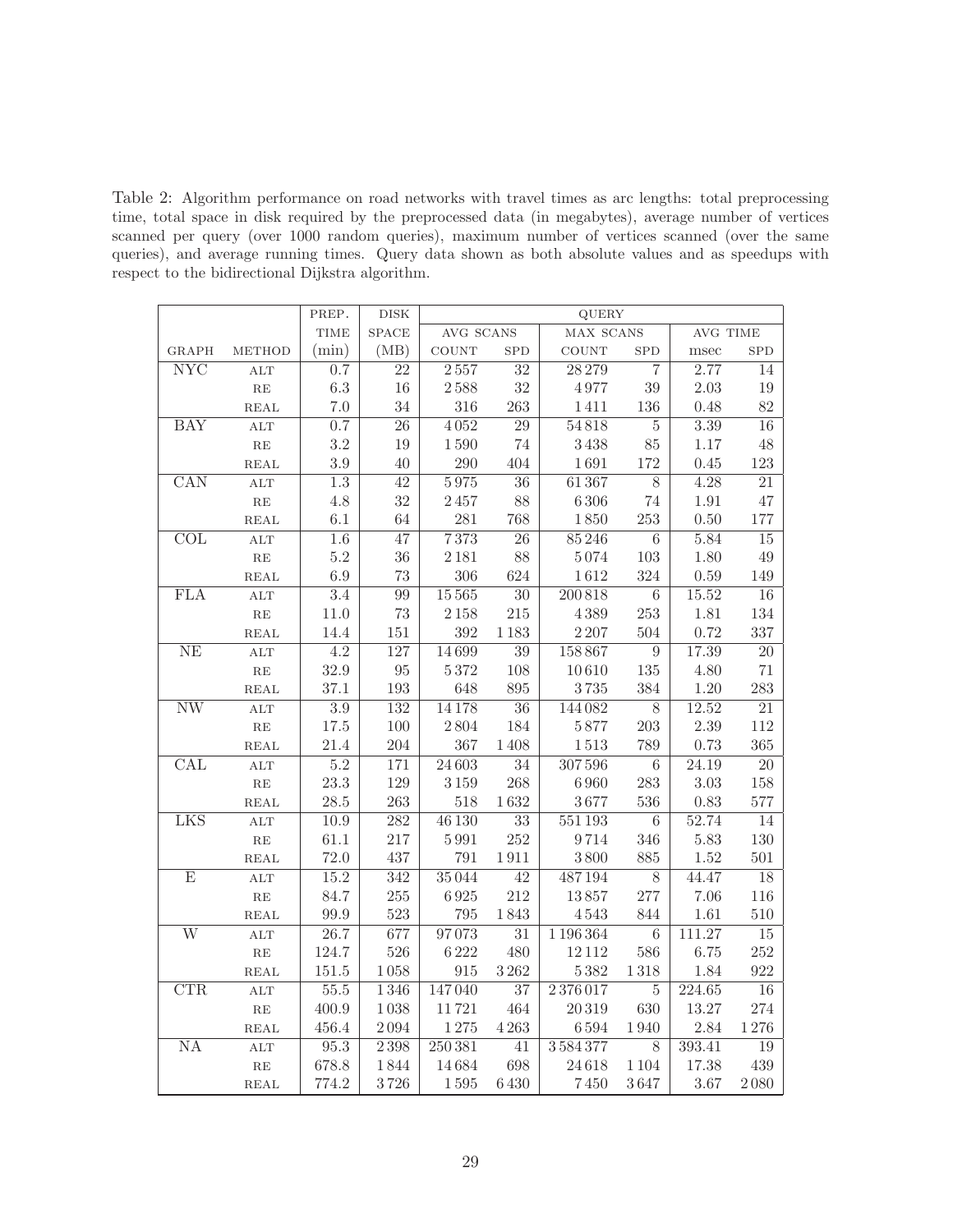Indeed, if one takes the ratio between the speedup in terms of number of vertices scanned and the time speedup, one gets an estimate on the relative work the algorithm performs per vertex scan (compared to B). For RE, the work is between  $1.5$  and  $2.0$  times greater than for B. For ALT, the ratio is usually greater than 2.0. For REAL, it is closer to 3.0.

When comparing the maximum number of vertices scanned, RE and REAL exhibit a consistent behavior, with REAL being 2 to 3 times better on all graphs. Note that this difference is smaller than in the average case. alt is significantly worse—it is the only algorithm where the worst case grows linearly with graph size: bad cases make ALT visit  $10\%$  to  $15\%$  of the vertices. The other algorithms are strongly sublinear in this measure: a bad case on NA is only five times worse than a bad case on NYC, a graph 100 times smaller.

Although query times generally increase with graph size, it is not a perfect predictor of how well each algorithm will fare, particularly for RE. Take NE and NW, for instance. Both graphs have roughly 1.6 million vertices, but RE is almost twice as fast on NW; ALT and REAL are also faster on NW, but by a smaller margin. We conjecture the difference is due to the fact that NW has a more natural highway hierarchy than NE. Similarly, NYC, the smallest graph in our test set, is harder for RE than any of the next four graphs—including FLA, which has more than four times as many vertices.

In terms of preprocessing, we note that computing landmarks is significantly faster than finding good upper bounds on reaches. However, landmark data (with a reasonable number of landmarks) takes up more space than reach data; compare the space usage of RE and ALT. In fact, the reaches themselves are a minor part (less than  $20\%$ ) of the total space required by RE. The rest of the space is used up by the graph with shortcuts (typically, the number of arcs increases by 35% to 55%) and by the shortcut translation map.

Travel distances. Table 3 is similar to Table 2, but with travel distances (as opposed to travel times) as arc lengths. The most obvious difference in the query results is that ALT, RE, and real have worse performance in this case, on all measures. All these algorithms benefit from the existence of a natural hierarchy in the underlying network, and such a hierarchy is much more pronounced when travel times are used: if one considers distances only, a local road will look just as good as the major freeway it runs parallel to.

However, not all algorithms are hit equally hard by the change in metric. For large graphs, the average performance of alt (measured by both running time and vertices scanned) becomes roughly 20% worse, and the worst-case performance is not much affected at all. On the other hand, it is not uncommon for RE to become more than twice as slow when travel distances are used. REAL falls somewhere in between.

In terms of preprocessing time, once again the algorithms have different behavior. While landmark computation remains largely unaffected, reach computation becomes significantly worse: up to 2.5 times slower on large graphs. The total space used does not change much in either case.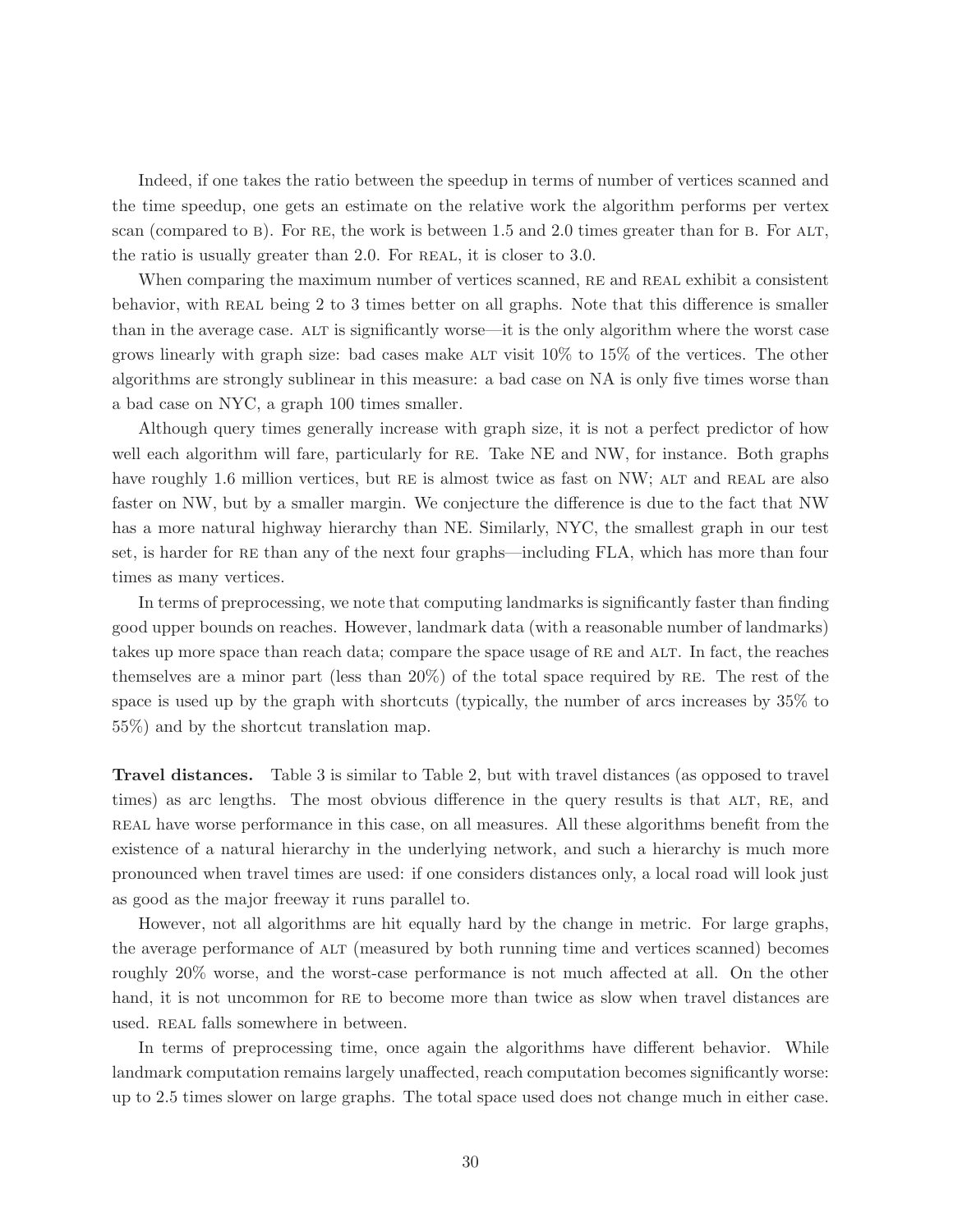Table 3: Algorithm performance on road networks with distances as arc lengths. For each graph and each method, we first show the total time spent in preprocessing (in minutes) and the total size of the data stored on disk after preprocessing (including the graph itself). Then we present the results for queries on 1000 random graphs: average number of vertices scanned per query, the maximum number of vertices scanned (over all queries ran), and the average running time. In each case, we show both the actual value and the speedup (SPD) with respect to B.

|                         |                         | PREP.            | $_{\rm DISK}$    | QUERY        |                 |              |                 |          |                 |  |
|-------------------------|-------------------------|------------------|------------------|--------------|-----------------|--------------|-----------------|----------|-----------------|--|
|                         |                         | <b>TIME</b>      | <b>SPACE</b>     | AVG SCANS    |                 | MAX SCANS    |                 | AVG TIME |                 |  |
| <b>GRAPH</b>            | <b>METHOD</b>           | (min)            | (MB)             | <b>COUNT</b> | <b>SPD</b>      | <b>COUNT</b> | <b>SPD</b>      | msec     | <b>SPD</b>      |  |
| NYC                     | <b>ALT</b>              | $0.8\,$          | 23               | 2959         | $\overline{29}$ | 27070        | $\overline{7}$  | 3.25     | 14              |  |
|                         | $\mathbf{RE}$           | $12.5\,$         | 17               | $4\,945$     | 17              | 9317         | 21              | 3.72     | $12\,$          |  |
|                         | REAL                    | $13.3\,$         | 35               | 454          | 189             | 2382         | 82              | $0.80\,$ | 58              |  |
| <b>BAY</b>              | ALT                     | 0.8              | $\overline{27}$  | 3383         | 35              | 42 192       | $\overline{7}$  | $3.25\,$ | 18              |  |
|                         | $\mathbf{RE}$           | 4.6              | 19               | 2761         | $43\,$          | 6313         | 45              | $2.05\,$ | 28              |  |
|                         | $\operatorname{REAL}$   | $5.4\,$          | 41               | 335          | 356             | $2\,717$     | 105             | 0.45     | 128             |  |
| $\overline{\text{CAN}}$ | $\mathop{\mathrm{ALT}}$ | $\overline{1.5}$ | $\overline{44}$  | 7841         | $\overline{25}$ | 89602        | $\overline{5}$  | 5.89     | $\overline{15}$ |  |
|                         | $\mathbf{RE}$           | $8.1\,$          | 32               | $3\,566$     | $55\,$          | 9216         | $52\,$          | 2.86     | $30\,$          |  |
|                         | REAL                    | $9.6\,$          | 67               | $390\,$      | $505\,$         | $2\,685$     | 180             | 0.73     | $117\,$         |  |
| $\overline{\text{COL}}$ | ALT                     | 1.8              | 48               | 7793         | $\overline{24}$ | 126755       | $\overline{4}$  | 6.34     | $\overline{14}$ |  |
|                         | $\mathbf{RE}$           | $9.7\,$          | 36               | 3792         | $50\,$          | 10067        | $50\,$          | 3.16     | 28              |  |
|                         | $\operatorname{REAL}$   | 11.5             | 75               | 406          | 469             | $2\,805$     | 178             | 0.72     | 123             |  |
| <b>FLA</b>              | <b>ALT</b>              | $\overline{3.7}$ | $\overline{102}$ | 11 20 3      | $\overline{42}$ | 130532       | $\overline{9}$  | 11.06    | $\overline{21}$ |  |
|                         | $\mathbf{RE}$           | 16.6             | 74               | 3544         | 133             | 8248         | 137             | 2.88     | 80              |  |
|                         | REAL                    | 20.3             | 154              | 440          | 1074            | $3\,113$     | 362             | 0.78     | $\,296$         |  |
| $\rm NE$                | $\mathop{\mathrm{ALT}}$ | $\overline{4.3}$ | 132              | 14334        | $\overline{41}$ | 114846       | $\overline{13}$ | 17.08    | $\overline{21}$ |  |
|                         | $\mathbf{RE}$           | 60.8             | 96               | 10460        | $57\,$          | 22561        | $64\,$          | 9.28     | 38              |  |
|                         | REAL                    | $65.1\,$         | 199              | 819          | 726             | 4496         | 322             | 1.22     | 289             |  |
| $\overline{\text{NW}}$  | ALT                     | $\overline{4.2}$ | 136              | 20662        | $\overline{26}$ | 426069       | $\overline{3}$  | 21.61    | $\overline{12}$ |  |
|                         | $\mathbf{RE}$           | $21.3\,$         | 101              | 4217         | $125\,$         | 10630        | 121             | 3.81     | $71\,$          |  |
|                         | REAL                    | 25.4             | 208              | 478          | $1\,103$        | $3\,058$     | 419             | 0.89     | $302\,$         |  |
| $\operatorname{CAL}$    | ALT                     | $5.5\,$          | 177              | 31033        | 28              | 476091       | $\overline{4}$  | 40.31    | $\overline{12}$ |  |
|                         | RE                      | 38.8             | 130              | $5\,802$     | 149             | 16184        | 120             | 5.19     | $\rm 91$        |  |
|                         | REAL                    | 44.3             | 270              | 762          | $1\,136$        | 5532         | 352             | 1.33     | $356\,$         |  |
| <b>LKS</b>              | ALT                     | 10.7             | 292              | 48417        | 31              | 472060       | $\overline{7}$  | 57.99    | $\overline{15}$ |  |
|                         | $\mathbf{RE}$           | $145.1\,$        | 221              | 13060        | $115\,$         | 24725        | 136             | 12.02    | $71\,$          |  |
|                         | REAL                    | $155.8\,$        | 451              | $1\,201$     | 1254            | $7\,371$     | 458             | 2.16     | $393\,$         |  |
| $\overline{E}$          | ALT                     | 14.6             | $\overline{353}$ | 43737        | $\overline{35}$ | 582663       | $\overline{7}$  | 61.98    | 15              |  |
|                         | RE                      | 158.9            | 258              | 14025        | 108             | 28144        | 141             | 13.28    | 69              |  |
|                         | <b>REAL</b>             | 173.4            | 537              | 1142         | $1\,323$        | 7097         | 560             | 2.27     | 404             |  |
| $\overline{\text{W}}$   | ALT                     | 25.6             | 700              | 91697        | 33              | 748710       | 10              | 117.42   | $\overline{17}$ |  |
|                         | $\mathbf{RE}$           | 195.9            | 531              | 10385        | 289             | 24065        | 298             | 10.61    | 186             |  |
|                         | REAL                    | 221.6            | $1\,086$         | $1\,235$     | $2\,431$        | $7\,703$     | 931             | $2.36\,$ | $834\,$         |  |
| $\overline{\text{CTR}}$ | $\mathbf{ALT}$          | 60.7             | $1\,395$         | 167753       | $\overline{33}$ | 2351001      | $\,6\,$         | 251.34   | $\overline{16}$ |  |
|                         | RE                      | 977.0            | $1\,051$         | 26 549       | 206             | 50127        | 258             | 28.52    | 144             |  |
|                         | REAL                    | 1037.7           | $2\,156$         | 2160         | 2537            | 11771        | 1100            | 4.66     | 883             |  |
| $\overline{NA}$         | ALT                     | 97.2             | 2511             | 292777       | $\overline{36}$ | 3588684      | $\overline{8}$  | 476.86   | $\overline{17}$ |  |
|                         | $\mathbf{RE}$           | 1623.0           | 1866             | 30 962       | $336\,$         | 56794        | $485\,$         | 34.92    | $231\,$         |  |
|                         | REAL                    | 1720.2           | 3860             | $2\,653$     | $3\,922$        | 17527        | 1570            | 5.97     | $1\,351$        |  |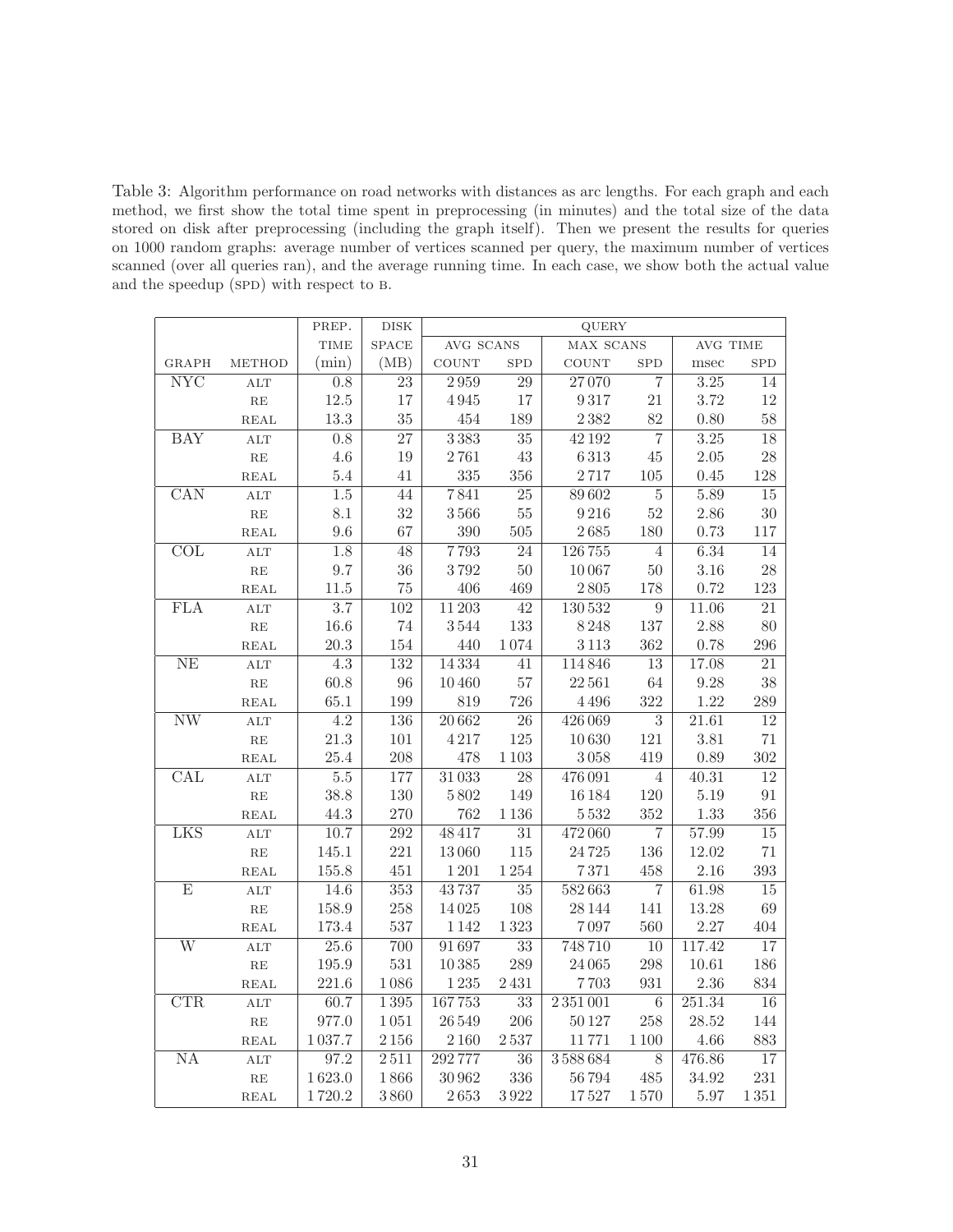

Figure 5: Average number of scanned vertices for local queries on NA with travel times (left) and travel distances (right). The horizontal axis corresponds to ranges of ranks. Position  $i$  represents  $s-t$  pairs such that s is chosen at random and t is the j-th farthest vertex from s, where j is selected uniformly at random from the range  $(2^{i-1}, 2^i]$ . The vertical axis is in log scale.

## 8.3 Local Queries on Road Networks

So far, we have tested the algorithms only on random  $s-t$  pairs. In this distribution, source and destination are on average very far from each other. In practice, it is reasonable to expect queries to be more local in nature. To evaluate the behavior of the algorithms for local queries, we use a slight modification of the "local" s-t pair generation process introduced in [27] and apply it to the NA graph.

To describe the process, we need the following definition. Given a vertex s, sort all vertices with respect to their distance from s, in non-decreasing order. Define  $\text{rank}_s(v)$  to be the index of v in the resulting sequence. For a parameter i, we generate 1000 s-t pairs by  $(1)$  picking s uniformly at random, (2) picking j uniformly at random from  $(2^{i-1}, 2^i]$ , and (3) selecting t so that rank<sub>s</sub> $(t) = j$ . We do this for  $i \in \{9, 10, \ldots, 25 = \lceil \log_2 n \rceil\}$ , where *n* is the number of vertices in the NA graph. We then group the pairs thus generated into buckets: all pairs generated with parameter  $i$  are assigned to bucket  $i$ .

Figure 5 shows the average number of vertices scanned when each query algorithm was run on each bucket. The first plot uses travel times and the second uses travel distances. Note that the vertical axis is in logarithmic scale. In both plots, the asymptotic behavior of ALT is clearly worse than that of RE. For pairs of vertices that are far apart, ALT scans around 100 times as many vertices as re (slightly more than that with travel times, slightly less with travel distances). Note, however, that ALT scans fewer vertices than RE when  $s$  and  $t$  are very close to each other. The crossover point is larger with travel distances. Not surprisingly, REAL is better than both algorithms for all sizes, and its advantage over re even increases as pairs get farther.

A comparison between these plots and Tables 2 and 3 shows that all three algorithms have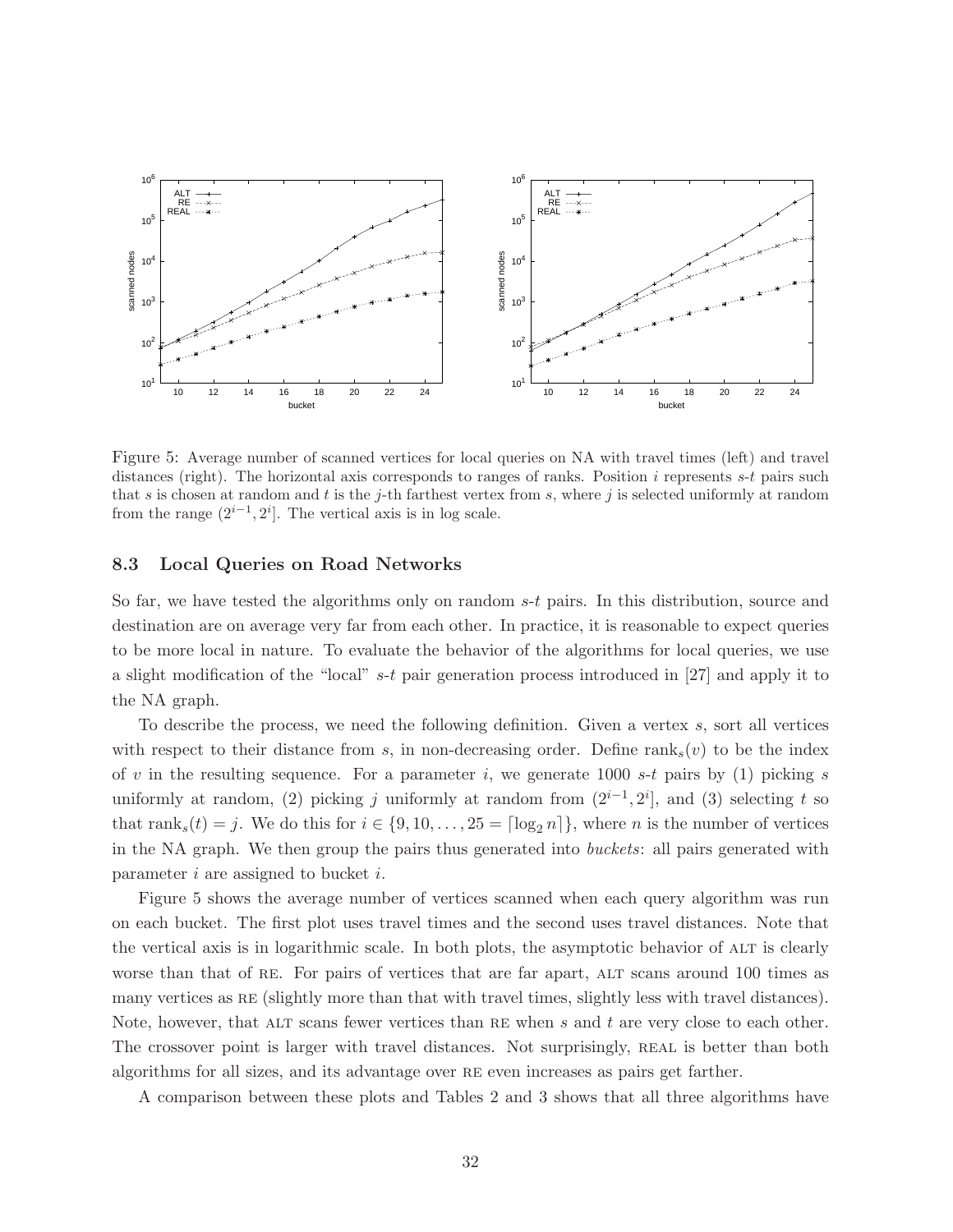average performance on the uniform distribution that is similar to that of bucket 24, which confirms that the uniform distribution is indeed biased towards pairs of vertices that are far from each other.

## 8.4 Comparison to Highway Hierarchies

To compare our algorithms with hh, we use the USA graph. Unlike the other graphs we tested, USA is undirected. However, our algorithms do not exploit this fact explicitly: they simply interpret each (undirected) edge as two arcs of equal length in opposite directions. We are interested in the more general case of directed graphs, so we have not investigated how much improvement one can get on undirected graphs.

The hh algorithm, however, does use the fact that the graph is undirected. This makes its implementation simpler, and maybe more efficient. When discussing its performance, for both preprocessing and query, we assume that the performance does not get much worse when the algorithm is extended to directed graphs. We believe this is true, but this assumption has not been verified.

For hh, we use the results reported in [27]. Averages for this algorithm are taken over 10 000 executions (we use 1000 for our methods). Running times for HH were obtained on a machine slightly slower than ours: an AMD Opteron running at 2.2 GHz (ours is an AMD Opteron running at 2.4 GHz). The machine used the Linux operating system (ours uses Windows).

Table 4 compares the performance of the algorithms when executing random queries on the USA graph. The table shows data for both travel times and travel distances. Five measures of performance are presented: preprocessing time, size of preprocessed data, average number of vertices scanned, maximum number of vertices scanned, and average query time. All query values are given in absolute terms and as a speedup relative to the bidirectional Dijkstra algorithm. The maximum number of vertices scanned reported for hh is an upper bound obtained from unidirectional queries; the actual worst pair from the sample was not reported in hh. The total size of the preprocessed data was not reported in [27] either. We got the number from the authors [28], who also mentioned that it can be improved to 1309 MB with little effect on query times. The results for hh with travel distances are not presented in [27], and therefore are omitted from the table.

First consider the results with the travel-time metric. In terms of average number of vertices visited, re and hh have remarkably similar performance. The average running time for re is lower, which we attribute to the fact that RE is a simpler algorithm and its implementation has smaller constants. The maximum number of vertices visited, on the other hand, is higher for RE, but not by much. The preprocessing time of  $HH$  is about 30% smaller than that of RE, but the total space usage is similar.

As with the other road networks, REAL is better than RE by over a factor of two for all performance measures, and ALT is significantly worse.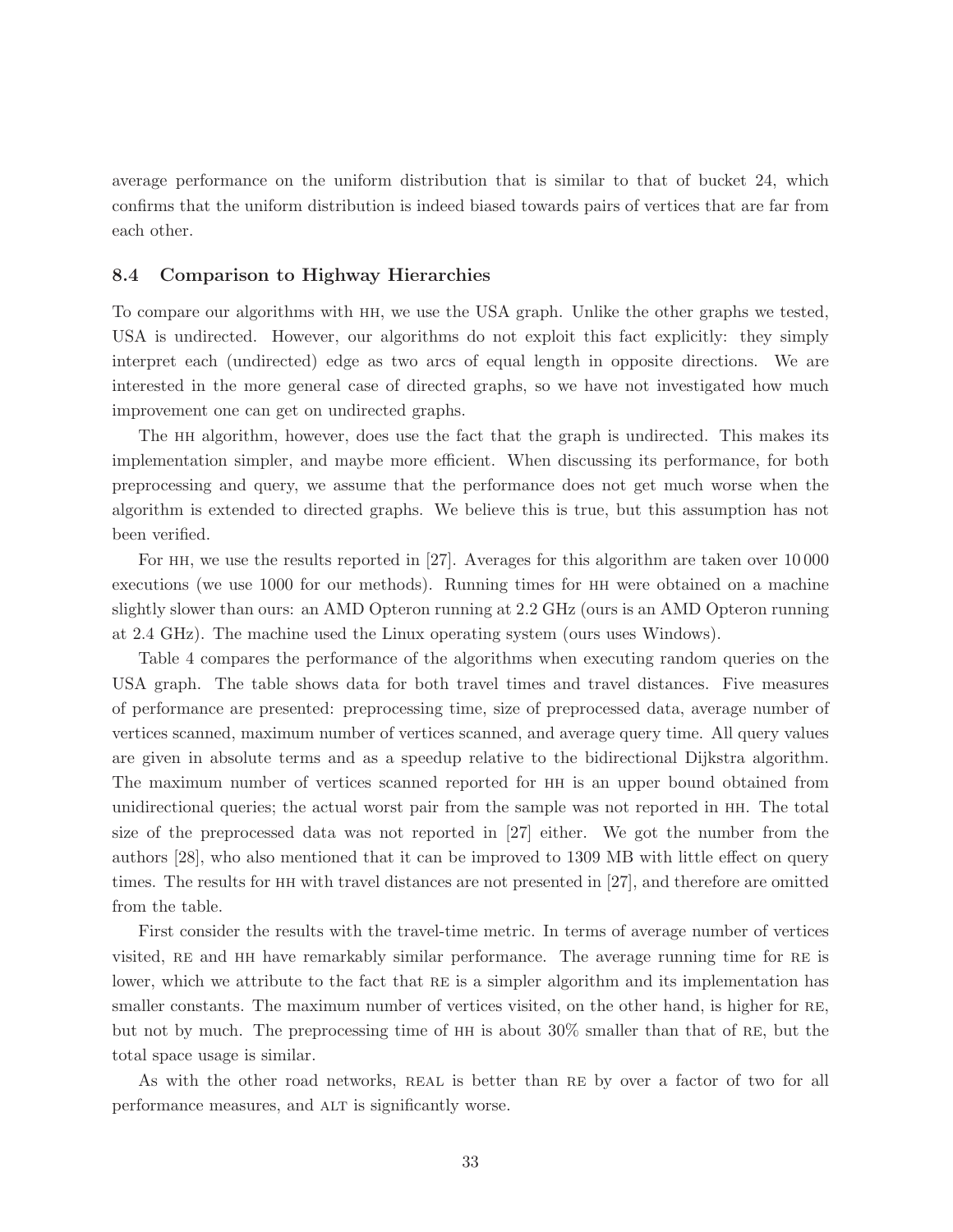Table 4: Results for the undirected USA graph: preprocessing time, preprocessing space, average number of vertices scanned, maximum number of vertices scanned, and average query time (for the last three, we present both absolute values and speedups with respect to b). Data for hh with travel distances is not available; for travel times, maximum number of vertices scanned is an upper bound. Running times for hh were obtained on a slightly slower machine.

|              |               | PREP.           | <b>DISK</b>  | <b>QUERY</b> |            |              |            |                |               |
|--------------|---------------|-----------------|--------------|--------------|------------|--------------|------------|----------------|---------------|
|              |               | <b>TIME</b>     | <b>SPACE</b> | AVG SCANS    |            | MAX SCANS    |            | AVG TIME       |               |
| METRIC       | <b>METHOD</b> | $\text{min}$ )  | (MB)         | <b>COUNT</b> | <b>SPD</b> | <b>COUNT</b> | <b>SPD</b> | ms             | <b>SPD</b>    |
| <b>TIMES</b> | ALT           | 92.7            | 1984         | 177028       | 44         | 2587562      | 8          | 322.78         | 21            |
|              | RE            | 365.9           | 1476         | 3851         | 2000       | 8722         | 2 3 3 0    | 4.50           | 1475          |
|              | REAL          | 458.5           | 3038         | 891          | 8646       | 3667         | 5541       | 1.84           | 3601          |
|              | HH            | $\approx 258.0$ | 1457         | 3912         | 1969       | < 8678       | > 2341     | $\approx 7.08$ | $\approx 937$ |
| DIST.        | ALT           | 99.9            | 1959         | 256 507      | 33         | 2674150      | 8          | 392.84         | 15            |
|              | RE            | 981.5           | 1503         | 22377        | 376        | 44 130       | 500        | 25.59          | 236           |
|              | REAL          | 1 0 8 1 . 4     | 3040         | 2 1 1 9      | 3973       | 11 163       | 1977       | 4.89           | 1235          |

We note that the USA graph with transit times appears to be much "easier" for RE than the graphs listed in Table 2. In terms of total number of vertices, this graph is half-way between CTR and NA, the two largest graphs in that table. But the performance (in terms of vertices scanned on the average and worst cases) is more similar to CAL or LKS, which are significantly smaller. We conjecture that this difference is due mainly to the fact that the number of road categories in the USA graph is very small: only four, as reported in [27]. In contrast, Mappoint.NET data has more than 80 categories; although this does not mean there are 80 different speed limits, they are certainly more numerous. As a result, the hierarchy in USA seems to be clearer than in other graphs, which benefits re and hh.

With travel distances, RE is almost six times slower than with travel times. This loss in performance is much more pronounced than on the Mappoint.NET graphs (as shown in Tables 2 and 3). In fact, with travel distances the USA graph does not look any easier than other graphs of comparable size. This supports our claim that USA with travel times is easy mainly because of an artificially pronounced hierarchy. Our fastest algorithm, real, also becomes slower with travel distances, but by a factor of only two. The time for alt also increases, but only slightly.

With travel distances, Sanders and Schultes [29] only present data for the road network of Germany, which has 4.3 million vertices. For better performance, they tune some parameters of their algorithm for travel distances differently from travel times, whereas we use the same parameters for all graphs. Only the average query time is reported: 32 ms (compared to 5.2 ms with travel time lengths). The ratio between the average query time for the distance lengths and the average query time for the travel time lengths is about six, which is similar to our results for re on USA. The preprocessing time for Germany with travel distances was roughly four times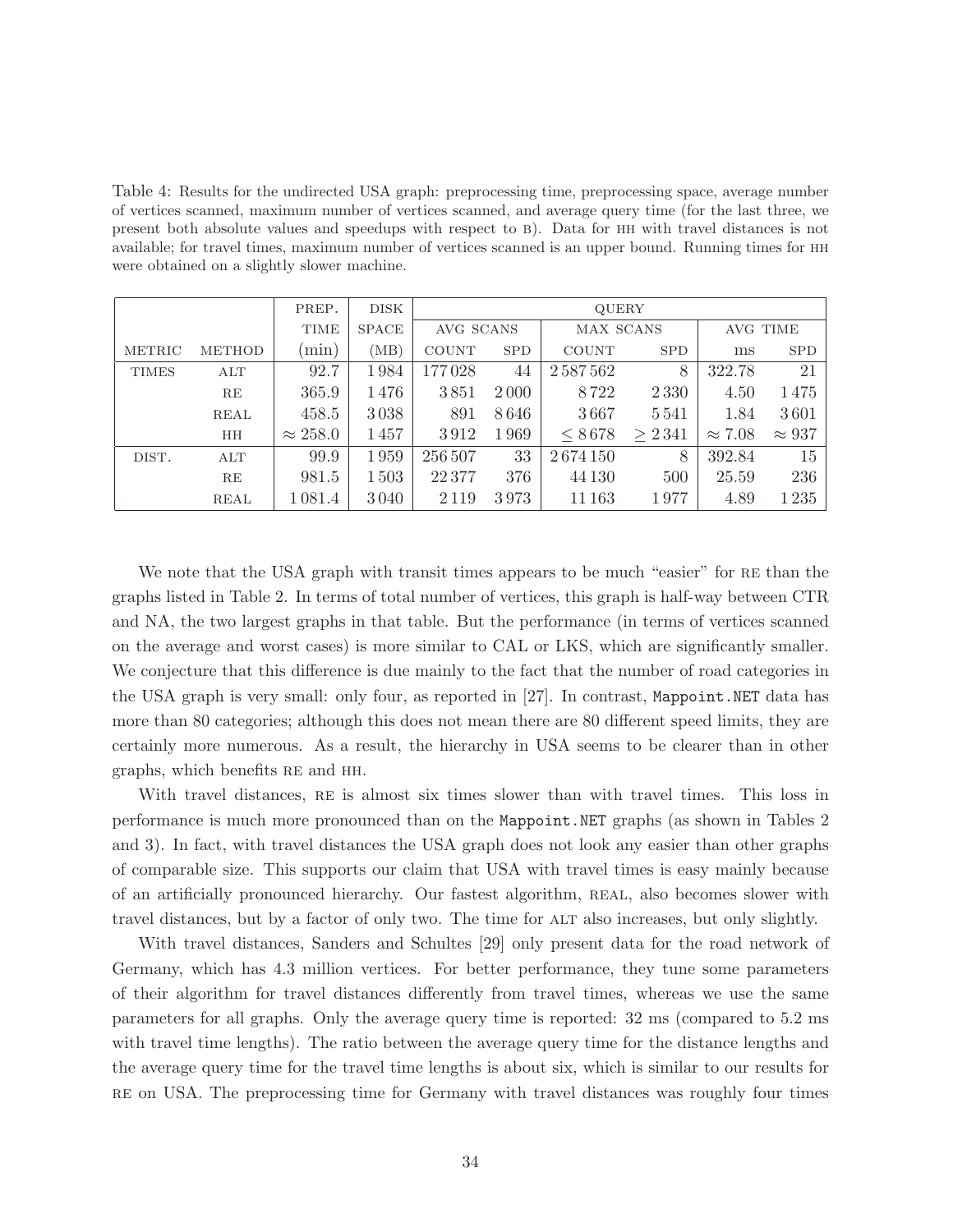higher than with travel times  $(2.1 \text{ instead of } 0.5 \text{ hours})$  [28]. It is not clear how well this would scale for larger graphs.

## 8.5 Exact Reaches and Shortcuts

Recall that our preprocessing algorithm does not compute exact reaches, but upper bounds. This inevitably leads to less efficient queries. To assess how much is actually lost, we took a relatively small instance (BAY) and computed exact reaches on the original graph and on the version with shortcuts for both metrics (travel times and travel distances). We also ran a modified version of our preprocessing procedure that does not add shortcuts to the graph. Table 5 summarizes the results we obtained when running re with those reaches. We also show the results obtained by the approximate reach computation, already reported in Tables 2 and 3.

|                  |                  |                | PREP.       |              | <b>QUERY</b> |                   |
|------------------|------------------|----------------|-------------|--------------|--------------|-------------------|
|                  |                  |                | <b>TIME</b> | <b>AVG</b>   | MAX          | <b>TIME</b>       |
| <b>METRIC</b>    | <b>SHORTCUTS</b> | <b>REACHES</b> | $(\min)$    | <b>SCANS</b> | <b>SCANS</b> | $\overline{ms}$ ) |
| <b>TIMES</b>     | NO.              | APPROX.        | 52.8        | 13369        | 28420        | 6.44              |
|                  |                  | <b>EXACT</b>   | 966.1       | 11 194       | 24358        | 6.05              |
|                  | YES              | APPROX.        | 3.2         | 1590         | 3438         | 1.17              |
|                  |                  | <b>EXACT</b>   | 980.7       | 1383         | 3056         | 0.97              |
| <b>DISTANCES</b> | NO.              | APPROX.        | 82.5        | 17448        | 37171        | 9.47              |
|                  |                  | <b>EXACT</b>   | 956.9       | 13986        | 30788        | 7.61              |
|                  | <b>YES</b>       | APPROX.        | 4.6         | 2761         | 6313         | 2.05              |
|                  |                  | <b>EXACT</b>   | 1078.9      | 2 2 0 8      | 5 1 5 9      | $1.55\,$          |

Table 5: Results for re with different reach values on BAY, both with and without shortcuts.

The table makes it clear that computing exact shortcuts is prohibitively expensive. Even though the graph has only 330 024 vertices, the computation took more than 16 hours. On our largest instance, a similar computation would take years (it has almost 100 times more vertices and the procedure is quadratic). Fortunately, approximate reaches appear to be good enough for the query algorithm. Even though having exact values does make the query more efficient (especially for travel distances) it does so by only a small margin—less than 25% for all measurements.

The addition of shortcuts, on the other hand, has a much stronger effect on the algorithm. Without them, the preprocessing procedure for approximate reaches becomes more than 15 times slower on this graph. More importantly, the query algorithm gets at least five times worse on all counts.

Although we could not generate exact reaches for larger graphs (because of the prohibitive time), we did generate approximate reaches without shortcuts for on NW (which has 1.6 million vertices) with travel times. The preprocessing time increased from 17.5 minutes (as reported in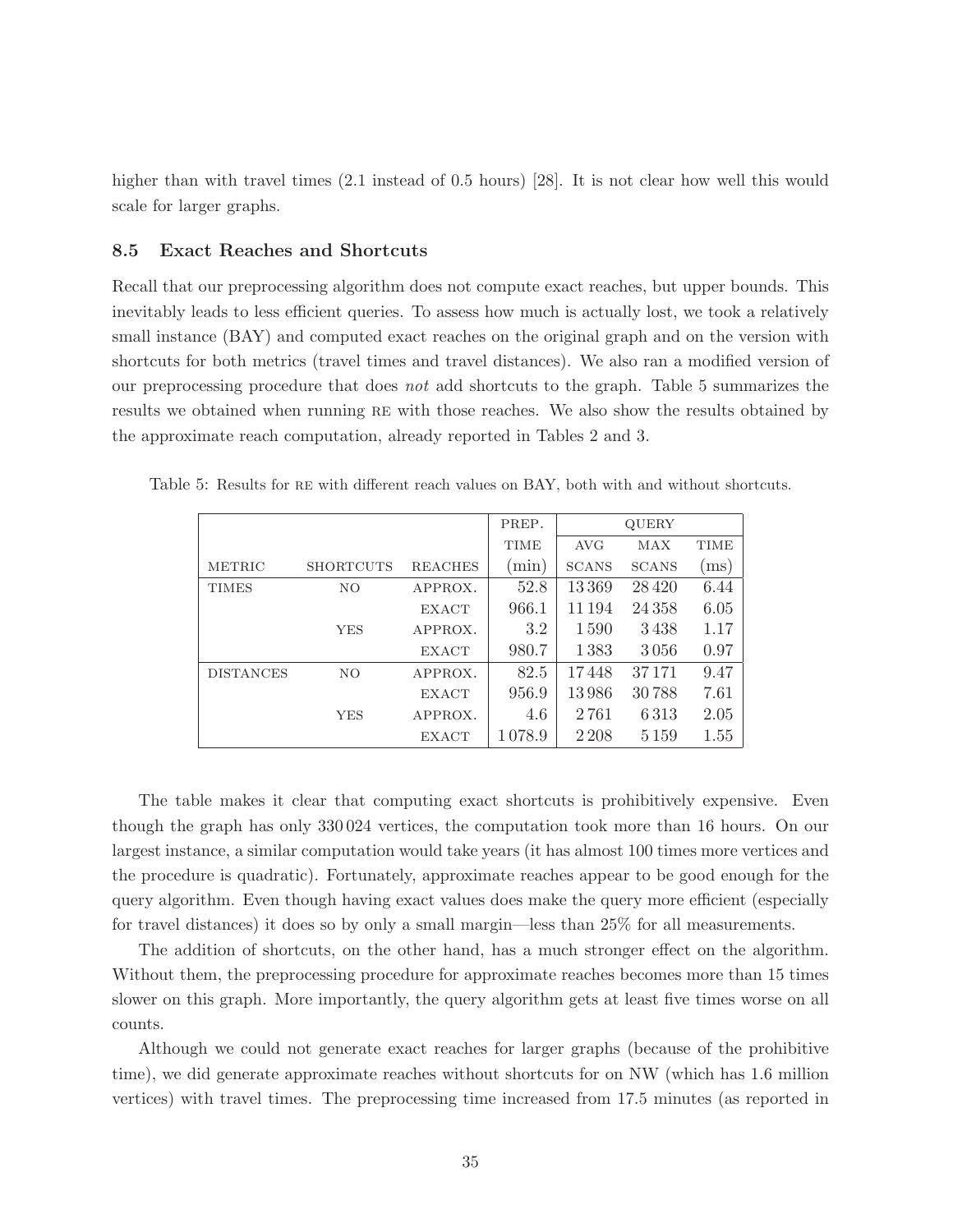Table 2) to more than 18 hours—a factor of more than sixty. With random queries, re visited 53 888 vertices on average (in 30.6 ms) and 106 288 in the worst case. Each of these measures is at least 10 times worse that the corresponding value for re in Table 2. In fact, the algorithm becomes worse than ALT on average.

The fact that exact reaches are not very helpful does not mean the reach-based algorithm has little room for improvement. The reaches are exact, but the shortcuts were found by a heuristic, and a significantly better set of shortcuts may exist.

## 8.6 Number of Landmarks

In this experiment, we study how the number of landmarks affects the performance of REAL. We generate sets of  $2, 4, 8, 16$ , and  $32$  landmarks and run REAL on NA with transit time metric, with the same 1000 randomly selected pairs of vertices. The landmarks are generated with the  $maxcover$  algorithm [15]. We also run RE, which can be viewed as REAL with zero landmarks. Table 6 summarizes the results.

Table 6: Results for REAL on NA with travel times when varying the number of landmarks. For each number of landmarks, we show the time to generate landmarks, disk space used by landmarks, average number of vertices scanned (over 1000 queries), maximum number of vertices scanned, and average query time. Data for 0 landmarks refers to RE.

|                  | GEN.        | LAND.        |              | QUERY        |       |
|------------------|-------------|--------------|--------------|--------------|-------|
|                  | <b>TIME</b> | <b>SPACE</b> | <b>AVG</b>   | MAX          | TIME  |
| LAND.            | (min)       | (MB)         | <b>SCANS</b> | <b>SCANS</b> | (ms)  |
| $\left( \right)$ |             |              | 14684        | 24618        | 17.38 |
| $\overline{2}$   | 8.7         | 235.3        | 9055         | 37591        | 18.42 |
| 4                | 16.6        | 470.7        | 3810         | 13267        | 8.66  |
| 8                | 41.2        | 941.4        | 2472         | 11621        | 5.53  |
| 16               | 95.3        | 1882.8       | 1595         | 7450         | 3.67  |
| 32               | 300.0       | 3765.6       | 1257         | 5867         | 3.17  |
|                  |             |              |              |              |       |

As shown in [15], increasing the number of landmarks improves the performance of ALT. The same holds for REAL, with one exception: the algorithm becomes slower when the number of landmarks increases from zero to two. The decrease in the average number of nodes scanned is not sufficient to pay for the overhead of computing distance lower bounds. The maximum number of scanned vertices also increases in this case.

With four or more landmarks, the performance of REAL only improves as the of landmarks increases. This is to be expected, since a larger number of landmarks can provide better bounds for the  $A^*$  search. However, as the table shows, after 16 landmarks, simply adding more is not a particularly efficient way of improving the bounds. The decrease in the running time is small compared to the increase in space. But the experiment does suggest that REAL may benefit from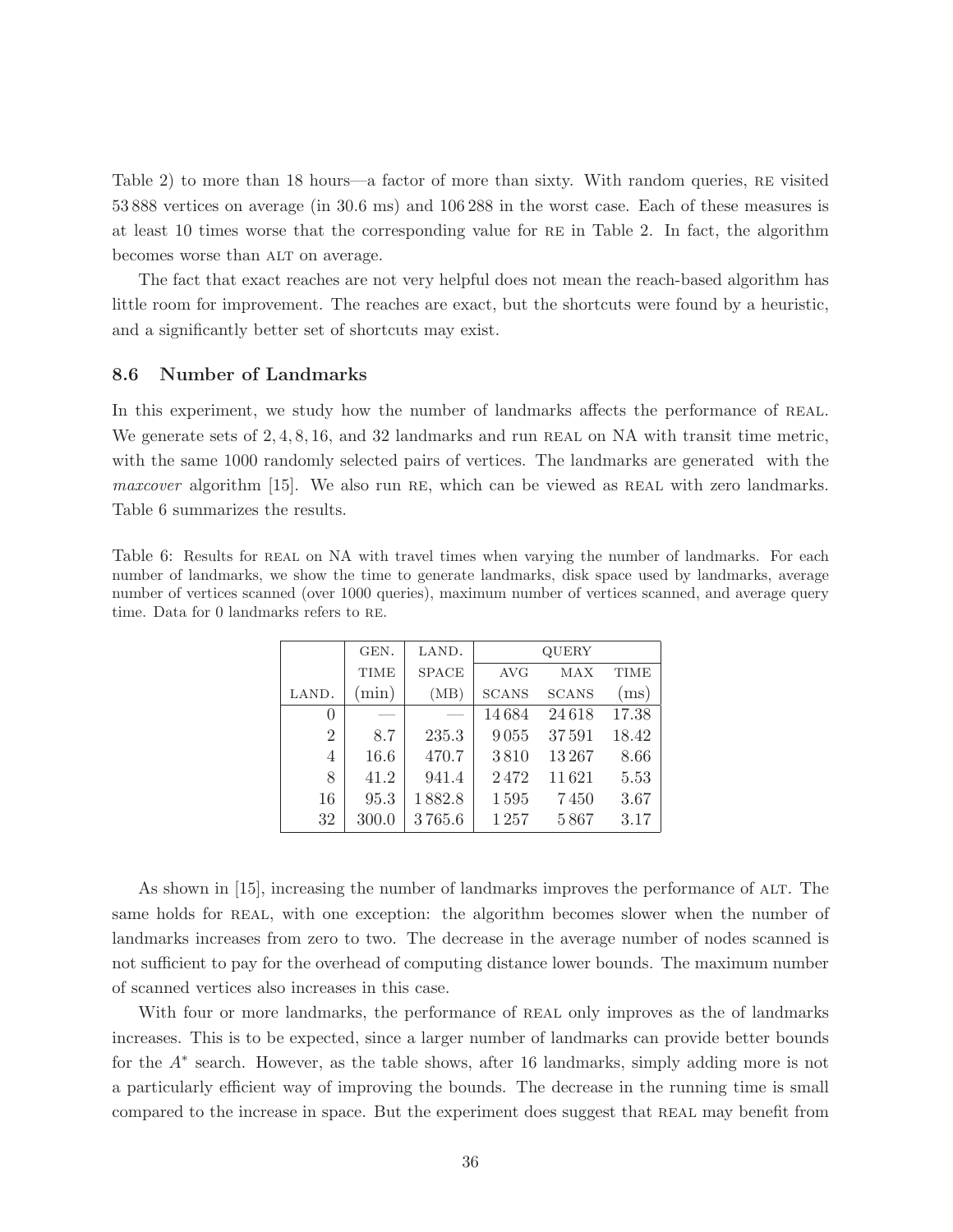a way of generating landmarks that takes reaches into account. We discuss this in more detail in Section 10.

## 8.7 Grids

Although road networks are our motivating application, we also tested our algorithms on grid graphs. As for road networks, for each graph we generated 1000 pairs of vertices, each selected uniformly at random. These graphs have no natural hierarchy of shortest paths, which results in a large fraction of the vertices having high reach. For these tests, we used the same parameter settings as for road networks. It is unclear how much one can increase performance by tuning parameter values. As preprocessing for grids is fairly expensive, we limited the maximum grid size to about half a million vertices. The results are shown in Table 7.

Table 7: Algorithm performance on grid graphs with random arc lengths. For each graph and each method, the table shows the total time spent in preprocessing, the total size of the data stored on disk after preprocessing, the average number of vertices scanned (over 1000 random queries), the maximum number of vertices scanned, and the average running time. For the last three measures, we show both the actual value and the speedup (SPD) with respect to B.

|                 |               | PREP.       | <b>DISK</b>  | <b>QUERY</b> |            |                  |            |          |            |  |
|-----------------|---------------|-------------|--------------|--------------|------------|------------------|------------|----------|------------|--|
|                 |               | <b>TIME</b> | <b>SPACE</b> | AVG SCANS    |            | <b>MAX SCANS</b> |            | AVG TIME |            |  |
| <b>VERTICES</b> | <b>METHOD</b> | min)        | (MB)         | <b>COUNT</b> | <b>SPD</b> | <b>COUNT</b>     | <b>SPD</b> | msec     | <b>SPD</b> |  |
| 65 5 36         | $\rm{ALT}$    | 0.2         | 6.2          | 686          | 29.6       | 8766             | 5.5        | 0.52     | 17.6       |  |
|                 | RE            | 12.3        | 5.2          | 5514         | 3.7        | 10036            | 4.8        | 3.09     | 2.9        |  |
|                 | <b>REAL</b>   | 12.5        | 9.6          | 363          | 55.9       | 2630             | 18.4       | 0.34     | 26.4       |  |
| 131044          | ALT           | 0.6         | 12.4         | 1307         | 32.6       | 14400            | 7.2        | 1.42     | 13.9       |  |
|                 | RE            | 44.7        | 10.4         | 9369         | 4.6        | 16247            | 6.4        | 5.94     | 3.3        |  |
|                 | REAL          | 45.3        | 19.3         | 551          | 77.4       | 3174             | 32.6       | 0.77     | 25.8       |  |
| 262 144         | $\rm{ALT}$    | 0.9         | 25.1         | 2382         | 35.9       | 27399            | 7.3        | 2.81     | 16.1       |  |
|                 | RE            | 131.4       | 20.7         | 14449        | 5.9        | 24 24 8          | 8.3        | 9.75     | 4.6        |  |
|                 | <b>REAL</b>   | 132.3       | 38.8         | 791          | 108.0      | 5020             | 39.9       | 1.22     | 37.1       |  |
| 524 176         | $\rm{ALT}$    | 1.9         | 50.2         | 4416         | 38.8       | 40568            | 9.9        | 5.25     | 17.5       |  |
|                 | RE            | 232.1       | 41.4         | 23 201       | 7.4        | 39433            | 10.2       | 17.47    | 5.3        |  |
|                 | <b>REAL</b>   | 234.1       | 77.7         | 1 1 7 2      | 146.3      | 7702             | 52.3       | 1.61     | 57.2       |  |

As expected, RE does not get nearly as much speedup on grids as it does on road networks (see Tables 2 and 3). However, there is some speedup, and it does grow (albeit slowly) with grid size. ALT is significantly faster than RE: in fact, its speedup on grids is comparable to that on road networks. However, the speedup does not appear to change much with the grid size, and it is likely that for very large grids re would be faster.

An interesting observation is that REAL remains the best algorithm in this test, and its speedup grows with grid size. For our largest grid, queries for real improve on alt by about a factor of four for all performance measures that we considered. The space penalty of REAL with respect to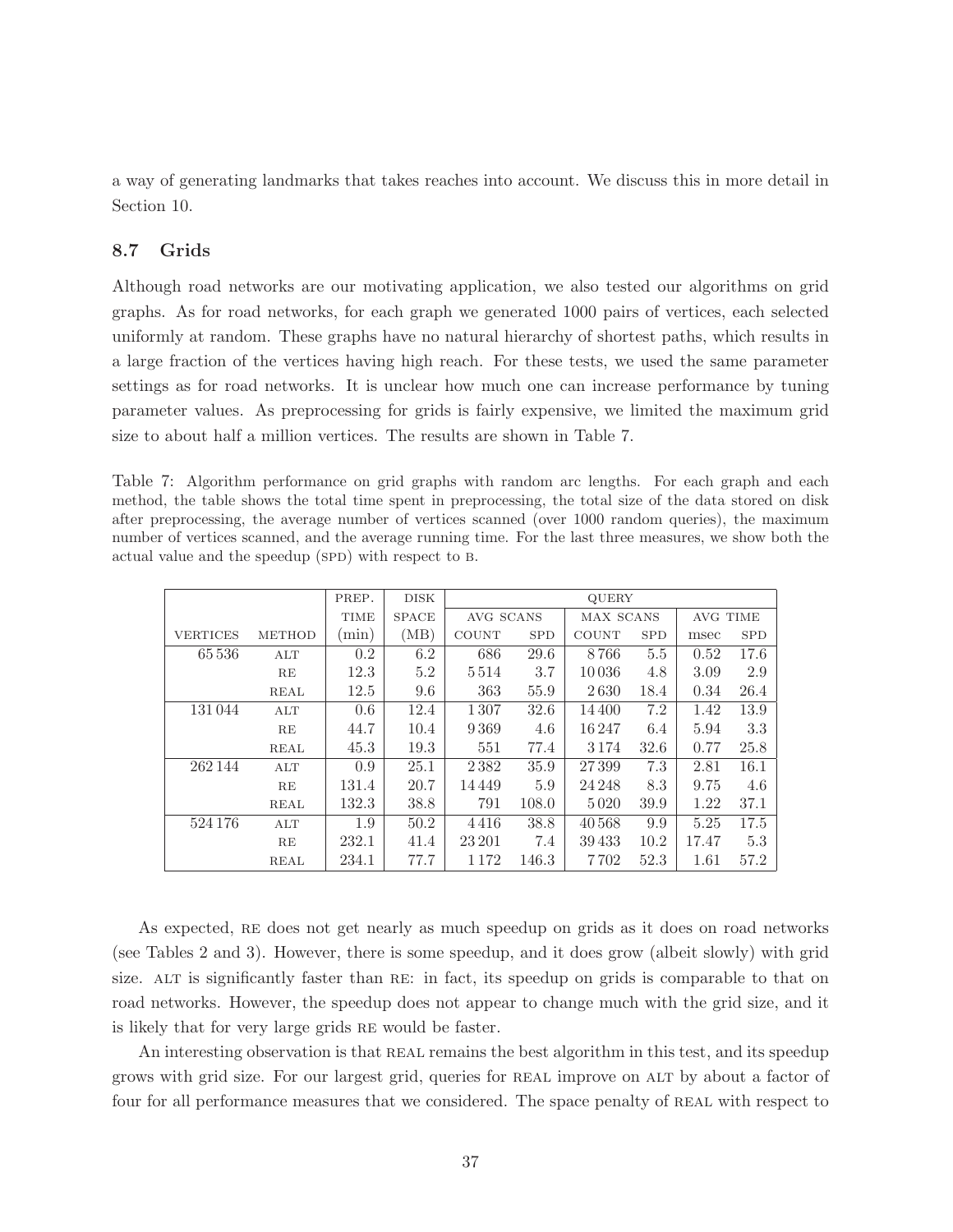alt is a factor of about 1.5. real is over 50 times better than b. This shows that the combination of reaches and landmarks is more robust than either alt or re individually.

The most important downside of the reach-based approach on grids is its large preprocessing time. An interesting question is whether this can be improved. This would require a more elaborate procedure for adding shortcuts to a graph (instead of just waiting for lines to appear). Such an improvement may lead to a better preprocessing algorithm for road networks as well.

## 9 Potential Improvements

Below we mention several modifications of RE and REAL aimed at improving performance and reducing the memory overhead. We did not have a chance to implement these ideas, but they are promising.

The number of high-reach vertices is small, but during a query these vertices are visited much more often that other vertices. This observation can be used to improve the locality of the algorithm. One approach is to reorder vertices (and their arcs) in non-increasing order of reaches. This places high-reach vertex data in the same cache lines and memory pages. If the original vertex ordering uses spatial locality, as is often the case with road networks, one can use a variant of this idea. One can use an approximate sorting based on threshold values, and preserve vertex ordering within groups of vertices between two threshold values.

We can reduce the space required to store  $\bar{r}$  values by picking a constant  $\gamma$ , rounding  $\bar{r}$ 's up to the nearest integer power of  $\gamma$ , and storing the logarithms to the base  $\gamma$  of the  $\bar{r}$ 's. Furthermore, we can reorder vertices according to the values of these logarithms and store the positions in the sorted list where the values increase. Then the rounded reach of a vertex can be computed from the position of the vertex in the sorted list. If  $\gamma$  is sufficiently small, the rounding has small effect on the precision of the bounds, and the number of vertices pruned during a query does not decrease by much.

Another way to save space is to store landmark distances only for the fraction (e.g., 20%) of vertices with reach greater than a threshold  $R$ . The query algorithm first searches balls of radius R around s and t without using landmarks. If the shortest path is not found, the algorithm starts using landmarks. Dynamic landmark selection allows for an easy implementation of this strategy. There are two reasons why the relative time penalty of this method compared to REAL may be small. First, both reaches and  $A^*$  search are not very effective in pruning vertices close to s and t and may already visit most vertices in the balls of radius  $R$ . Second, if  $R$  is small, the cardinality of the balls is small and the modified algorithm scans a small number of extra vertices.

For road network applications, the graph, although directed, has a lot of symmetry: most road segments are two-way and have the same length in each direction. One can take advantage of this fact to obtain a more compact representation of the graph.

Our implementation of real uses the same landmarks as alt. However, it is possible that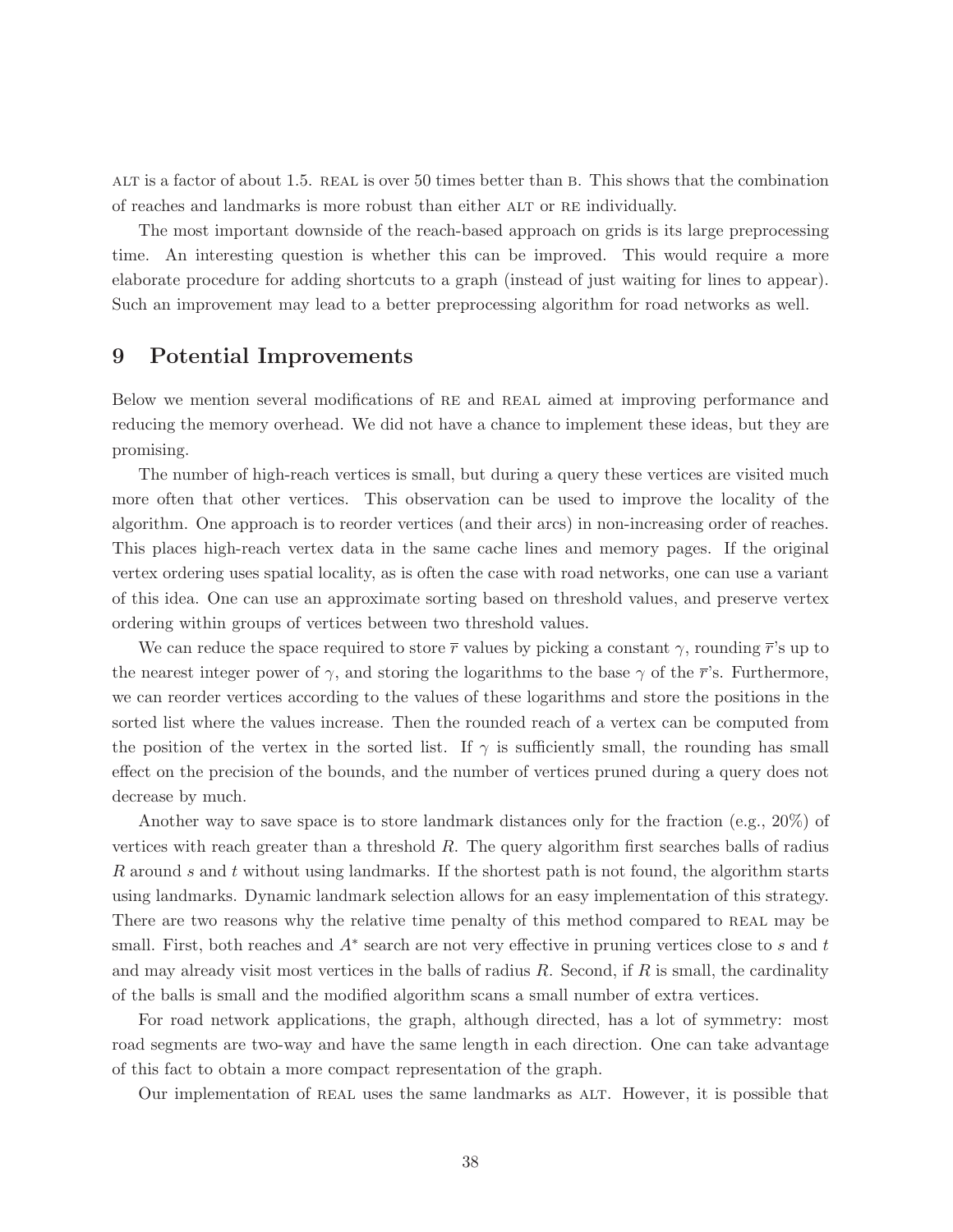a selection strategy that is specific to real will work better. Bad queries for the re algorithm are those where s or  $t$  are in or close to dense portions of the graph. Placing landmarks in the densest areas may help to deal with such cases. Another way to tailor landmarks to high-reach vertices is to generate landmarks on a subgraph induced by vertices with reach greater than a certain threshold.

# 10 Concluding Remarks

The reach-based shortest path approach leads to simple query algorithms with efficient implementations. The shortcuts greatly improve performance of the reach-based algorithms on road networks. We have shown that the algorithm re, based on these ideas, is competitive with the best previous method. The reach-based approach combines naturally with  $A^*$  search. The resulting algorithm, REAL, has improved query time compared to RE.

Goldberg and Harrelson [13] suggest efficiency as a machine- and implementation-independent measure of performance, where efficiency of a shortest path computation is the number of arcs on the shortest path divided by the number of vertices scanned. With no shortcuts, the algorithm needs to scan all vertices on the shortest path except for the last one, so efficiency is at most one. Efficiency of 0.5 means that the number of scans is within a factor of two from the lower bound. With shortcuts, this is no longer the case. We can find a shortest path in the original graph while scanning fewer vertices than the number of arcs on the path. Efficiency with respect to the graph with shortcuts depends on the shortcuts, which makes in unusable for comparing different implementations. However, this efficiency is small, indicating that there is room for query algorithm improvement. For example, for NA with the travel-distance metric, the average number of arcs on shortest paths for random queries is 109, and the average number of scanned vertices is 2653.

Our query algorithm is independent of the preprocessing algorithm, allowing us to state natural subproblems for the latter. One such question is that of optimal shortcut selection. What is a good number of shortcuts to add? Where to add them? How to do so efficiently? Of course, the number of shortcuts to add depends on the amount of memory and preprocessing time available. Note that adding a shortcut for every pair of vertices reduces the reach of every vertex to zero and allows queries to be answered in constant time, but is impractical for large road networks.

Another natural problem, raised in Gutman's paper, is that of efficient reach computation. Can one compute reaches in less than  $\Theta(nm)$  time? What about provably good upper bound on reaches? Our results add another dimension to this direction of research by allowing to add shortcuts to improve performance.

Another interesting direction of research is to identify a wider class of graphs for which these techniques work well, and to make the algorithms robust over this family.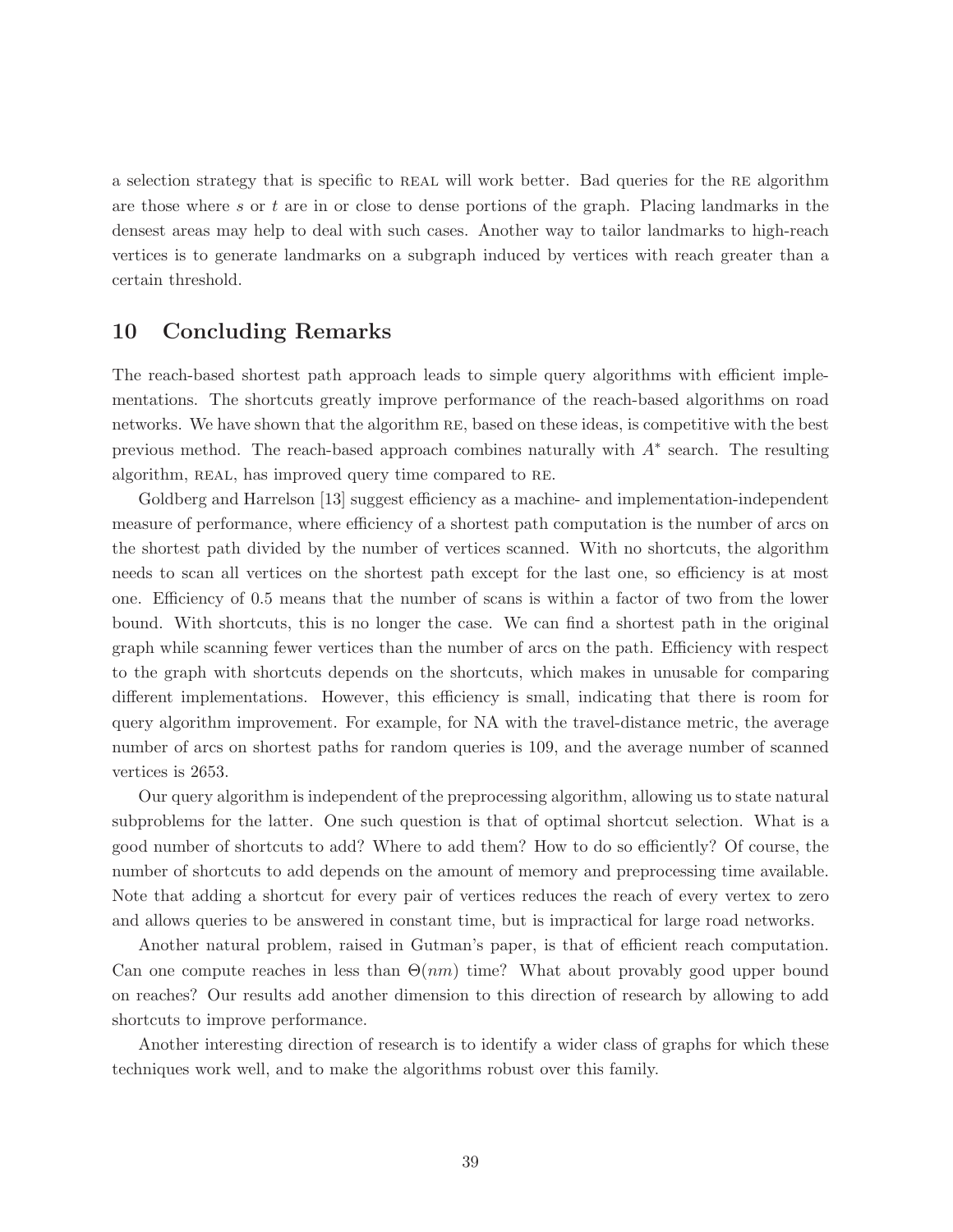# Acknowledgments

We would like to thank Frank McSherry, Peter Sanders, and Dominik Schultes for helpful discussions.

# References

- [1] B. V. Cherkassky, A. V. Goldberg, and T. Radzik. Shortest Paths Algorithms: Theory and Experimental Evaluation. Math. Prog., 73:129–174, 1996.
- [2] L. J. Cowen and C. G. Wagner. Compact Roundtrip Routing in Directed Networks. In Proc. Symp. on Principles of Distributed Computation, pages 51–59, 2000.
- [3] G. B. Dantzig. Linear Programming and Extensions. Princeton Univ. Press, Princeton, NJ, 1962.
- [4] E. V. Denardo and B. L. Fox. Shortest-Route Methods: 1. Reaching, Pruning, and Buckets. Oper. Res., 27:161–186, 1979.
- [5] E. W. Dijkstra. A Note on Two Problems in Connexion with Graphs. Numer. Math., 1:269–271, 1959.
- [6] J. Doran. An Approach to Automatic Problem-Solving. Machine Intelligence, 1:105–127, 1967.
- [7] D. Dreyfus. An Appraisal of Some Shortest Path Algorithms. Technical Report RM-5433, Rand Corporation, Santa Monica, CA, 1967.
- [8] J. Fakcharoenphol and S. Rao. Planar graphs, negative weight edges, shortest paths, and near linear time. In Proc. 42nd IEEE Annual Symposium on Foundations of Computer Science, pages 232–241, 2001.
- [9] M. L. Fredman and R. E. Tarjan. Fibonacci Heaps and Their Uses in Improved Network Optimization Algorithms. J. Assoc. Comput. Mach., 34:596–615, 1987.
- [10] G. Gallo and S. Pallottino. Shortest Paths Algorithms. Annals of Oper. Res., 13:3–79, 1988.
- [11] A. V. Goldberg. A Simple Shortest Path Algorithm with Linear Average Time. In Proc. 9th ESA, Lecture Notes in Computer Science LNCS 2161, pages 230–241. Springer-Verlag, 2001.
- [12] A. V. Goldberg. Shortest Path Algorithms: Engineering Aspects. In Proc. ESAAC '01, Lecture Notes in Computer Science. Springer-Verlag, 2001.
- [13] A. V. Goldberg and C. Harrelson. Computing the Shortest Path: A<sup>∗</sup> Search Meets Graph Theory. In Proc. 16th ACM-SIAM Symposium on Discrete Algorithms, pages 156–165, 2005.
- [14] A. V. Goldberg and C. Silverstein. Implementations of Dijkstra's Algorithm Based on Multi-Level Buckets. In P. M. Pardalos, D. W. Hearn, and W. W. Hages, editors, Lecture Notes in Economics and Mathematical Systems 450 (Refereed Proceedings), pages 292–327. Springer Verlag, 1997.
- [15] A. V. Goldberg and R. F. Werneck. Computing Point-to-Point Shortest Paths from External Memory. In Proc. 7th International Workshop on Algorithm Engineering and Experiments, pages 26–40. SIAM, 2005.
- [16] R. Gutman. Reach-based Routing: A New Approach to Shortest Path Algorithms Optimized for Road Networks. In Proc. 6th International Workshop on Algorithm Engineering and Experiments, pages 100–111, 2004.
- [17] P. E. Hart, N. J. Nilsson, and B. Raphael. A Formal Basis for the Heuristic Determination of Minimum Cost Paths. IEEE Transactions on System Science and Cybernetics, SSC-4(2), 1968.
- [18] T. Ikeda, Min-Yao Hsu, H. Imai, S. Nishimura, H. Shimoura, T. Hashimoto, K. Tenmoku, and K. Mitoh. A Fast Algorithm for Finding Better Routes by AI Search Techniques. In Proc. Vehicle Navigation and Information Systems Conference. IEEE, 1994.